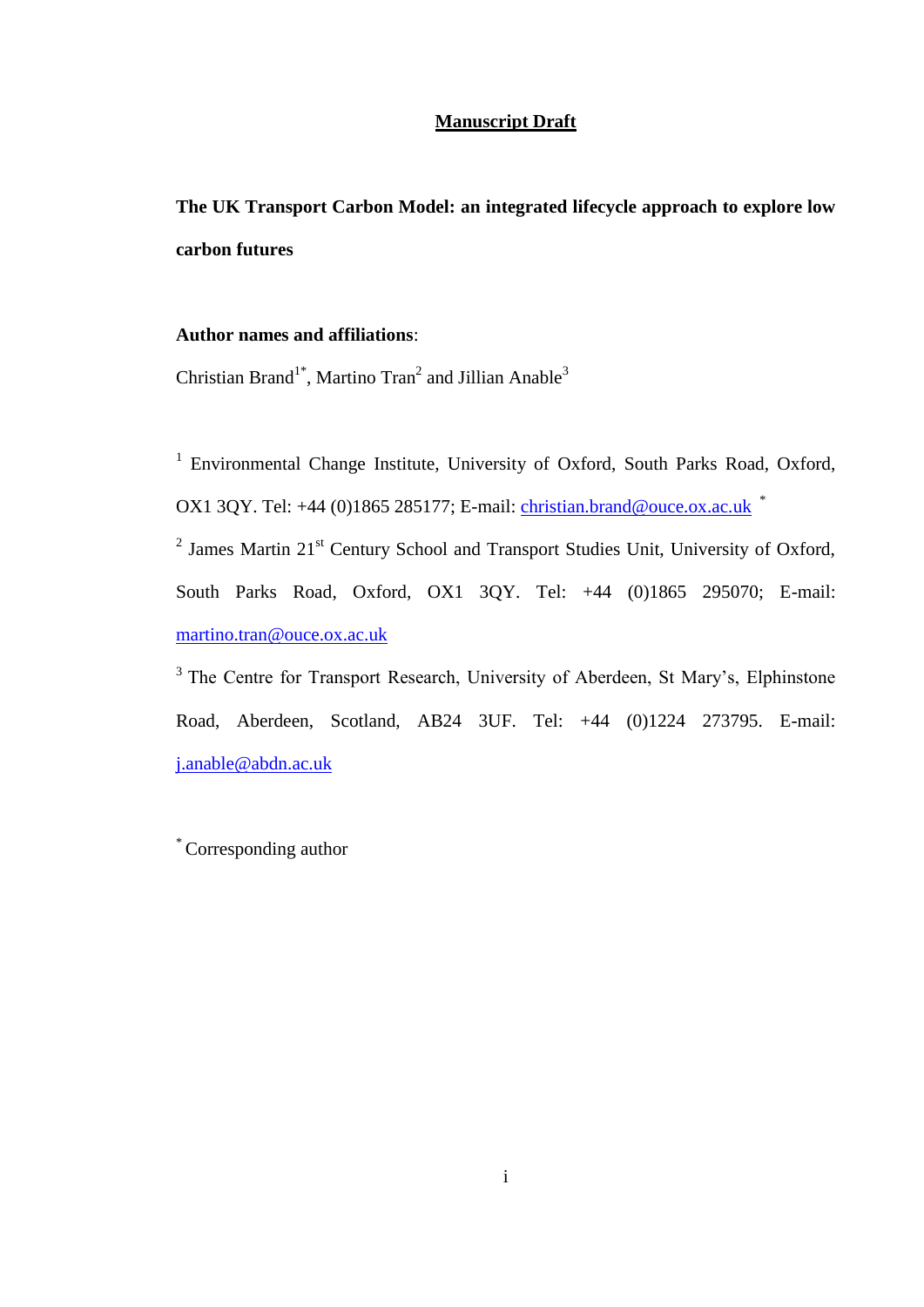## **ABSTRACT**

Current debate focuses on the need for the transport sector to contribute to more ambitious carbon emission reduction targets. In the UK, various macro-economic and energy system wide, top-down models are used to explore the potential for energy demand and carbon emissions reduction in the transport sector. These models can lack the bottom-up, sectoral detail needed to simulate the effects of integrated demand and supply-side policy strategies to reduce emissions. Bridging the gap between short-term forecasting and long-term scenario "models", this paper introduces a newly developed strategic transport, energy, emissions and environmental impacts model, the UK Transport Carbon Model (UKTCM). The UKTCM covers the range of transportenergy-environment issues from socio-economic and policy influences on energy demand reduction through to lifecycle carbon emissions and external costs. The model is demonstrated in this paper by presenting the results of three single policies and one policy package scenario. Limitations of the model are also discussed. Developed under the auspices of the UK Energy Research Centre (UKERC) the UKTCM can be used to develop transport policy scenarios that explore the full range of technological, fiscal, regulatory and behavioural change policy interventions to meet UK climate change and energy security goals.

**Keywords**: Transport energy modelling, Transport carbon emissions; Strategic policy analysis; Scenario development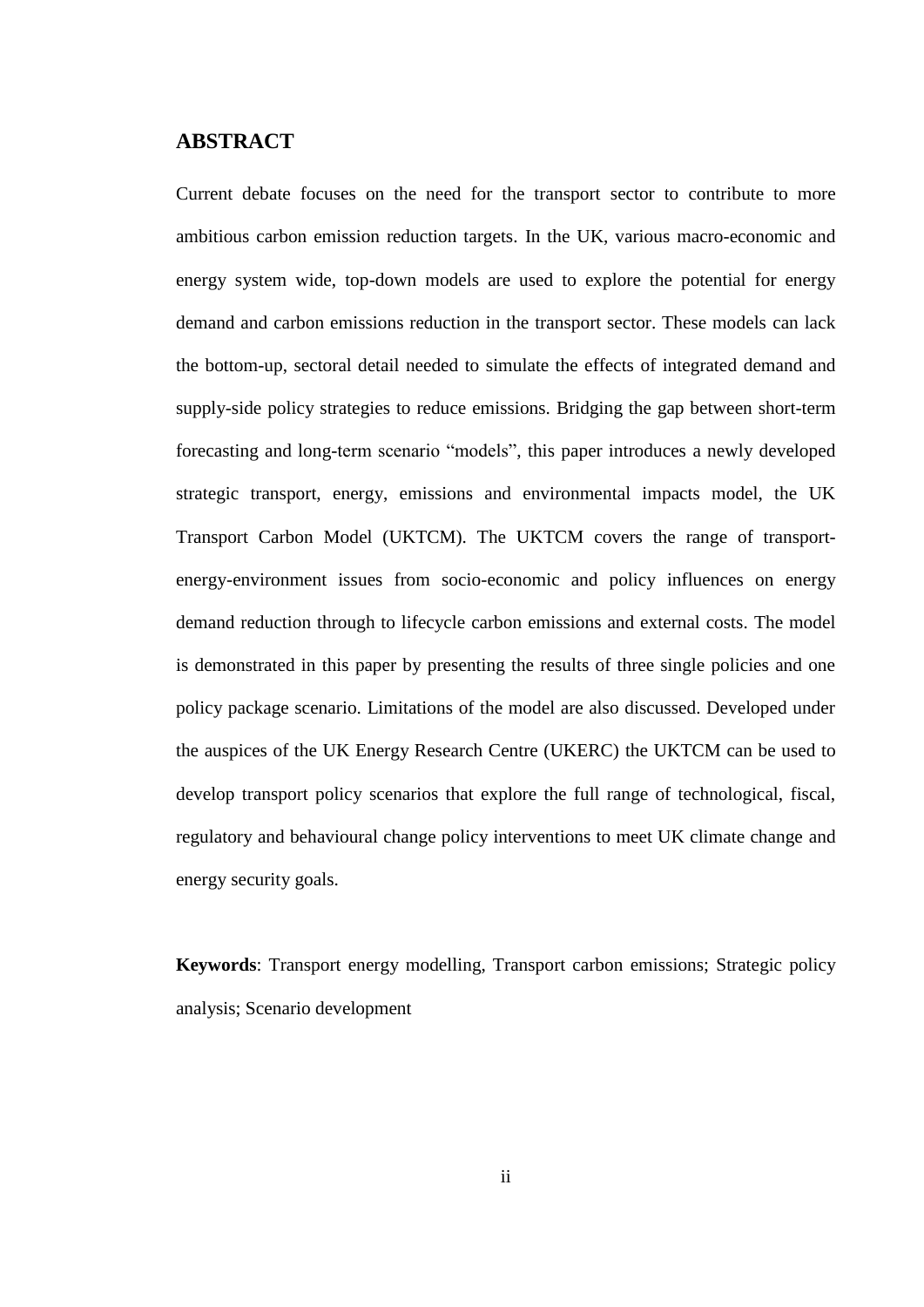# **1 INTRODUCTION**

Ambitious targets for greenhouse gas (GHG) reductions and concerns about energy security require comprehensive policy strategies to achieve those goals. These strategies are likely to involve a multitude of policy measures that will need to be integrated and carefully timed. This is particularly so in the transport sector, which is perceived as the most difficult sector to decarbonise and where there is a growing consensus that we will not achieve a low carbon transport system without a combination of demand management, operational, pricing and technical policy options (CfIT, 2007; Hickman and Banister, 2007). Policy makers often struggle with developing comprehensive strategies aiming to achieve a low carbon transport system, reverting to mostly technological options and assuming that society and preferences will not change. In the UK, for example, national strategy development within central government is mostly informed by techno-economic modelling of the energy system (e.g. using MARKAL, Loulou et al., 2004) and/or the transport system (e.g. using the National Transport Model, DfT, 2005). While these models are good at exploring the near to medium term future based on incremental change and technological evolution, they are not particularly good at modelling the wider set of demand and supply-side policies within a changing society and economy. This paper addresses some of these methodological gaps in scenario modelling by introducing a newly developed strategic transportenergy-environment model called the UK Transport Carbon Model (UKTCM).

Developed under the auspices of the Energy Demand theme of the UK Energy Research Centre (UKERC), the UKTCM is a highly disaggregated, bottom-up model of transport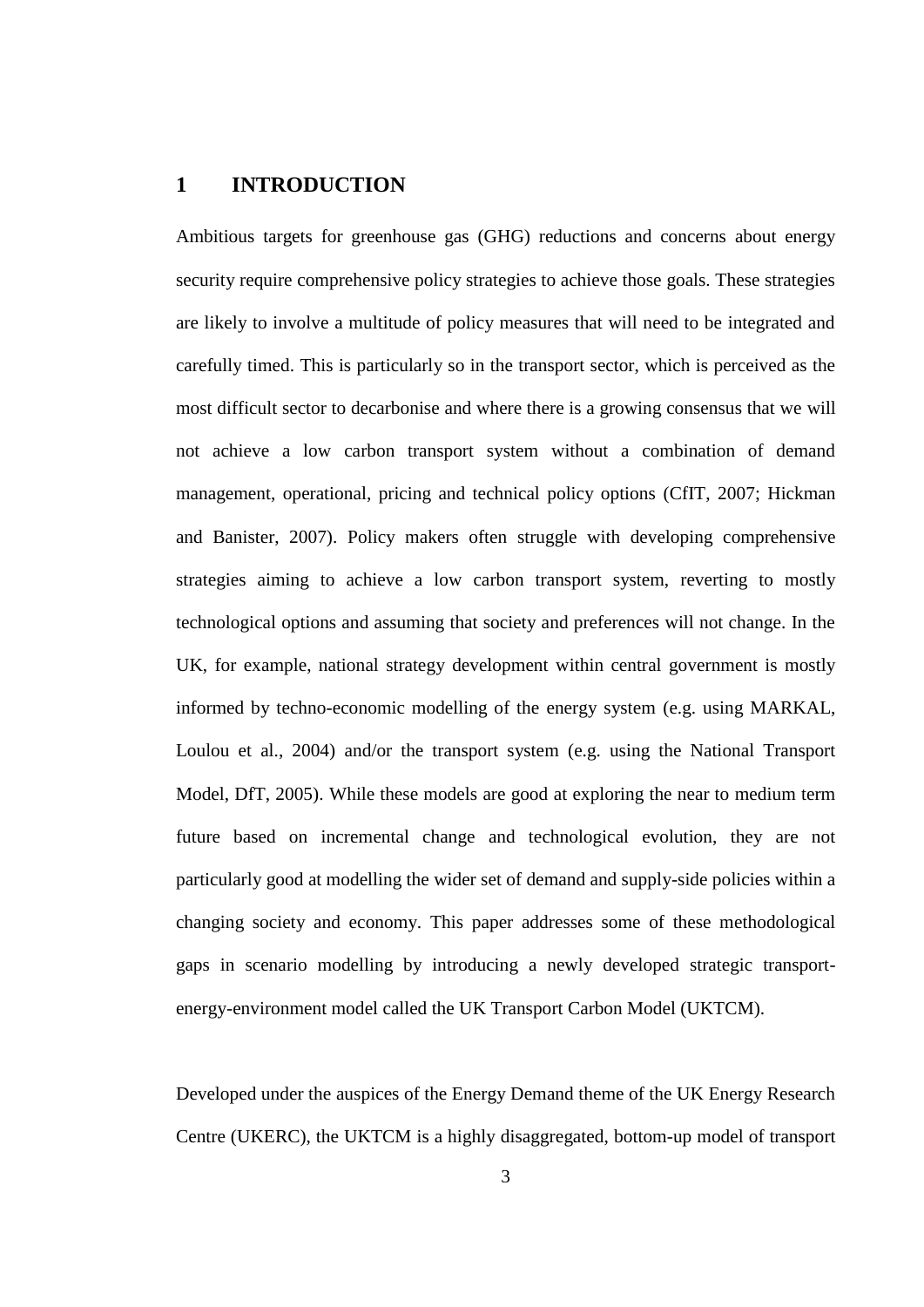energy use and life cycle carbon emissions in the UK. In a nutshell, the UKTCM provides annual projections of transport supply and demand, for all passenger and freight modes of transport, and calculates the corresponding energy use, life cycle emissions and environmental impacts year-by-year up to 2050. It takes a holistic view of the transport system, built around a set of exogenous scenarios of socio-economic and political developments. The model is technology rich and, in its current version, provides projections of how different technologies evolve over time for more than 600 vehicle technology categories<sup>1</sup>, including a wide range of alternative-fuelled vehicles such as more efficient gasoline cars, hybrid electric cars, plug-in hybrid vans, battery electric buses and advanced aircraft. However, the UKTCM is specifically designed to develop future scenarios to explore the full range and potential of not only technological, but fiscal, regulatory and behavioural change transport policy interventions. An example is the recent *Energy2050* work of the UK Energy Research Centre where UKTCM played a key role in developing the 'Lifestyle' scenarios (Anable et al., forthcoming; UK Energy Research Centre, 2009).

The paper proceeds as follows: first, a short review presents the context in which the UKTCM has been developed, focusing on carbon reduction analysis and the presence (or lack) of similar strategic models; second, an overview of the modelling approach

 $\overline{a}$ 

 $<sup>1</sup>$  A UKTCM 'vehicle technology' is defined as a typical representative of a combination of transport type</sup> (passenger or freight), vehicle type (e.g. motorcycle, car, HGV, train, aircraft), vehicle size (e.g. small car, van, heavy truck, intercity rail, medium sized aircraft for short haul European), fuel type (e.g. gasoline, diesel, E85, electricity), 'vintage' (e.g. ICV Euro IV 2005-09, ICV "Euro VIII" 2020-24, fuel cell EV Standard 3) and hybridisation (ICV, HEV, PHEV). 'Vintage' is used to simulate changes in performance, preferences and cost over time. Table 3 below lists the technologies currently implemented.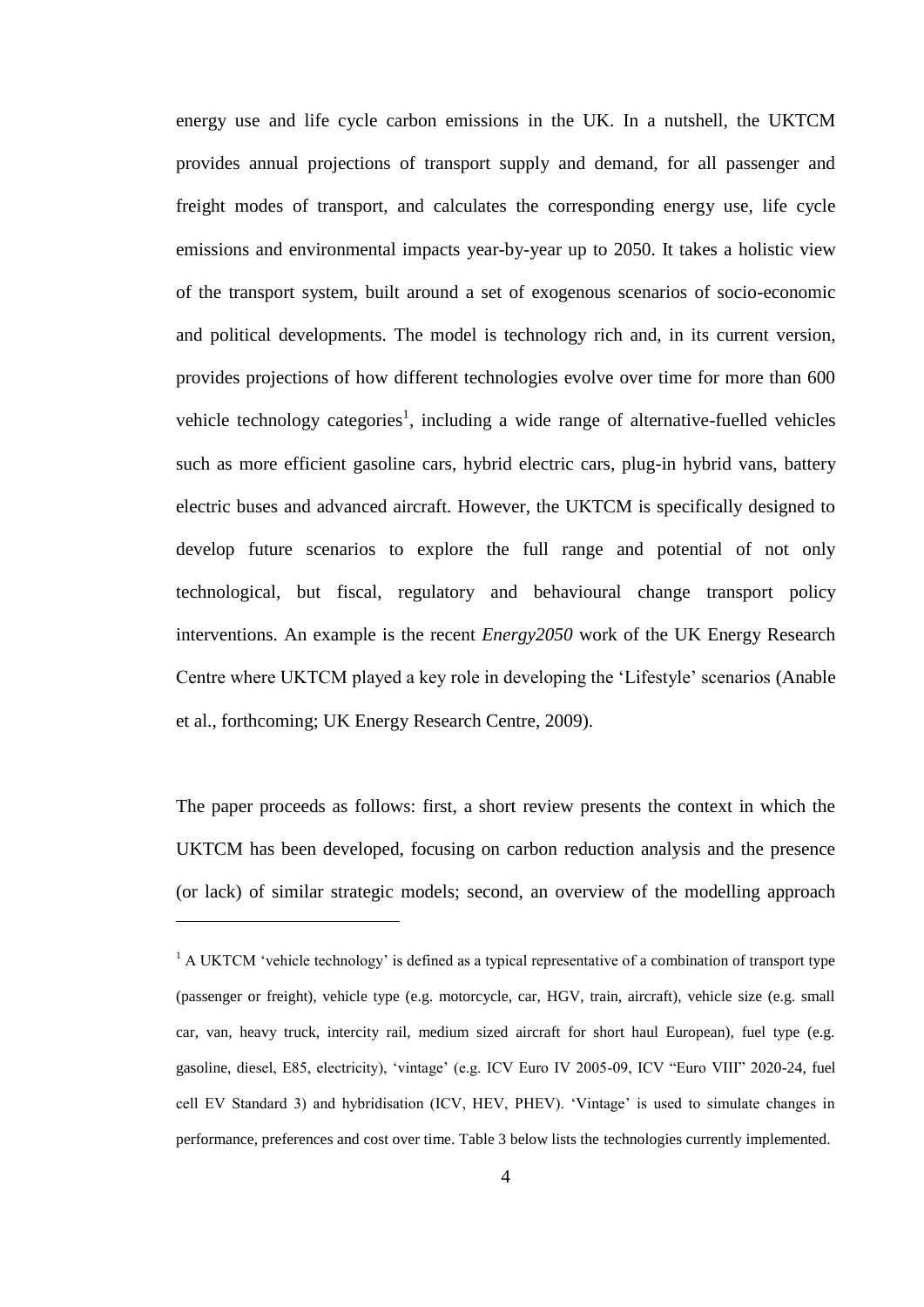and methods used is given, including more detail on a couple of key features; third, the model is demonstrated by presenting the results of a reference scenario for the UK transport system up to 2050, followed by the comparison of three alternative single policy scenarios and a policy package; fourth, the limitations of the model are discussed before concluding with a summary of the results, ongoing parallel work and an outlook for future work. For more detail on the modelling methods and data assumptions see the UKTCM Reference Guide v1 (Brand, 2010a). For details on the user interface see the UKTCM User Guide v1 (Brand, 2010b). Both are available to download from the UKERC website [\(www.ukerc.ac.uk\)](http://www.ukerc.ac.uk/).

# **2 BACKGROUND**

## **2.1 Carbon pathways**

At the global level, transport currently accounts for nearly 25% of energy related carbon dioxide  $(CO<sub>2</sub>)$  emissions (IEA, 2008). From a 2005 baseline, energy use and related  $CO<sub>2</sub>$  emissions are expected to increase by more than 50% by 2030 and more than double by 2050 (ibid.). The fastest growth in emissions will likely arise from light-duty vehicles (i.e. passenger cars, small vans, sport utility vehicles), air travel, and road freight (ibid.). In the UK, although economy wide emissions reduction of 18% were achieved since 1990, domestic transport emissions increased 11% from over the same period reaching 135 Million tonnes of  $CO<sub>2</sub>$  (MtCO<sub>2</sub>) in 2007 comprising 24% of total UK domestic emissions (CCC, 2009). The largest share of UK transport emissions is from road passenger cars at 86% followed by buses at 4%, rail at 2%, and domestic aviation at  $2\%$ . Importantly, this does not include an estimated 38 MtCO<sub>2</sub> from international aviation which if accounted for would increase the contribution of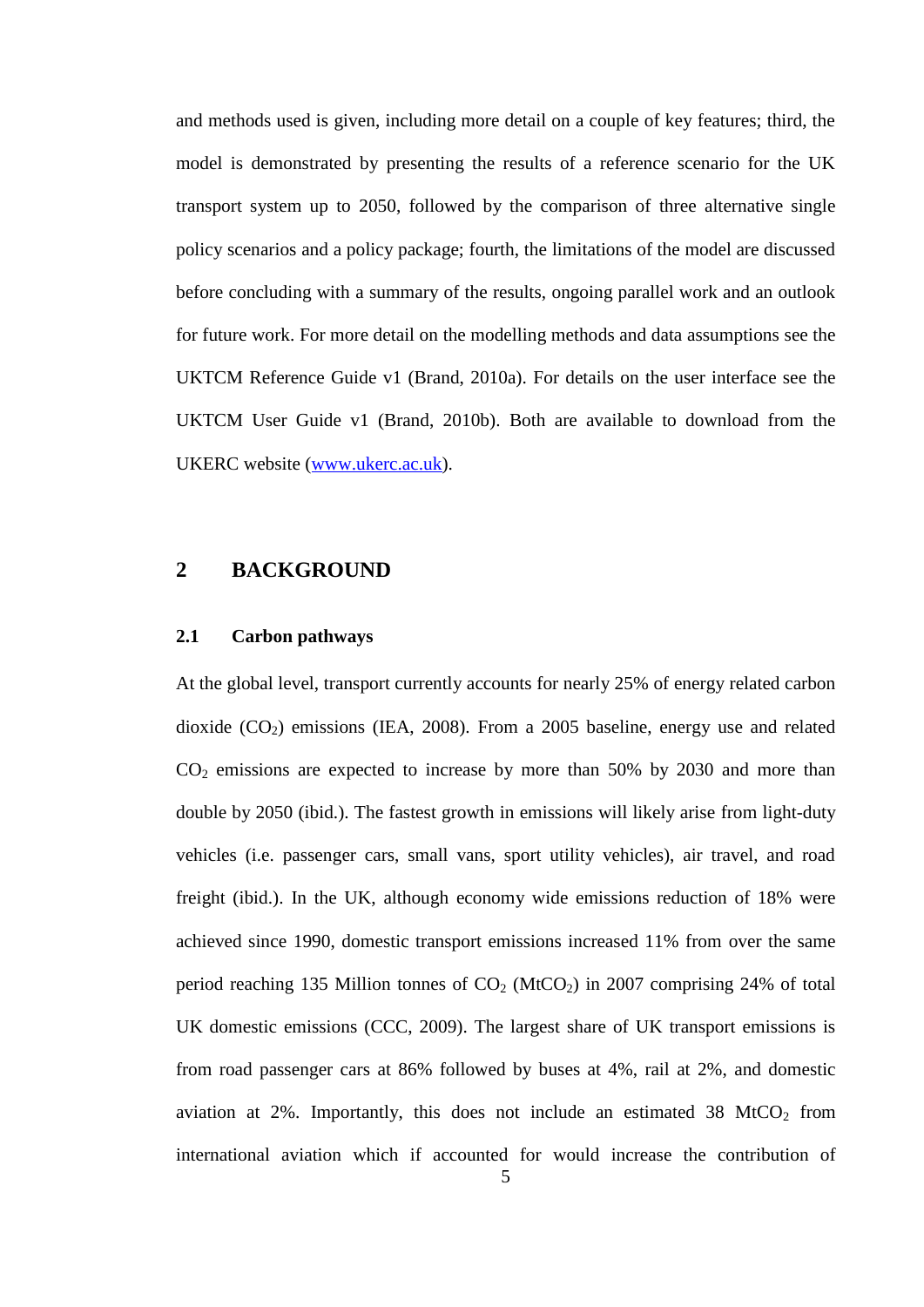transport to total UK emissions (CCC, 2009; Jackson et al., 2009). Therefore, without significant contribution from the transport sector, the target recommended by the UK Committee on Climate Change (CCC) to cut  $CO<sub>2</sub>$  equivalent of Kyoto GHGs emissions by 80% between 1990 and 2050 will not likely be achieved.

Transport is invariably deemed to be the most difficult and expensive sector in which to considerably reduce energy demand and greenhouse gas emissions (Enkvist et al., 2007; HM Treasury, 2006; IPCC, 2007). The analysis on which such conclusions are based tends to rely on forecasting and modelling frameworks which accentuate technical solutions and economically optimal and rational behaviour of individual consumers and markets, often based on historic consumer preferences. More often than not, the transport policy response to this issue reflects this dominant techno-economic analytical approach and focuses on supply-side vehicle technology efficiency gains and fuel switching as the central mitigation pathway for the sector.

What is under-researched (with the notable exception of DfT, 2008a) and sometimes even overlooked is timing – the rate of progress in reducing carbon is as important as the end target date. Given the longevity of  $CO<sub>2</sub>$  in the atmosphere (Inman, 2008), what really counts in terms of mitigating climate change is a reduction in cumulative emissions. While late action will make it much harder to achieve carbon targets based on cumulative emissions, early action on the 'low hanging fruit' (e.g. speed limit enforcement, fuel duty increases) will make it easier in the long term.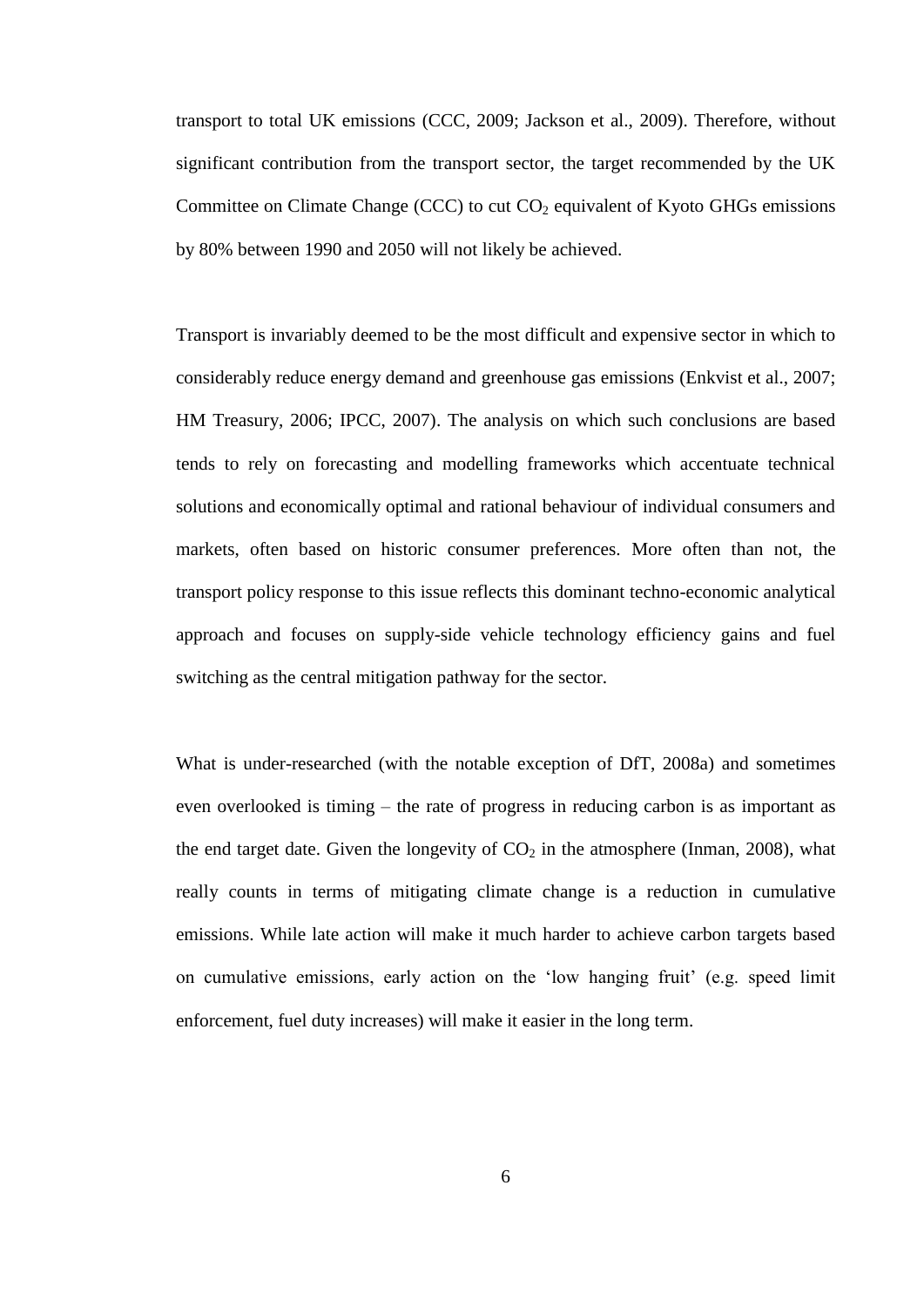## **2.2 Strategic modelling of the transport-energy-environment system**

For strategic modelling of the transport-energy-environment (TEE) system, essentially three different approaches have been pursued in Europe (for an overview see e.g. Burgess et al., 2005), involving (1) *top-down* equilibrium or optimisation models such as PRIMES (Syri et al., 2001) and MoMo (Fulton et al., 2009); (2) *bottom-up* simulation models such as TRENDS (Georgakaki et al., 2005), TREMOVE (De Ceuster et al., 2004), Zachariadis (2005) and Schäfer and Jacoby (2006); and (3) transport *network* models such as ASTRA (Martino and Schade, 2000), SCENES (IWW et al., 2000) and EXPEDITE (de Jong et al., 2004). The majority of these models were designed to explore specific policy questions, focusing on economic and technology policy interventions and their effects on transport demand, with some modelling of (direct) energy use and emissions. They often lack the detail necessary to model national low carbon policies that go beyond techno-economic policy options, e.g. policy aimed at changing travel behaviour. Models based *solely* on econometric approaches are deemed to be inappropriate for looking into the medium to long term future, as societies, preferences and habits (and thus elasticities) change.

At the national level a number of models exist, see e.g. de Jong et al. (2004). In the UK, no truly integrated TEE model exists at present, and policy makers rely on running different sets of models such as the (road) National Transport Model (NTM; DfT, 2005), with separate models for rail, aviation and navigation. In addition, transport and climate mitigation policy is informed by energy and economy systems modes such as MARKAL (Loulou et al., 2004), seeking to explore intra-sector dynamics and tradeoffs. Although the models cover the majority of GHG emissions sources and types, they do not project full life cycle emissions. Finally, and crucially for the research

7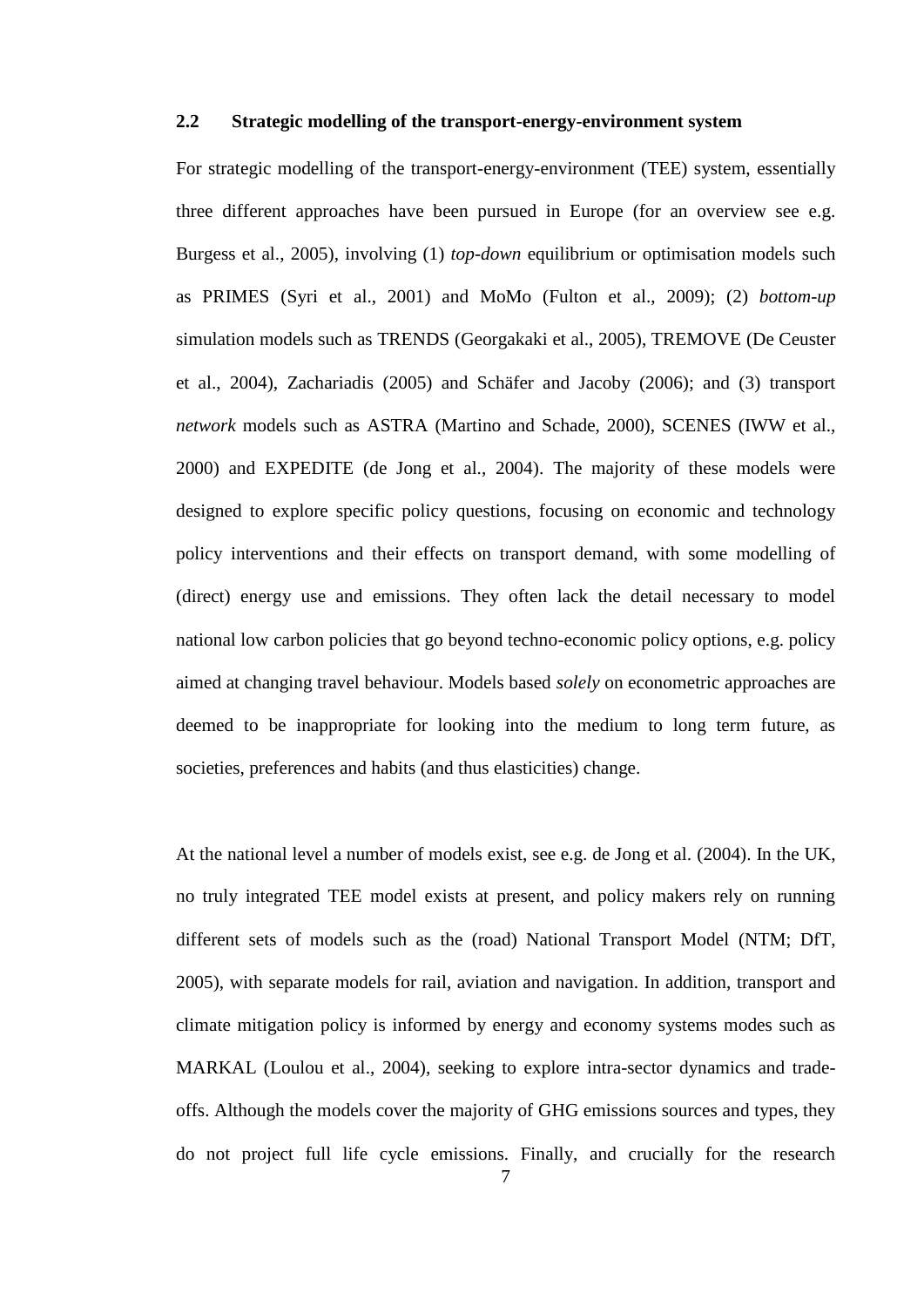community, assumptions and methods of government run models are often not explicit, making independent scenario planning and policy analysis difficult. The lack of an integrated policy-relevant life cycle model of carbon emissions from transport was the main motivation for the development of the UKTCM, which is described next.

## **3 MODEL DESIGN AND METHODS**

## **3.1 Model overview and architecture**

The UKTCM is designed around (a) a set of *quantified scenarios* which describe a range of possible external political and socioeconomic developments envisaged up to 2050; (b) a set of *single policy options* and *multiple policy packages* that include fiscal, technical, regulatory and demand management measures; (c) *four linked models* of the transport-energy-environment system; and (d) a *graphical user interface*, to set up and run the model and view key modelling results. Figure 1 provides an overview of the system components.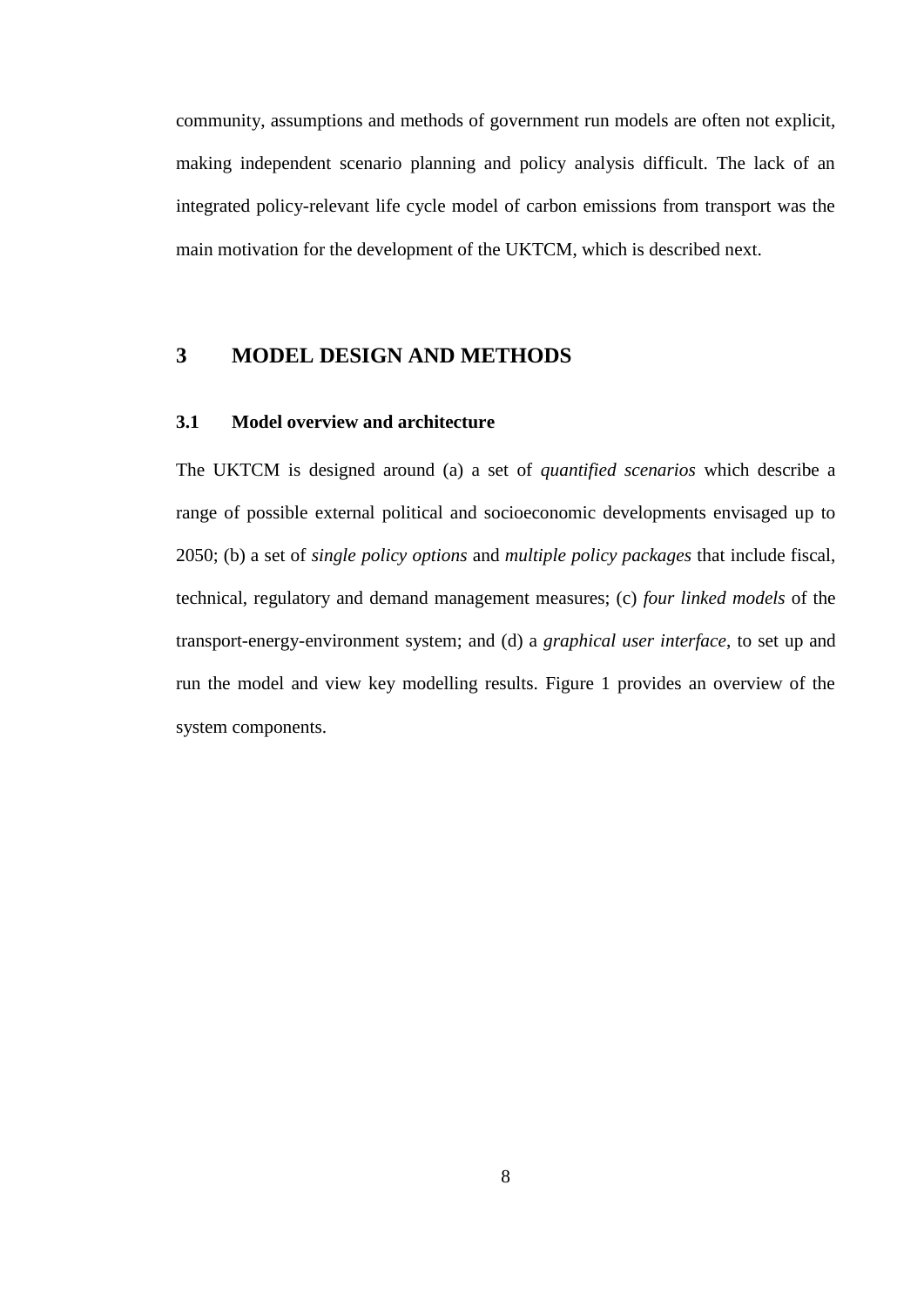

Figure 1: Components of the UK Transport Carbon Model

The set of alternative scenarios describes a range of possible external political and socio-economic developments envisaged to 2050. These 'futures' are quantitatively specified by a set of exogenous variables which may affect the outcomes of the models, while being outside the control of the transport-energy-environment system. These variables include changes in national GDP, pre-tax energy prices, demographics, household disposable income and maximum car ownership levels. The purpose of the scenarios is to provide a series of contexts within which the UK transport system may develop over time so that alternative policies can be tested for robustness against the uncertainties in the political, socio-economic and technological spheres.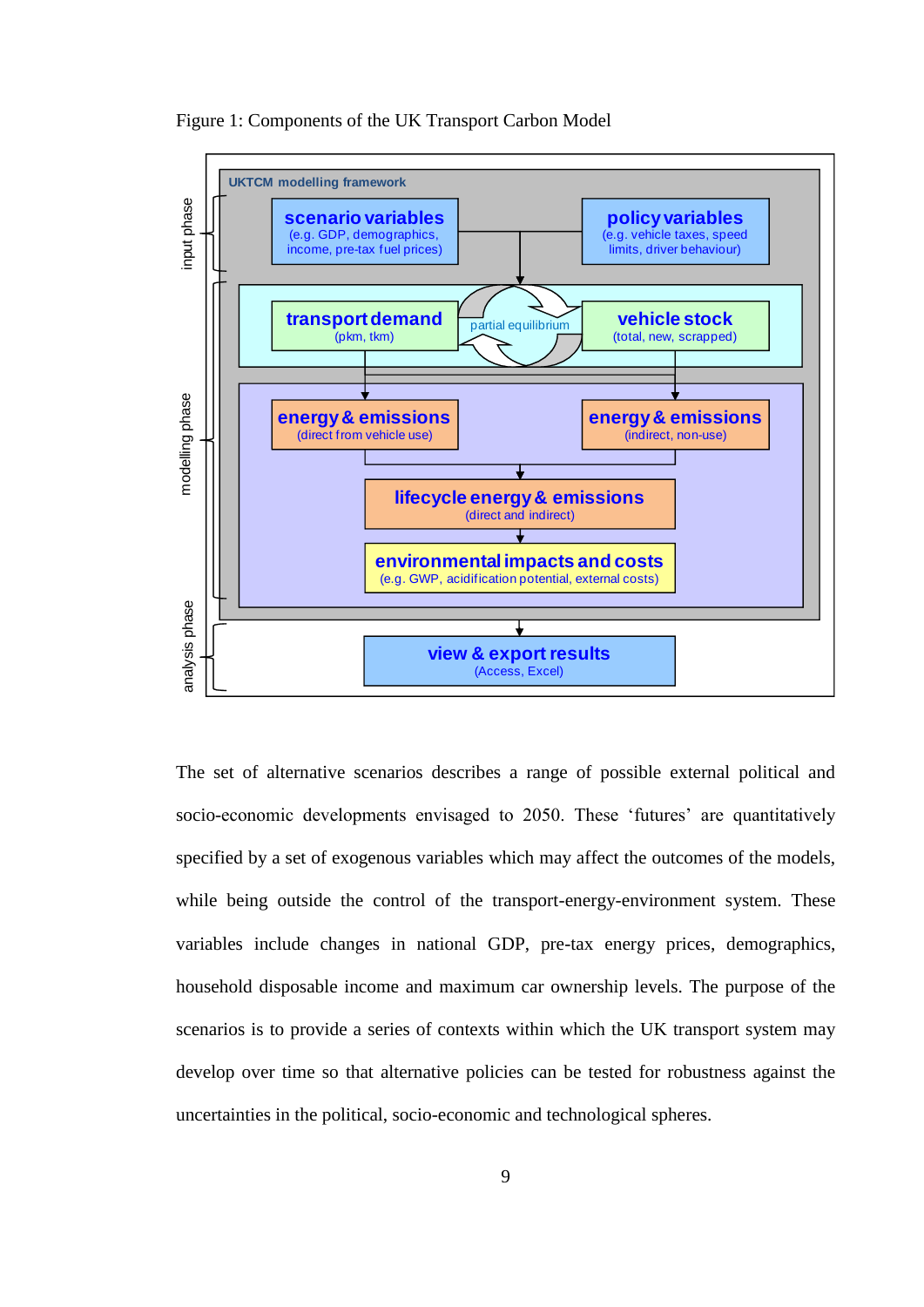The policy options include *fiscal measures* such as vehicles and fuel taxes, *regulatory measures* such as fuel economy standards, *information and education policies* and investment and planning policies. Table 1 provides a list of the main policy options that can be modelled in UKTCM, and their primary and secondary effects. Importantly, policy packages of two or more policies listed in the Table can be modelled at the same time in an integrated and internally consistent manner.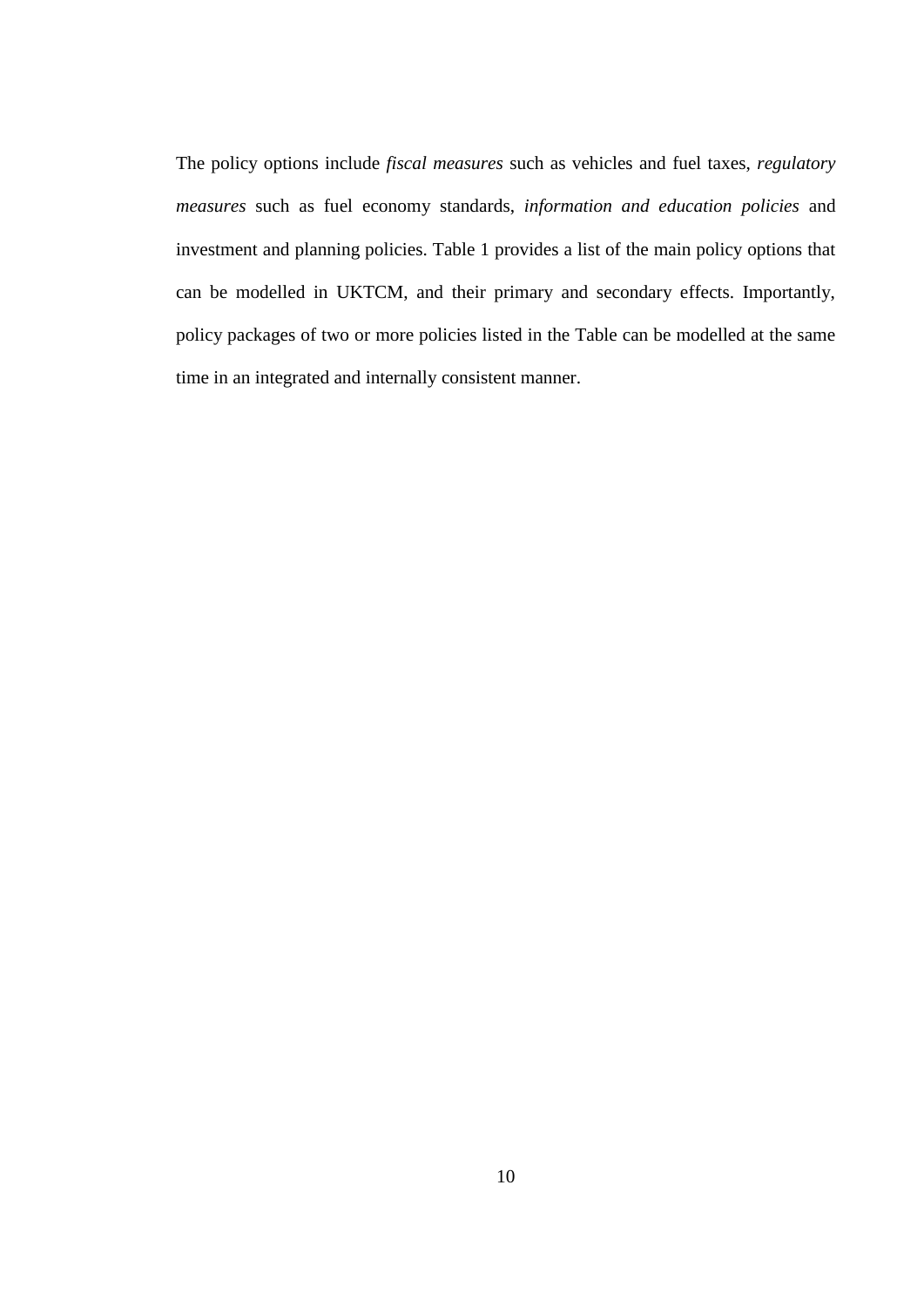Table 1: List of the main policy options that can be modelled in UKTCM, and their

effects

| <b>Policy</b>                                                                     | Primary (and secondary) effects                                                       | <b>Model</b>         |
|-----------------------------------------------------------------------------------|---------------------------------------------------------------------------------------|----------------------|
| Fiscal                                                                            |                                                                                       |                      |
| Company car tax                                                                   | fleet car technology choice, (demand)                                                 | VSM/TDM              |
| Vehicle circulation tax                                                           | road vehicle technology choice, (demand)                                              | VSM/TDM              |
| Vehicle purchase tax / feebates                                                   | vehicle technology choice, (demand)                                                   | VSM/TDM              |
| Car scrappage incentive/rebate                                                    | private car technology choice, car                                                    | <b>VSM/TDM</b>       |
|                                                                                   | ownership, (demand)                                                                   |                      |
| Fuel taxation (by volume or carbon<br>content)                                    | vehicle technology choice, (demand)                                                   | VSM/TDM              |
| Road user/congestion charging<br>(graduated)                                      | vehicle technology choice, (demand)                                                   | VSM/TDM              |
| Parking charges                                                                   | vehicle technology choice, (demand)                                                   | VSM/TDM              |
|                                                                                   |                                                                                       |                      |
| Regulation                                                                        |                                                                                       |                      |
| Fuel economy standards (voluntary,<br>compulsory)                                 | vintaging of new vehicle fleets, (demand)                                             | <b>VSM/TDM</b>       |
| Regulation for low rolling resistance<br>tyres and tyre pressure monitoring       | vehicle emissions factors                                                             | <b>DEEM</b>          |
| Speed limits and enforcement                                                      | road vehicle speed profiles and emissions<br>factors                                  | <b>DEEM</b>          |
| Fuel obligations (e.g. Renewable<br><b>Transport Fuel Obligation)</b>             | carbon content of blended fuel, vehicle<br>emissions factors                          | <b>DEEM</b>          |
| Low emission zones (carbon)                                                       | 'redistribution' of traffic to low emissions<br>vehicles in access areas (e.g. urban) | <b>VSM</b>           |
| High occupancy vehicle lanes                                                      | average load factors, (average speeds and<br>emissions)                               | VSM,<br>(DEEM)       |
|                                                                                   |                                                                                       |                      |
| Information, education, smart/soft measures                                       |                                                                                       |                      |
| Travel plans (individualised,                                                     | travel activity, modal shift, average                                                 | Scenario             |
| residential, workplace, schools)                                                  | distance travelled by car                                                             |                      |
| Eco-driving / driver behaviour                                                    | vehicle emissions factors                                                             | <b>DEEM</b>          |
| Labelling                                                                         | technology choice (via preference<br>parameter)                                       | <b>VSM</b>           |
| $\overline{\text{Car}}$ sharing / pooling                                         | load factors, car demand                                                              | <b>VSM/TDM</b>       |
|                                                                                   |                                                                                       |                      |
| Planning and investment                                                           |                                                                                       |                      |
| Parking space availability                                                        | car ownership (second, third+ car)                                                    | VSM/TDM              |
| Rail electrification                                                              | direct emissions, indirect emissions<br>(electricity generation)                      |                      |
| Changes in electricity generation                                                 | indirect emissions from (plug-in, battery)<br>electric vehicle use                    | <b>LCEIM</b>         |
| Additional public transport<br>infrastructure, e.g. high speed rail<br>investment | indirect emissions from manufacture,<br>(modal shift, induced demand)                 | LCEIM,<br>(Scenario) |

Note: TDM = transport demand model, VSM = vehicle stock model, DEEM = direct energy use and emissions model, LCEIM = life cycle and environmental impacts model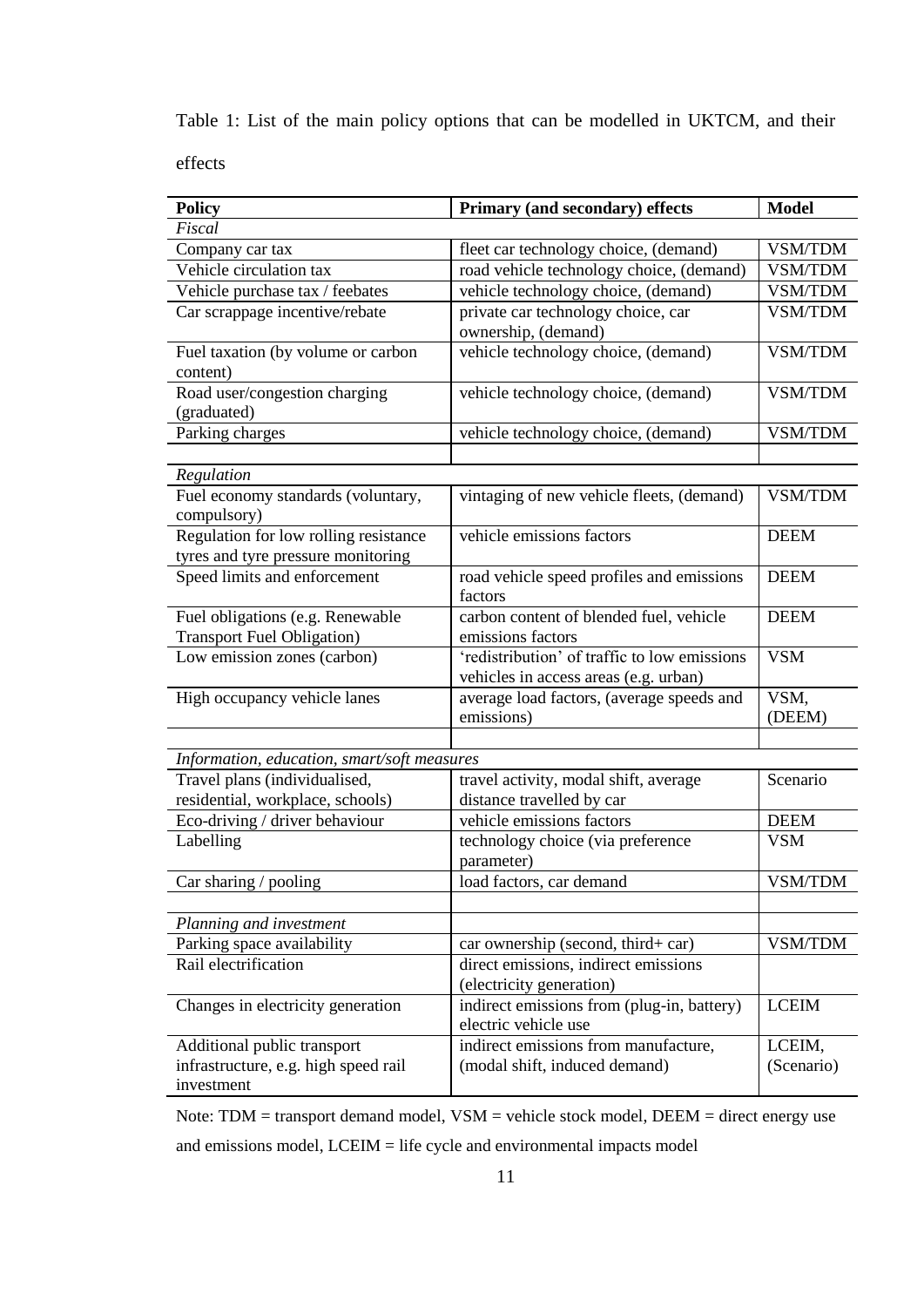The user accesses the model mainly via a newly developed graphical user interface which serves as the main portal for setting up the exogenous scenarios, endogenous policies and policy packages, running of the modelling chain, visualisation of the results in tabular and graphical form, and semi-automated export to Excel or similar analysis software packages (Figure 2). It has been developed in Microsoft Access 2007 as a relational database system.



Figure 2: Screenshot of the main menu of the UKTCM user interface

The four linked models represent the core of the modelling system and describe the transport system and calculate their impacts. They are: the transport demand model (TDM), the vehicle stock model (VSM), the direct energy use and emissions model (DEEM) and the life cycle and environmental impacts model (LCEIM). The following Sections describe the four linked models in more detail with particular focus on how UKTCM models vehicle ownership, technology choice and life cycle emissions.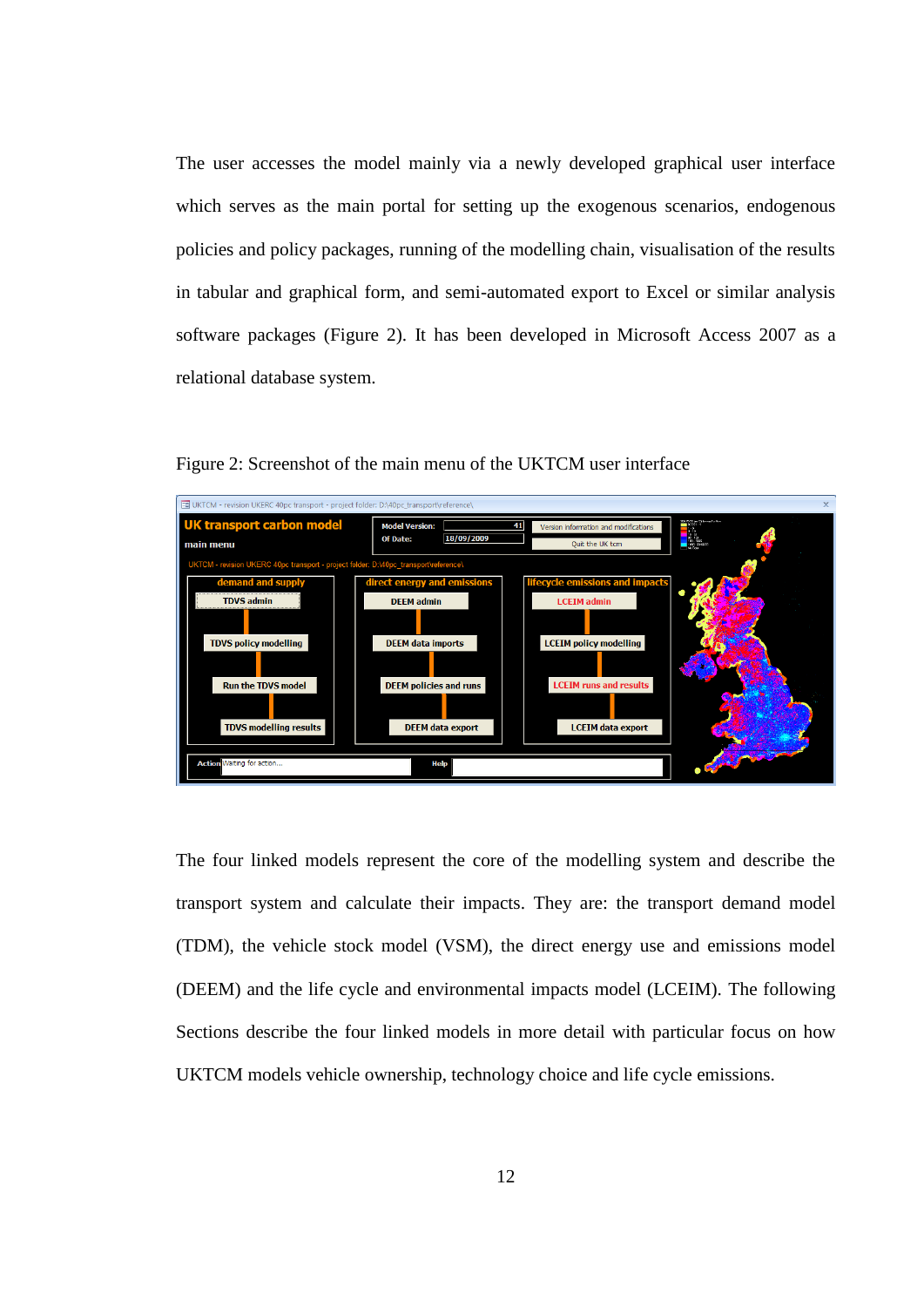### **3.2 Transport demand model**

#### *Approach*

The TDM is a simple demand model using a two-pronged approach. For each of the main modes of transport, demand is either (a) calculated endogenously year by year up to 2050 employing a typical econometric demand model or (b) simulated with exogenous assumptions on how travel activity, modal split and trip distances may evolve over time.

In 'forecasting mode' (simple econometric model), the evolution of demand depends on exogenous scenario parameters such as GDP, the number of households and the population's propensity to travel. It is also affected by the evolution of energy prices and changes in the relative average ownership and operating costs for each transport demand segment (Table 2), dependent on the mix of vehicle technologies in the vehicle fleet and their underlying costs, via a feedback loop from the VSM (see Equation E1 below). This allows exploring slightly more radical changes in consumer preferences and system changes that are not easy to model using standard econometric techniques based on historic consumer preferences (revealed through elasticities of demand). This two-pronged approach aims to provide a set of *plausible developments* of transport demand – it is not intended to provide an *accurate prediction* of the most likely future development of transport demand. In 'simulation mode', demand is decoupled from forecasting in that the user puts in an externally derived or otherwise published demand projection. Simulation mode can be used to define alternative scenarios based on more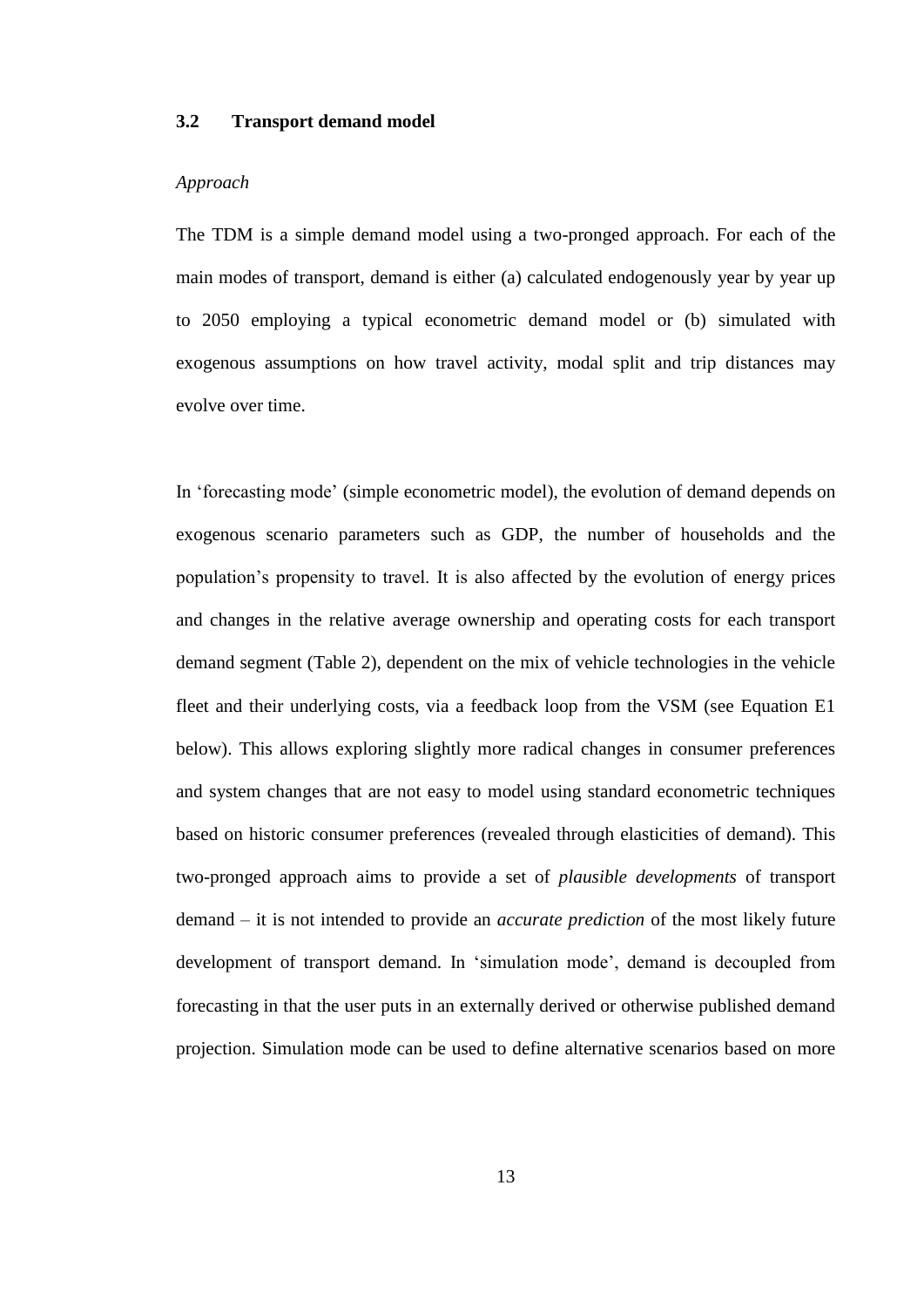detailed changes in travel patterns by trip purpose, trip lengths and frequency.<sup>2</sup> For example, this has been done for alternative scenarios on lifestyle changes as part of the UKERC Energy2050 project (UKERC, 2009).

The final outputs of the demand model are passenger transport demand (expressed in passenger-kilometres, or *pkm*) and freight transport demand (expressed in tonnekilometres, or *tkm*) for the demand segments summarised in Table 2.

 $\overline{a}$ 

<sup>&</sup>lt;sup>2</sup> Currently the task of defining alternative demand projections is performed 'off model' in a detailed spreadsheet that depicts travel patterns in terms of trip purpose, frequency and lengths. As part of UKERC work it is planned to incorporate and formalise this into the next version of UKTCM.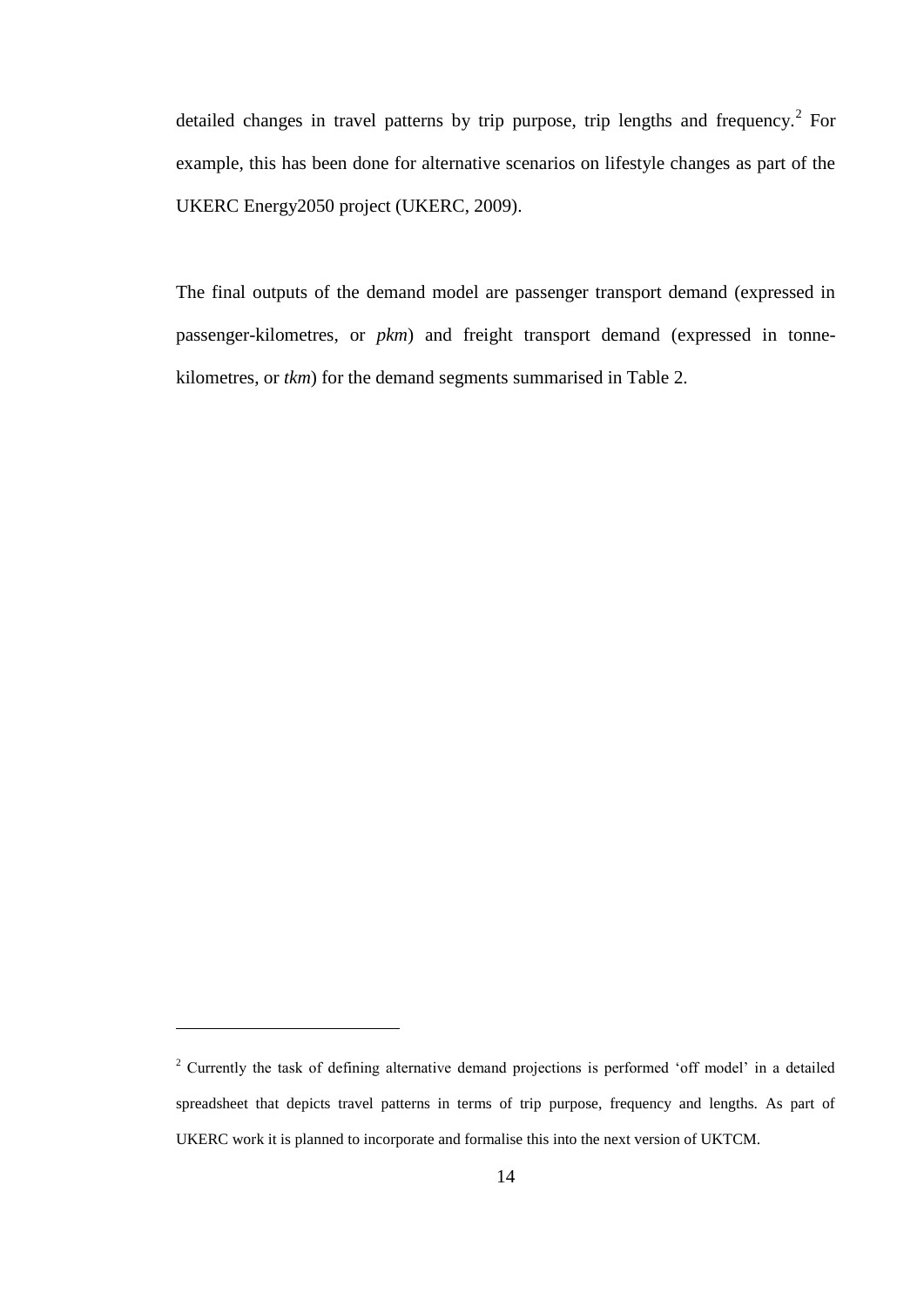| <b>Passenger demand segments</b> |                             | <b>Freight demand segments</b> |                             |  |
|----------------------------------|-----------------------------|--------------------------------|-----------------------------|--|
| <b>Mode</b>                      | Journey segment             | <b>Mode</b>                    | Journey segment             |  |
| Walking                          | Urban                       | LDV (vans)                     | Urban                       |  |
| Cycling                          | Urban / non-urban           |                                | Rural                       |  |
| Motorcycle                       | Urban                       |                                | Motorway                    |  |
|                                  | Rural                       | HGV (trucks)                   | Urban                       |  |
|                                  | Motorway                    |                                | Rural                       |  |
| Car                              | Urban                       |                                | Motorway                    |  |
|                                  | Rural                       | Rail                           | Dedicated rail freight      |  |
|                                  | Motorway                    | Navigation                     | Inland / domestic           |  |
| <b>Bus</b>                       | Local bus (urban)           |                                | Coastal / domestic          |  |
|                                  | Coach (motorway)            |                                | Maritime / intern.          |  |
|                                  | Minibus (rural)             | Air freight                    | Domestic short haul         |  |
| Rail                             | Light rail and underground  |                                | International medium haul / |  |
|                                  |                             |                                | Europe                      |  |
|                                  | Regional rail               |                                | International long haul /   |  |
|                                  |                             |                                | intercontinental            |  |
|                                  | Intercity rail              |                                | International supersonic    |  |
|                                  | High speed rail             |                                |                             |  |
| Passenger air                    | Domestic short haul         |                                |                             |  |
|                                  | International medium haul / |                                |                             |  |
|                                  | Europe                      |                                |                             |  |
|                                  | International long haul /   |                                |                             |  |
|                                  | intercontinental            |                                |                             |  |
|                                  | International supersonic    |                                |                             |  |

# Table 2: The UKTCM transport demand segments

# *Overview of model specification*

Demand is derived as an econometric function of exogenous parameters, together with their respective elasticities of demand. Separate demand functions are used for each mode of transport as listed in Table 2, taking on the form shown in Equation E1:

$$
\left[\frac{T_n}{T_{n-1}}\right] = \left[\frac{GDP_n}{GDP_{n-1}}\right]^{EGDP} * \left[\frac{NHH_n}{NHH_{n-1}}\right]^{ENHH} * \left[\frac{RC_n}{RC_{n-1}}\right]^{-ERC}
$$
\n(E1)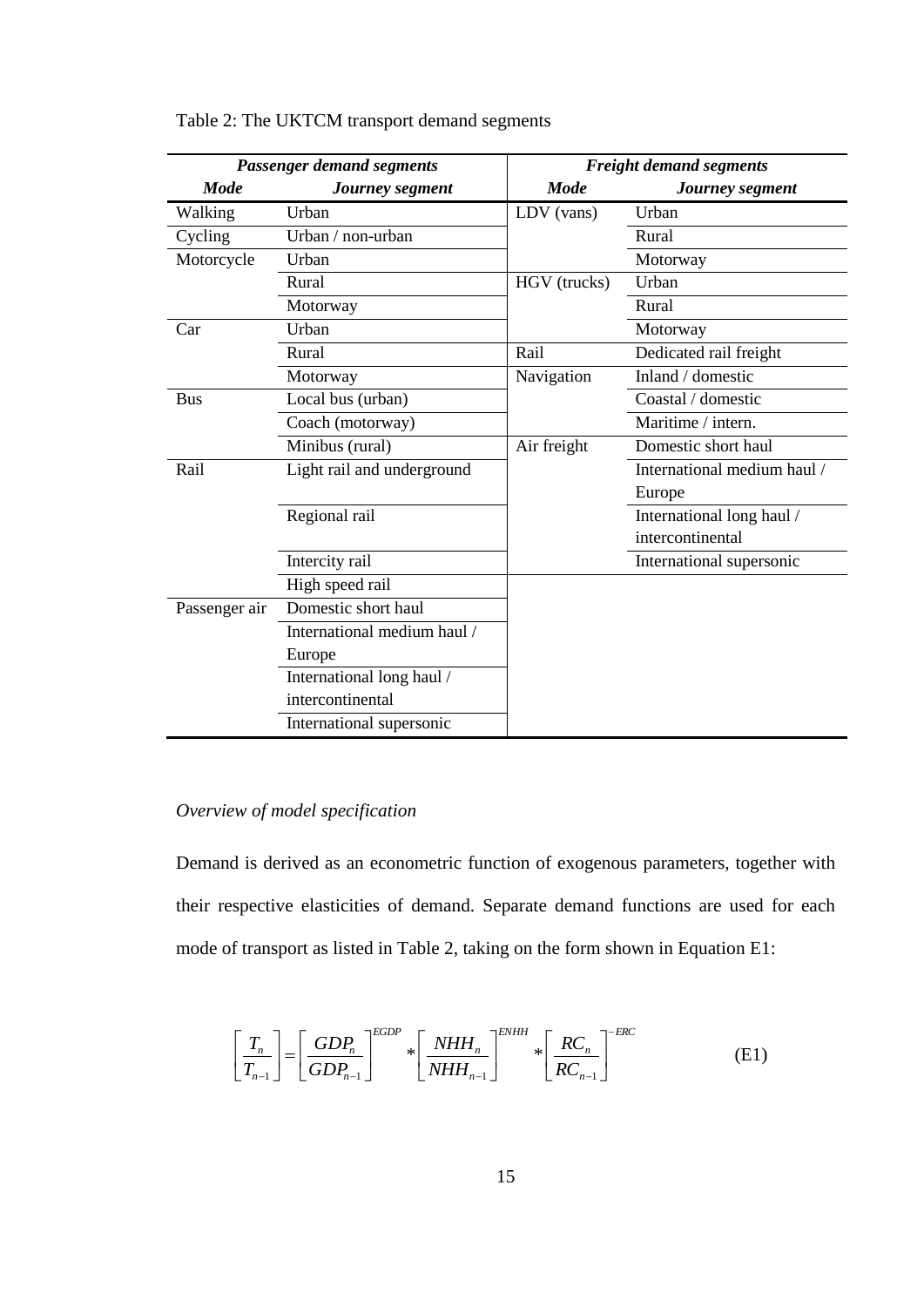where  $T =$  demand for travel (expressed in passenger-km and tonne-km)

- *GDP* = Gross Domestic Product
- *total number of households*
- $RC =$  relative vehicle ownership and operating costs for a demand segment
- $Exx =$  elasticity with respect to  $xx$
- $n$  = modelling year (currently 1996, 1997, ..., 2050)

The relative ownership and operating costs  $RC<sub>n</sub>$  for each demand segment are the relative changes from year *n-1* to year *n* of the average weighted costs fed back from the VSM. The VSM calculates ownership and operating costs *for each vehicle technology* based on a number of cost categories, including the average pre-tax purchase price (NB: price, not engineering cost), any purchase taxes or incentives (e.g. scrappage incentive), fixed operating costs (maintenance, insurance, excise duty, fixed road user charge, depreciation, etc.) and variable operating costs (fuel costs, road user charging per km or cordon entry, etc.). These are then weighted by vehicle-km and averaged over all technologies within a demand segment in year *n* to give a cost per passenger/tonne-km for each demand segment.

In the short run, changes in incomes and prices influence the decision of making a trip and also the decision concerning which transport mode is used (e.g. in the short run, a car has already been purchased and only the variable costs of a trip are decisive). In the long-run, changes in income and in prices can also lead to a lasting change in people's behaviour and can influence vehicle purchase decisions (for a good review see Goodwin et al., 2004). This difference between short-run and long-run effects has been taken into account in an indirect way in UKTCM. The first two elasticities in Equation E1 reflect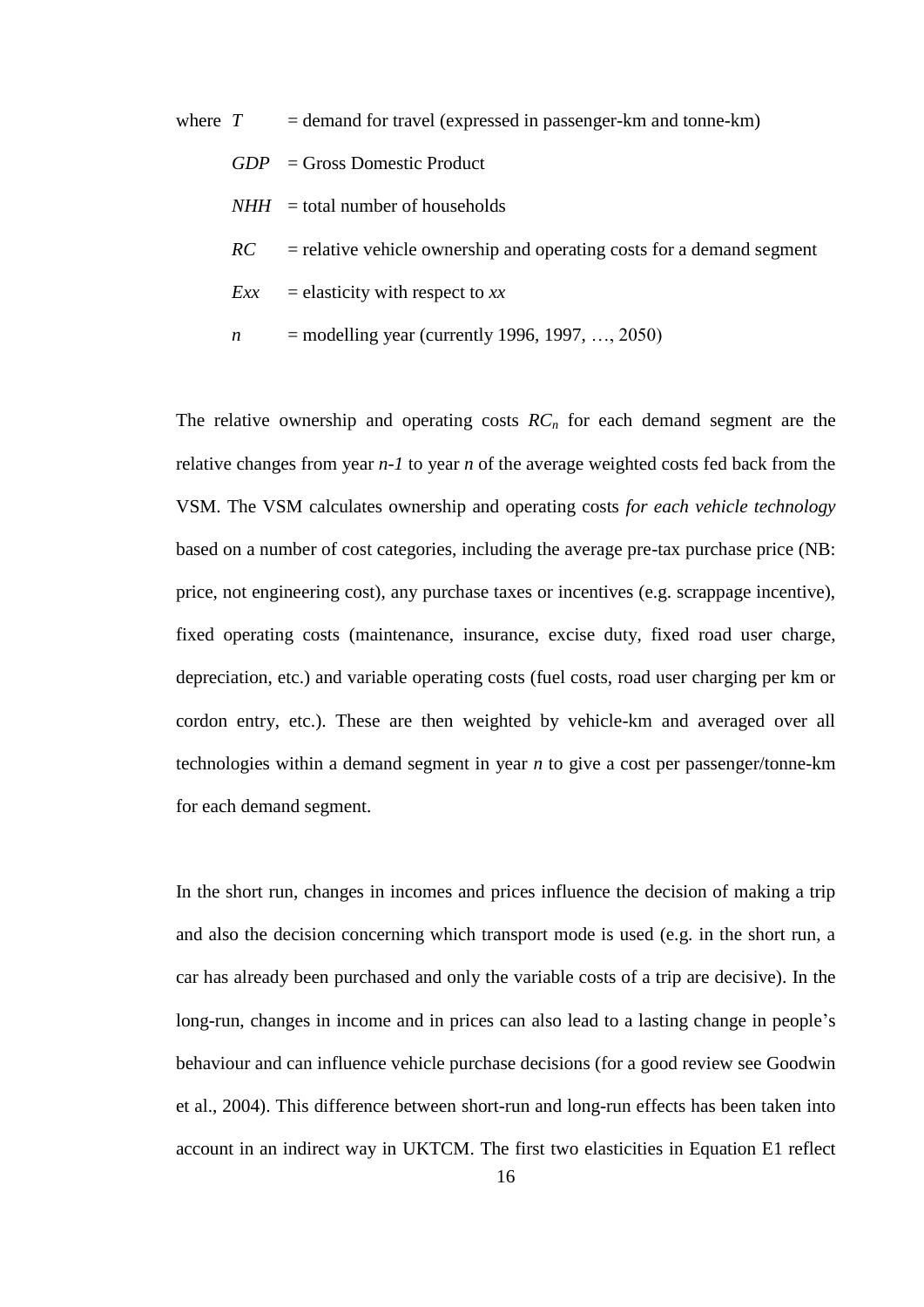the short-run effects of changes in incomes and population levels on transport demand. The third elasticity simulates any additional long-run effects of relative changes of vehicle ownership and operating costs on overall demand and modal shift. Modal shift happens when the costs of providing one *pkm* or *tkm* for competing modes (say, car vs. bus vs. rail vs. air) as fed back by the VSM change relative to each other. There is an overall change in demand and also a shift from one mode to the other. The model applies default price elasticities (e.g. -0.38 for total passenger transport demand, -0.54 for cars, -0.61 for vans and trucks) to changes in vehicle ownership and operating costs *RC* for each mode of transport. For example, an increase in fuel duty that is only applied to cars and motorcycles, but not buses, rail and air, will result in an increase in *RC* for cars relative to the reference scenario as well as relative to the other modes, ultimately leading to a decrease in overall passenger transport demand and a shift towards bus, rail and domestic air. This is demonstrated below in Section 4.

To avoid a simple static approach the elasticities can take different values for each future year up to 2050. This dynamic approach allows modelling change in behaviour and preferences and avoids a simple projection of the past into the future. The estimation of the parameters for the calculation of future demand is based on statistical data for previous years and on transport demand forecasts taken from other studies. This allows the researcher and user to specify a 'base case' or 'reference' scenario against which alternative scenarios are compared.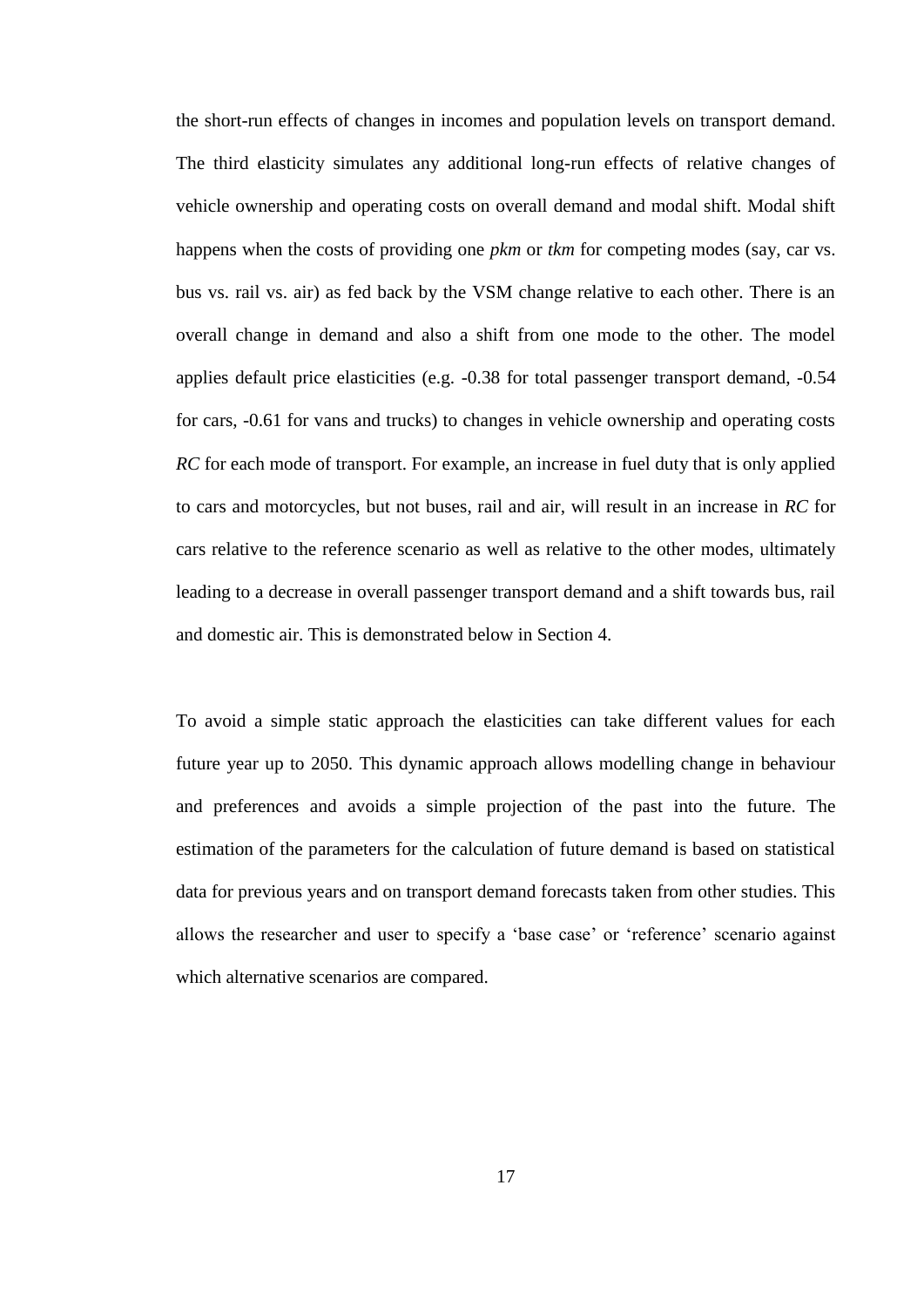### *Demand model calibration*

The demand elasticities were calibrated for the base year (1995) and subsequent years up to 2007, based on published statistics of transport (DfT, 2008c), demographic (ONS, 2008) and economic (HM Treasury, 2008) data. For future years up to 2050, the elasticities were either set to historic averages ('forecasting mode') or derived once the user had specified an exogenous set of demand projections ('simulation mode').

Thus in 'simulation mode' internal consistency checks can be carried out by comparing the elasticities implicit in the exogenous demand, GDP and population projections with published figures. For instance, Wohlgemuth (1997) provides short-run income elasticities of demand of between 0.23 (Europe) and 0.78 (US) for distance travelled by cars, 0.39 (Europe) for tonne-km by trucks and between 1.35 (Europe) and 1.75 (US) for passenger air miles travelled. These are comparable with other studies such as Goodwin et al. (2004). Assuming a long term GDP growth rate of just 2% per year, Government projections of population growth and taking current demand projections based on DfT (2008a), the UKTCM demand model calibration implied short term (2010-2020) elasticities in the range between 0.3 and 0.4 for distance travelled by car, between 0.7 and 0.8 for tonne-km by trucks and between 1.3 and 1.6 for passenger air miles – a reasonable fit with published data (Clements, 2008; see e.g. Goodwin et al., 2004; Wohlgemuth, 1997).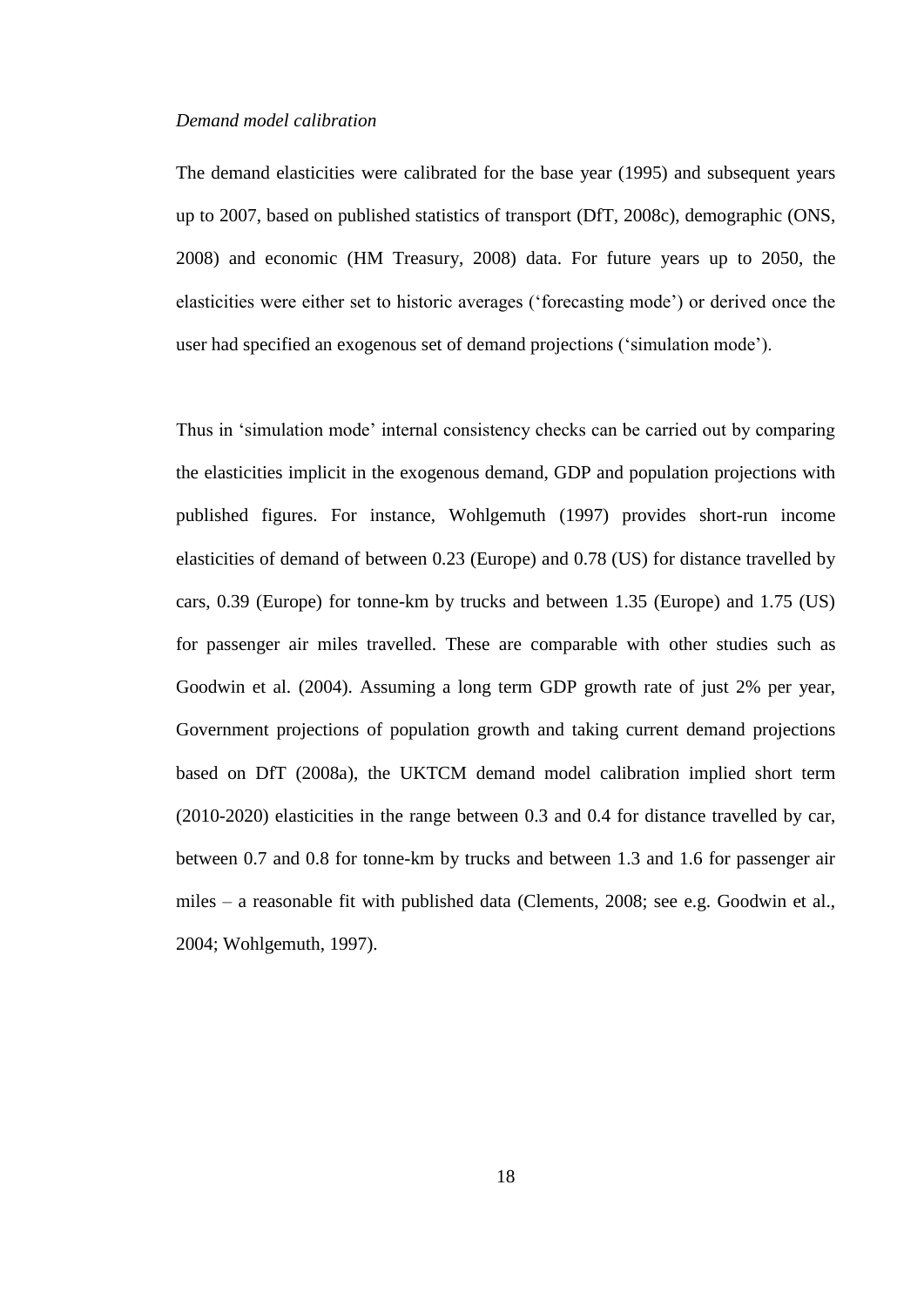## **3.3 Vehicle stock model (VSM)**

## *Approach*

The VSM is a disaggregate vehicle stock model that provides two key functions within UKTCM. First, it provides an evolution of the number of vehicles (total, new and scrapped) for each modelling year, disaggregated by vehicle type, vehicle size, fuel type, engine technology, vintage and age (Tables 3a and 3b provide a summary of this disaggregation). Secondly, it provides vehicle distances travelled disaggregated by vehicle size, technology and age, as input to the DEEM and the LCEIM. A crucial attribute of the stock model is that the user can test the effects of policy levers on the deployment of different technologies within the vehicle population.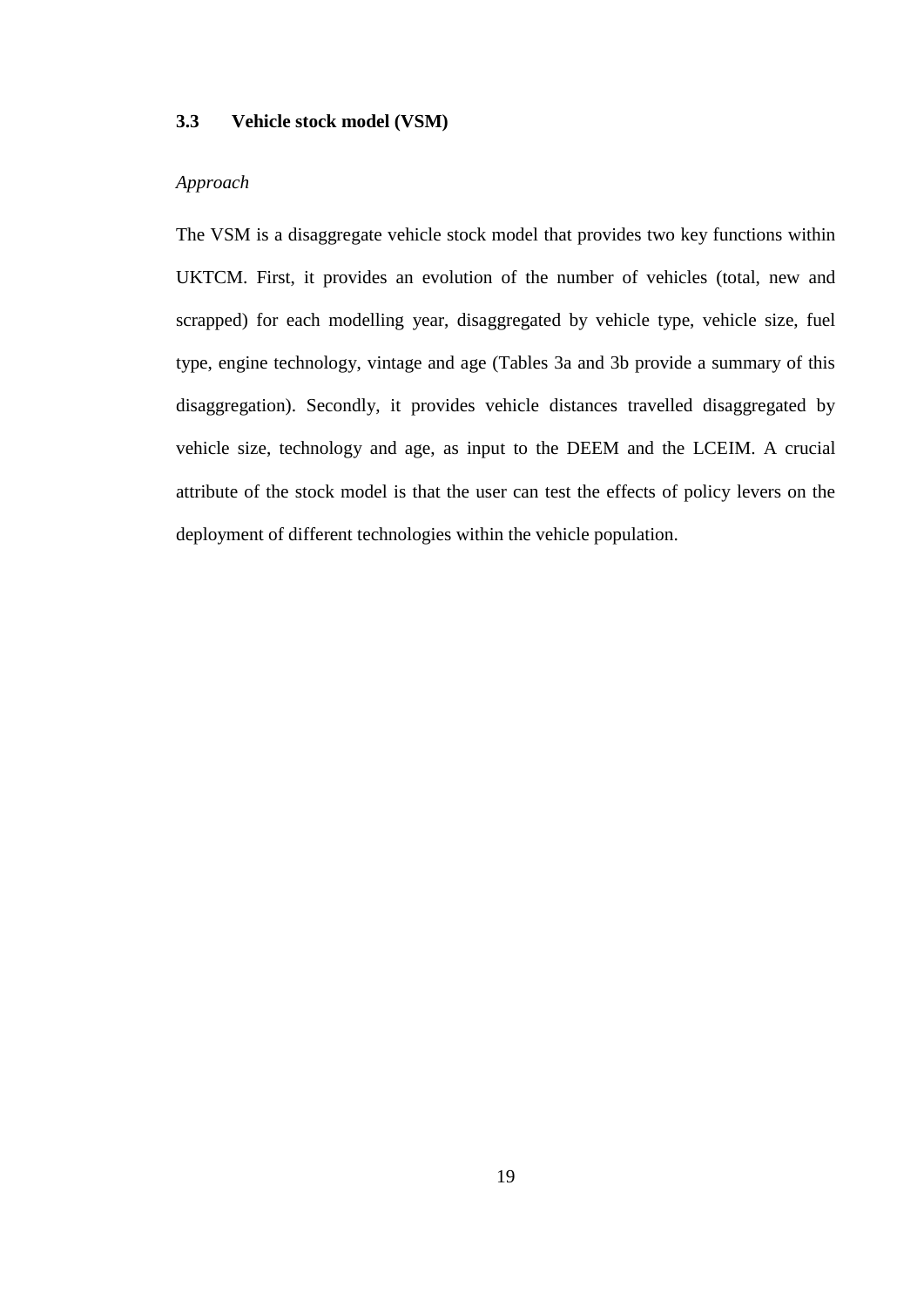| <b>Vehicle</b> | <b>Size</b>       | <b>Primary fuel</b>            | Engines/          | No. of         |
|----------------|-------------------|--------------------------------|-------------------|----------------|
| type           |                   |                                | drivetrains       | vintages       |
| Car            | <b>Small</b>      | Gasoline                       | ICV, PHEV         | 21             |
|                |                   | Diesel                         | <b>ICV</b>        | 10             |
|                |                   | Electric                       | <b>Battery EV</b> | 3              |
|                |                   | H <sub>2</sub> , biomethanol   | FC                | $\overline{4}$ |
|                | Medium            | Gasoline                       | ICV, HEV, PHEV    | 30             |
|                |                   | Diesel                         | ICV, HEV          | 21             |
|                |                   | Biodiesel (B100)               | <b>ICV</b>        | 3              |
|                |                   | Bioethanol (E85)               | <b>ICV</b>        | 9              |
|                |                   | LPG, CNG                       | <b>ICV</b>        | 12             |
|                |                   | $H2$ , biomethanol             | FC                | 6              |
|                | Large             | Gasoline                       | ICV, HEV, PHEV    | 30             |
|                |                   | Diesel                         | ICV, HEV          | 22             |
|                |                   | Biodiesel (B100)               | <b>ICV</b>        | 3              |
|                |                   | Bioethanol (E85)               | <b>ICV</b>        | 9              |
|                |                   | LPG                            | <b>ICV</b>        | 11             |
|                |                   | H <sub>2</sub> , biomethanol   | FC, ICV           | 11             |
| Motorcycle     | Average           | Gasoline                       | <b>ICV</b>        | 3              |
|                |                   | Electric                       | <b>Battery EV</b> | $\overline{3}$ |
|                |                   | H <sub>2</sub>                 | FC                | $\overline{3}$ |
| <b>Bus</b>     | Mini              | Gasoline                       | <b>ICV</b>        | 3              |
|                |                   | ICV, HEV<br>Diesel             |                   | 22             |
|                |                   | LPG, CNG                       | <b>ICV</b>        | 6              |
|                |                   | E85                            | <b>ICV</b>        | 9              |
|                |                   | Biodiesel (B100)               | <b>ICV</b>        | 3              |
|                |                   | H <sub>2</sub>                 | FC                | $\mathbf{1}$   |
|                | Urban             | Diesel                         | ICV, HEV, PHEV    | 30             |
|                |                   | Electric                       | <b>Battery EV</b> | 3              |
|                |                   | LPG, CNG                       | <b>ICV</b>        | 5              |
|                |                   | E85                            | <b>ICV</b>        | 3              |
|                |                   | Biodiesel (B100)<br><b>ICV</b> |                   | 3              |
|                |                   | $H2$ , biomethanol             | FC                | 9              |
|                | Coach             | Diesel                         | ICV, HEV          | 22             |
|                |                   | Electric                       | <b>Battery EV</b> | 3              |
|                |                   | LPG, CNG                       | <b>ICV</b>        | 5              |
|                |                   | Biodiesel (B100)<br><b>ICV</b> |                   | 3              |
|                |                   | $H2$ , biomethanol             | FC                | 9              |
| Rail           | Light, metro      | Grid electricity               | Electric          | 6              |
|                | Regional          | Diesel                         | <b>ICV</b>        | 3              |
|                |                   | Grid electricity               | Electric          | 3              |
|                | Intercity         | Diesel                         | <b>ICV</b>        | 3              |
|                |                   | Grid electricity               | Electric          | 3              |
|                | High speed        | Grid electricity               | Electric          | 3              |
| Air            | General aviation  | Jet A-1                        | Turboprop         | 1              |
|                |                   |                                | Turbine           | 9              |
|                | Short haul, dom.  | Jet A-1, $H_2$                 | Turbine           | 9              |
|                | Medium haul, int. | Jet A-1, $H_2$                 |                   | 9              |
|                | Long haul, int.   | Turbine<br>Jet A-1, $H_2$      |                   |                |
|                | Supersonic, int.  | Jet A-1, $H_2$                 | Turbine           | 9              |

Table 3a: Summary of UKTCM vehicle technologies for *passenger* transport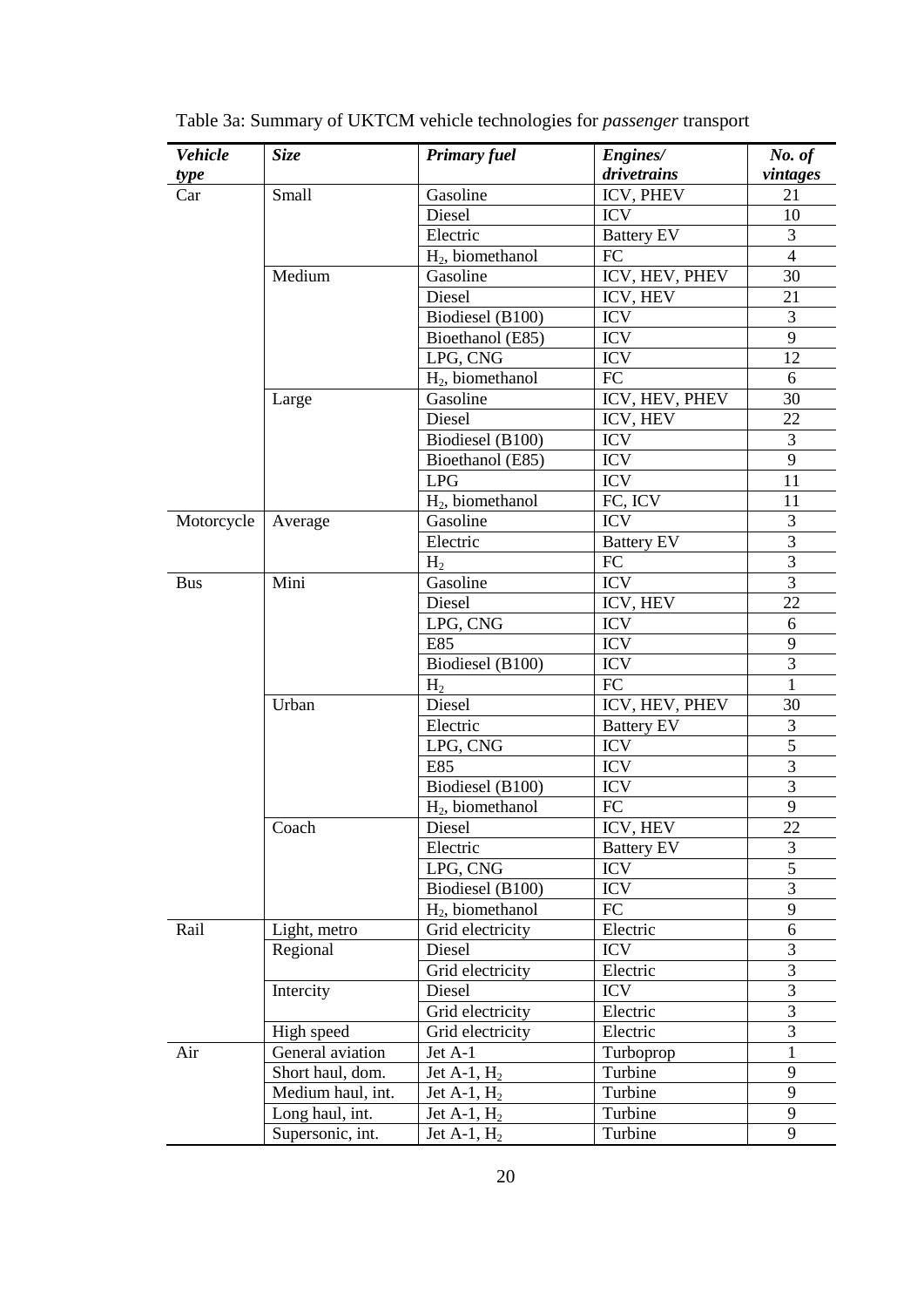| <b>Vehicle</b> | <b>Size</b>         | <b>Fuels</b>                 | Engines/       | No. of                   |
|----------------|---------------------|------------------------------|----------------|--------------------------|
| type           |                     |                              | drivetrains    | vintages                 |
| Trucks         | Light               | Gasoline                     | <b>ICV</b>     | 13                       |
|                | $(vans, <7.5t$ GVW) | Diesel                       | ICV, HEV, PHEV | 30                       |
|                |                     | Battery electric             | Electric       | 3                        |
|                |                     | Biodiesel (B100)             | <b>ICV</b>     | 9                        |
|                |                     | Bioethanol (E85)             | <b>ICV</b>     | 9                        |
|                |                     | LPG, CNG                     | <b>ICV</b>     | 6                        |
|                |                     | H <sub>2</sub>               | FC             | 3                        |
|                | Medium              | <b>Diesel</b>                | ICV, HEV       | 14                       |
|                | $(7.5t - 16t$ GVW)  | Biodiesel (B100)             | <b>ICV</b>     | $\overline{\mathcal{A}}$ |
|                |                     | $H2$ , biomethanol           | FC, ICV        | 14                       |
|                | Large               | Diesel                       | ICV, HEV       | 15                       |
|                | $(>16t$ GVW)        | Biodiesel (B100)             | <b>ICV</b>     | $\overline{\mathcal{A}}$ |
|                |                     | H <sub>2</sub> , biomethanol | FC, ICV        | 14                       |
| Rail           | Regional            | Diesel                       | <b>ICV</b>     | 3                        |
|                |                     | Grid electricity             | Electric       | 3                        |
| Shipping       | Inland              | Diesel                       | <b>ICV</b>     | $\overline{2}$           |
|                | Coastal             | Diesel                       | <b>ICV</b>     | $\overline{2}$           |
|                | Maritime            | Diesel                       | <b>ICV</b>     | $\overline{2}$           |
| Air            | Short haul, dom.    | Jet A-1, $H_2$               | Turbine        | 9                        |
|                | Medium haul, int.   | Jet A-1, $H_2$               | Turbine        | 9                        |
|                | Long haul, int.     | Jet A-1, $H_2$               | Turbine        | 9                        |
|                | Supersonic, int.    | Jet A-1, $H_2$               | Turbine        | 8                        |

Table 3b: Summary of UKTCM vehicle technologies for *freight* transport

Where: GVW=gross vehicle weight, ICV=internal combustion engine vehicle, HEV=hybrid electric vehicle, PHEV=plug-in hybrid electric vehicle, H2=hydrogen (gaseous or liquid), B100=100% biodiesel, E85=85% bioethanol-15% gasoline blend, LPG=liquefied petroleum gas, CNG=compressed natural gas, dom.=domestic, int.=international, Jet A-1=aviation jet fuel (kerosene)

In each year the structure of the vehicle population will change due to a combination of two processes: the purchase of new vehicles and the scrapping of old ones. The process is iterative, with changes year-on-year against the vehicle population distribution for the base year. New technologies will enter the population through the purchase of new vehicles (or the upgrading of existing vehicles, e.g. trucks). For all vehicle types there is a common equation which describes the way the vehicle stock evolves over time: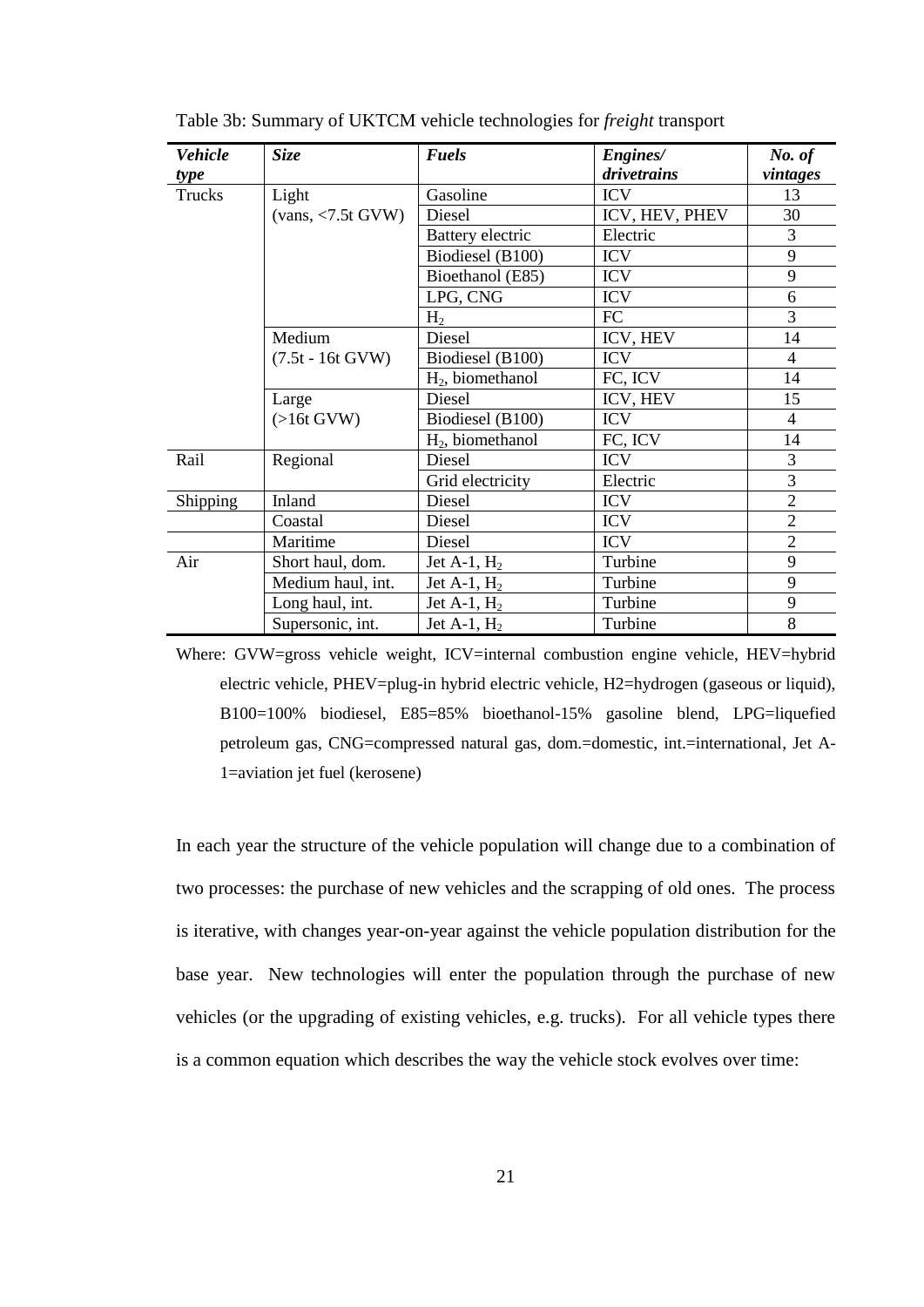*NewVehicles(y) = TotalVehicles(y) - TotalVehicles(y-1) + ScrappedVehicles (y-1)* (E2)

where:  $y =$  modelling year, from (base year + 1) to end of modelling horizon

Within the VSM, the calculation of the total number of different vehicle types in the stock each year is treated separately, as different forces are assumed to affect the entry of new vehicles into the stock. The exogenous scenarios, which describe the societal factors and attitudes that partly determine vehicle ownership, affect the overall vehicle numbers and technology choice in each year. The vehicle types modelled are motorcycles, three passenger car sizes, urban buses, express coaches, mini buses, vans, medium and large trucks, four aircraft sizes, four train sizes and three shipping vessel sizes. The VSM is divided into five main stages:

- 1. Module to calculate *car ownership*, drawn upon previous household car ownership models following the development of the 1997 UK National Road Traffic Forecast model (DETR, 1997) and its improvements as specified by ITS Leeds (2001) and Whelan (2007). The module treats household ownership of a first, second and third or more car separately and draws on a number of explanatory variables such as changes in average new car prices, car ownership saturation levels, household location (urban, non-urban), household disposable income and availability of public transport;
- 2. For all other vehicle types a module to calculate the *number of total vehicles* required to fulfil demand, taking into account exogenous variables such as GDP (for road freight) and scenario variables such as average vehicle load factors;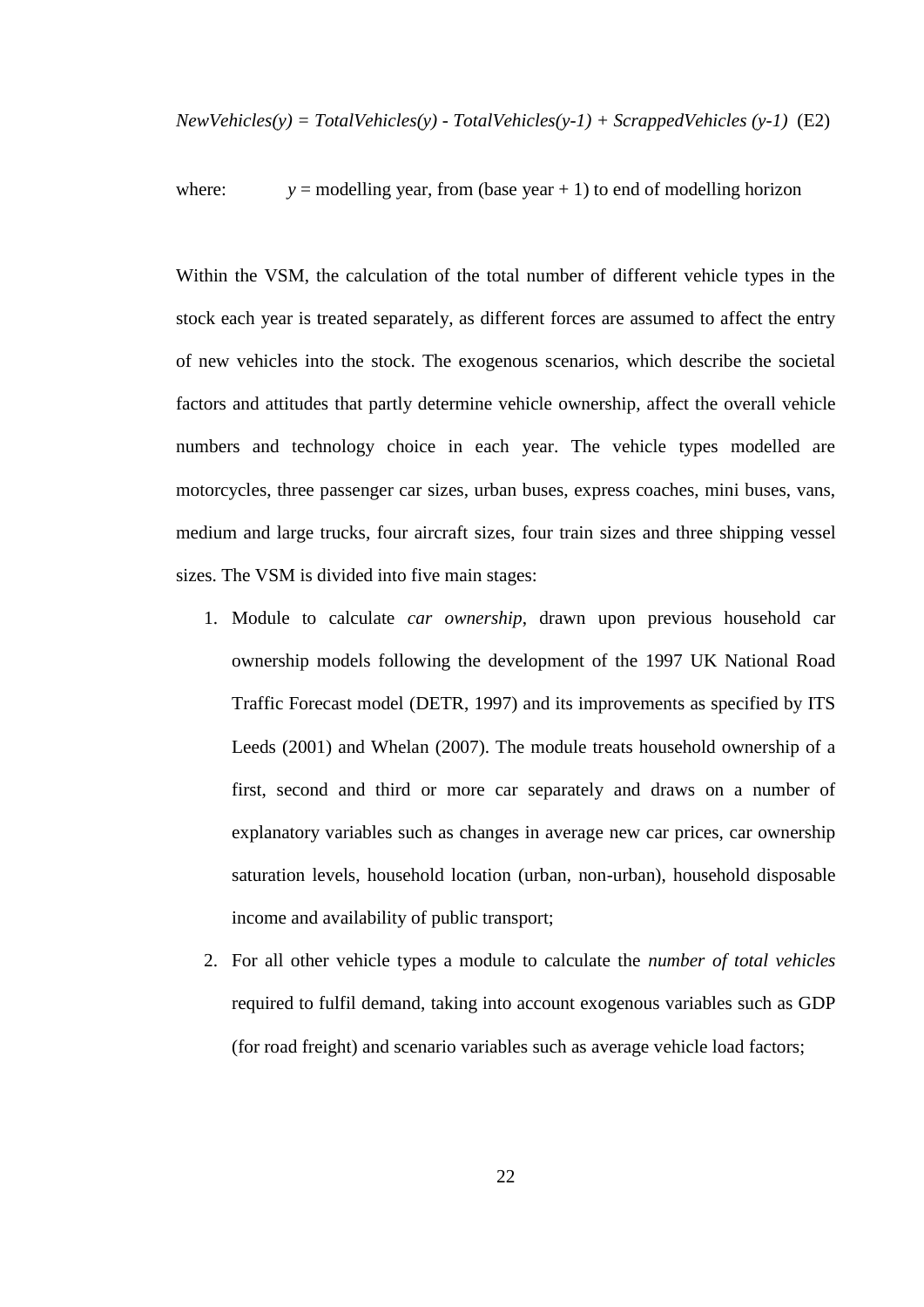- 3. A module to calculate *vehicle scrappage*, simulated through the modified Weibull function previously used in the FOREMOVE model (Zachariadis et al., 1995);
- 4. A *vehicle technology choice module*, based on price and non-price factors underlying purchasing decisions. New cars are further modelled by size and market segment (private, fleet/company);
- 5. Calculation and disaggregation of vehicle-kilometres by size, fuel type, engine technology and age, based on the demand segments derived in the TDM, vehicle load factors<sup>3</sup> and the highly disaggregate vehicle stock derived in steps 1-4 above.

To populate and calibrate the stock model we used a number of sources, including car ownership data (Whelan, 2007), vehicle licensing (new, total) and vehicle age distributions (DfT, 2009b), vehicle purchase prices and O&M costs (Lane, 2006; SMMT, 2009), demographic (ONS, 2008) and macro-economic data (HM Treasury, 2008).

The detailed specification of the entire VSM goes beyond the scope of this paper. However, since vehicle technology choice is an important new feature of the model it is described next.

 $\overline{a}$ 

<sup>&</sup>lt;sup>3</sup> The 'average load factor' (in % of capacity) is an important scenario input variable for the VSM. It can be modified for the modelling years using the scenario variable 'Scen\_LoadFactor', which is disaggregated by vehicle type e.g. 'vans' and route segment type e.g. 'urban' or 'motorway'.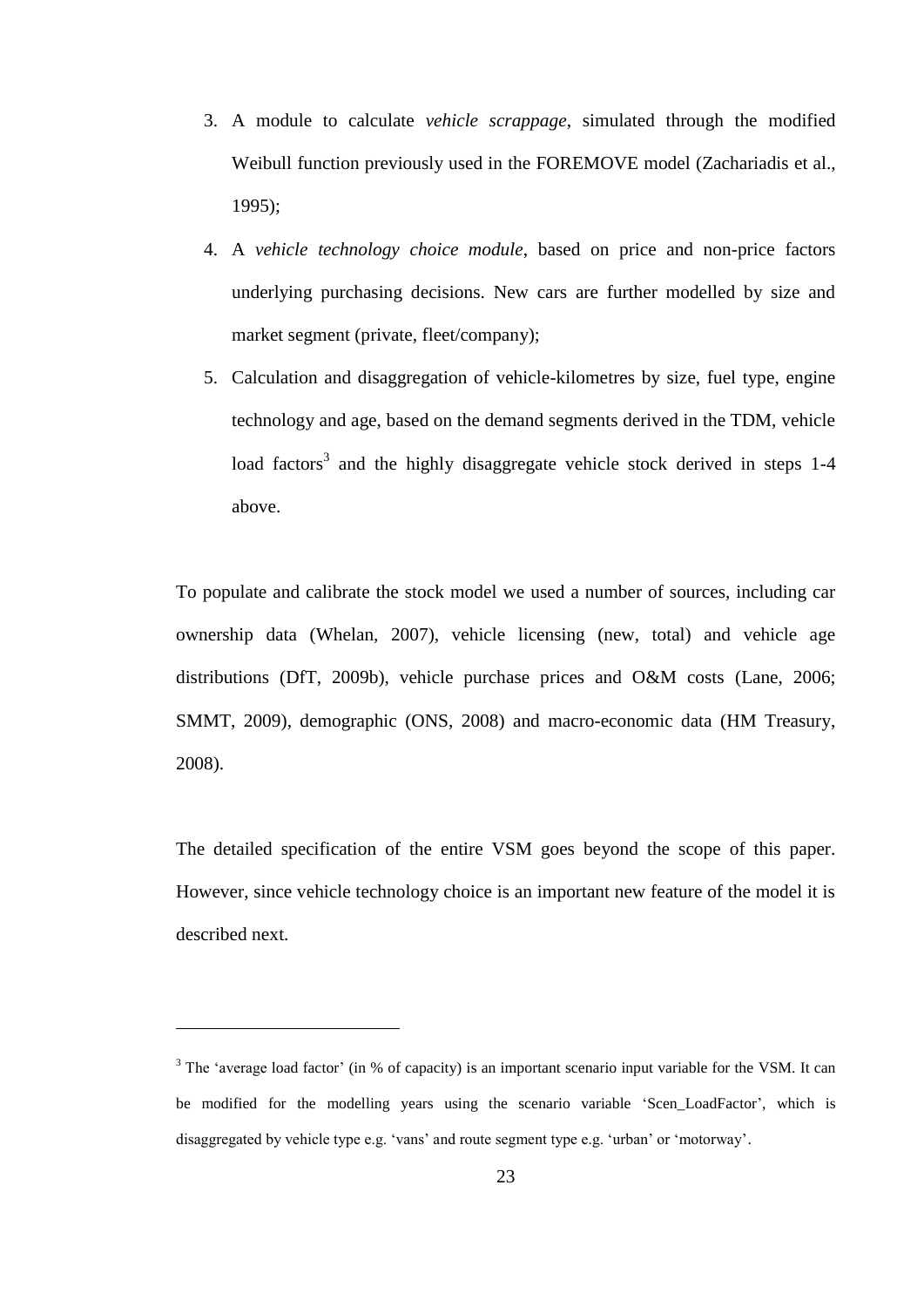#### *Model specification: focus on vehicle technology choice*

The purpose of the technology choice module is to split the total annual demand for *new* vehicles (i.e. *NewVehicles(y) in* Equation E2) among the different available technologies, for any specific vehicle type (such as light goods vehicles or mediumsized cars). The idea behind the model is that a vehicle of technology *i* is chosen with probability (*probi*) which is related to cost and non-cost factors of the vehicle with that technology. Cost factors are simulated by calculating the equivalent annual cost *EAC<sup>i</sup>* for each technology *i*. Non-cost factors are simulated by a *preference and performance parameter*, *P<sup>i</sup>* , which is an aggregate function of *perceived performance (perf), market presence (pres)* and *consumer preference (pref)* of the vehicle technology. From the mathematical point of view, the probability is modelled as a linear function of the preference and performance parameter and a logit probability function (commonly used in behavioural modelling, see e.g. Train, 2009) of the cost factors:

$$
prob_i = \frac{P_i \times \exp\left(-c \times \frac{EAC_i}{\min(EAC_i)}\right)}{\sum_{j=1}^{m} P_j \times \exp\left(-c \times \frac{EAC_j}{\min(EAC_j)}\right)}
$$
(E3a),

with

$$
P_i = perf_i \times pres_i \times pref_i \tag{E3b},
$$

where  $P_i$  = preference and performance parameter for vehicle technology *i* 

$$
EAC_i = \text{equivalent annual cost of vehicle technology } i
$$

- $c$  = modelling constant (calibrated)
- $m =$  number of vehicle technologies available in modelling year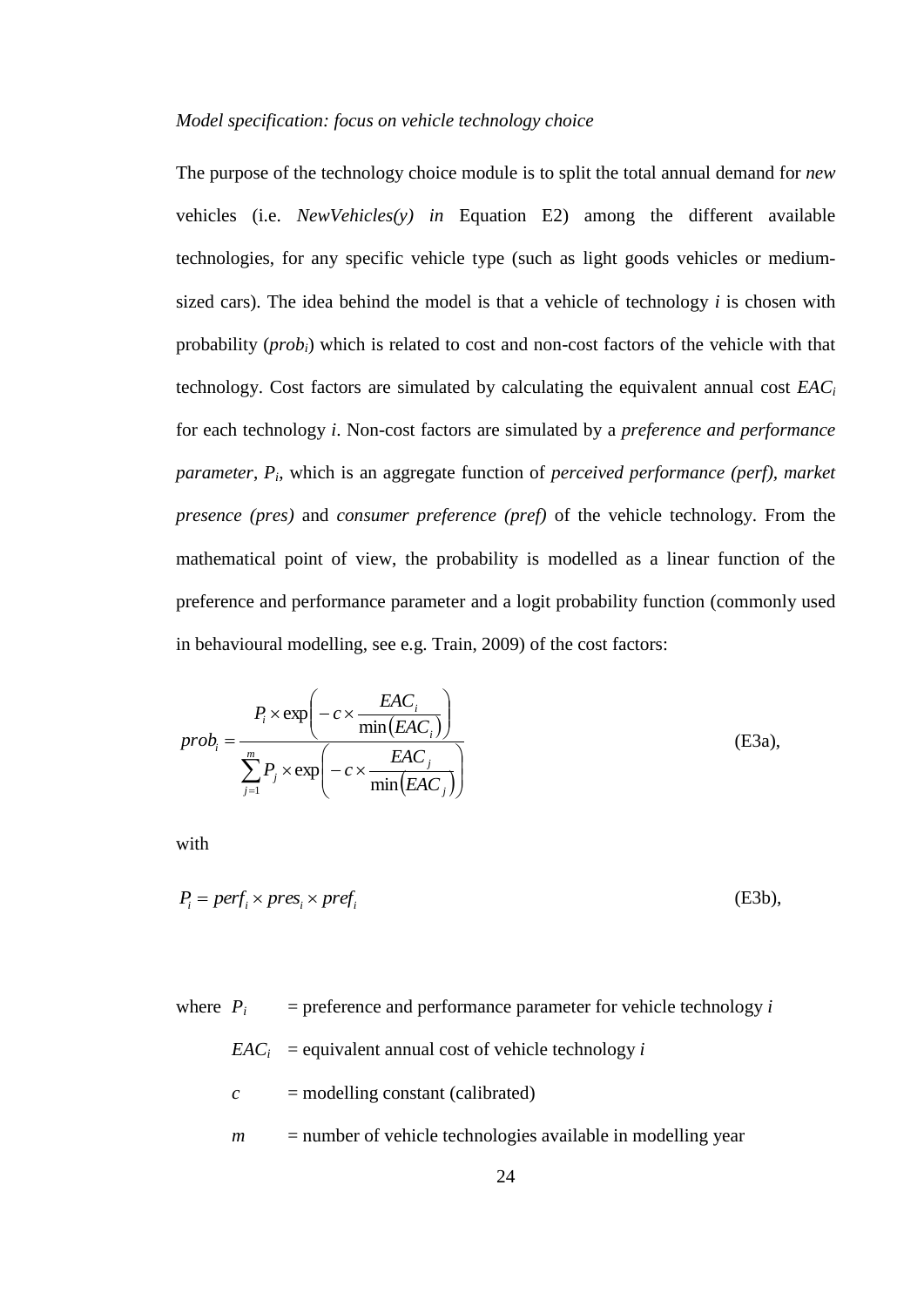$perf<sub>i</sub>$  = perceived performance of vehicle technology *i* 

 $pres<sub>i</sub>$  = market presence at maturity of vehicle technology *i* 

 $pref<sub>i</sub>$  = consumer preference for vehicle technology *i* 

The equivalent annual cost *EAC<sup>i</sup>* is the cost per year of owning and operating a vehicle over its entire (economic) lifespan. It is the sum of the annuity of owning the vehicle over its lifetime and any annual operating and maintenance costs (e.g. fuel, road user charging, circulation taxes, insurance, maintenance and depreciation) to the consumer. The annuity represents the annual payment of paying off a loan for all up-front costs (purchase price, purchase taxes and rebates). The applied discount rate can vary by vehicle type (car, van, aircraft, etc.) and, to avoid a purely static approach, by year.

For cars, the discount rate can vary by vehicle ownership type in order to simulate the differences in financial considerations and investment risk for the private (higher private rates) and fleet/company (commercial rates) car markets. The default discount rate for the private car market is 30%, simulating higher cost of capital, risk aversion and the relative importance of up-front costs in the decision making process of the private consumer. In contrast, the default discount rate for the fleet/company car market is 10%, simulating lower cost of capital and investment risk.

The *P* factor is an aggregate of three key factors that can influence purchasing decisions, based on market research by the UK Energy Saving Trust (2008). First, the factor of perceived performance *perf* is an aggregate of perceived safety and security, speed, acceleration, range between refuelling, space available and comfort. Secondly, the market presence factor *pres* represents the potential market presence of the vehicle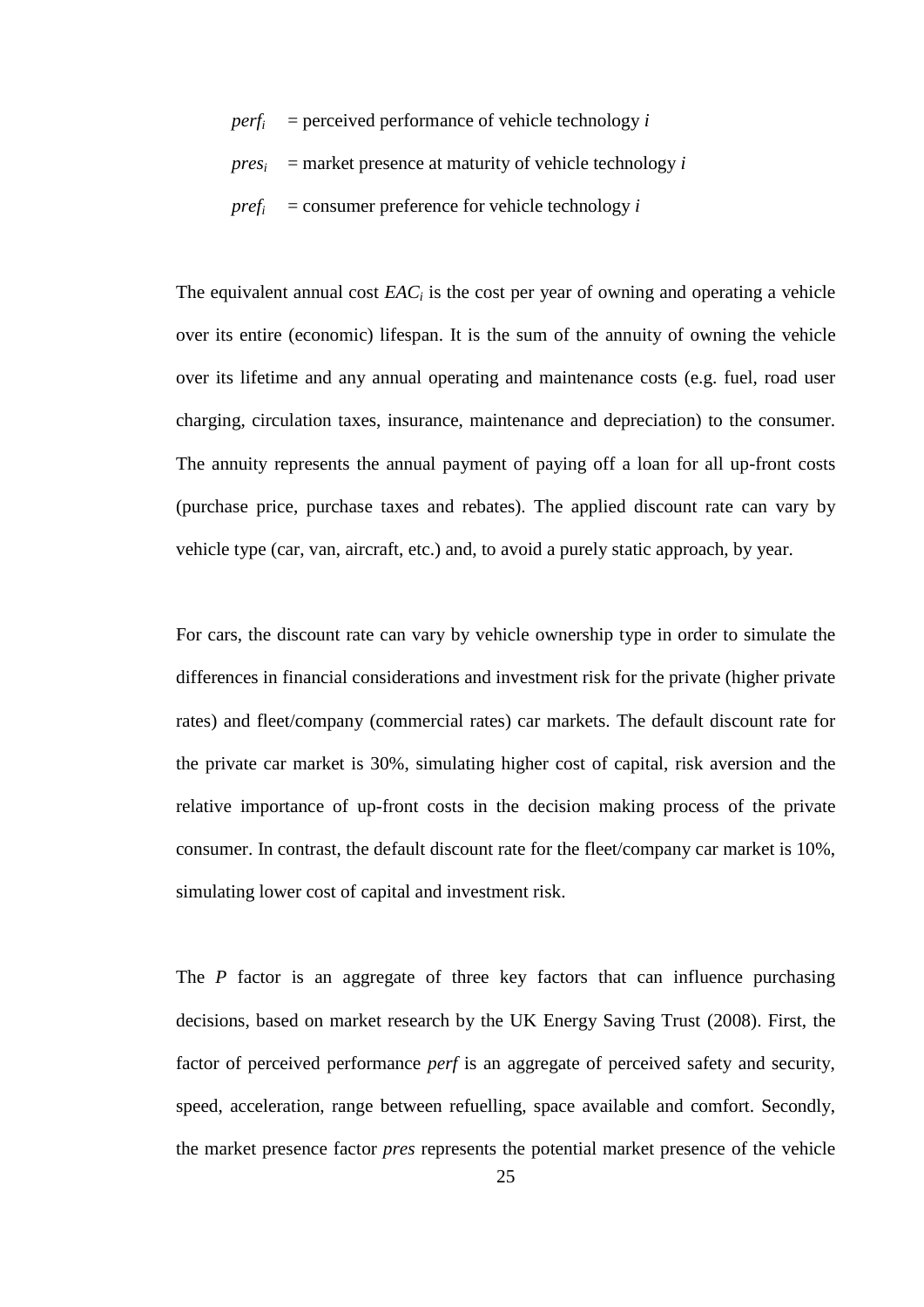technology at market maturity, including factors such as availability of and access to fuel as well as market coverage (i.e. is the technology widely available across the different market segments such as 'super mini', 'small family', executive' and 'multipurpose vehicles'?). Thirdly, the consumer preference factor *pref* simulates non-cost factors that cannot be explained by cost, performance and market factors, e.g. vehicle colour, style and 'technology loyalty'.

The obvious challenge of defining *P* has been approached in two different ways. First, in the case where the *vehicle technology is an established one*, with a consolidated market share such as gasoline and diesel cars, *P* can be derived using equation E3 on the basis of observed, historical data such as the UK's Vehicle Licensing Statistics (DfT, 2009b). Since the values of *P* are not constant, but could change over time, it is necessary to verify their trends on the basis of observed data. In UKTCM, this verification process was performed for the base year and subsequent modelling years where licensing statistics exist (from 1995 to 2007). For example, the share of new diesel cars has increased significantly from around 20% in the late 1990s to around 50% in 2008 (SMMT, 2009). As the cost difference between gasoline and diesel cars has not changed dramatically, this trend implies that over this time period the non-cost factors for diesel cars increased relative to gasoline cars, indicating a relative improvement in performance (higher power, better acceleration, lower specific emissions), preference (decrease in perception of diesel being a dirty technology) and market potential (emergence of small diesel cars, technology availability now similar to gasoline technology).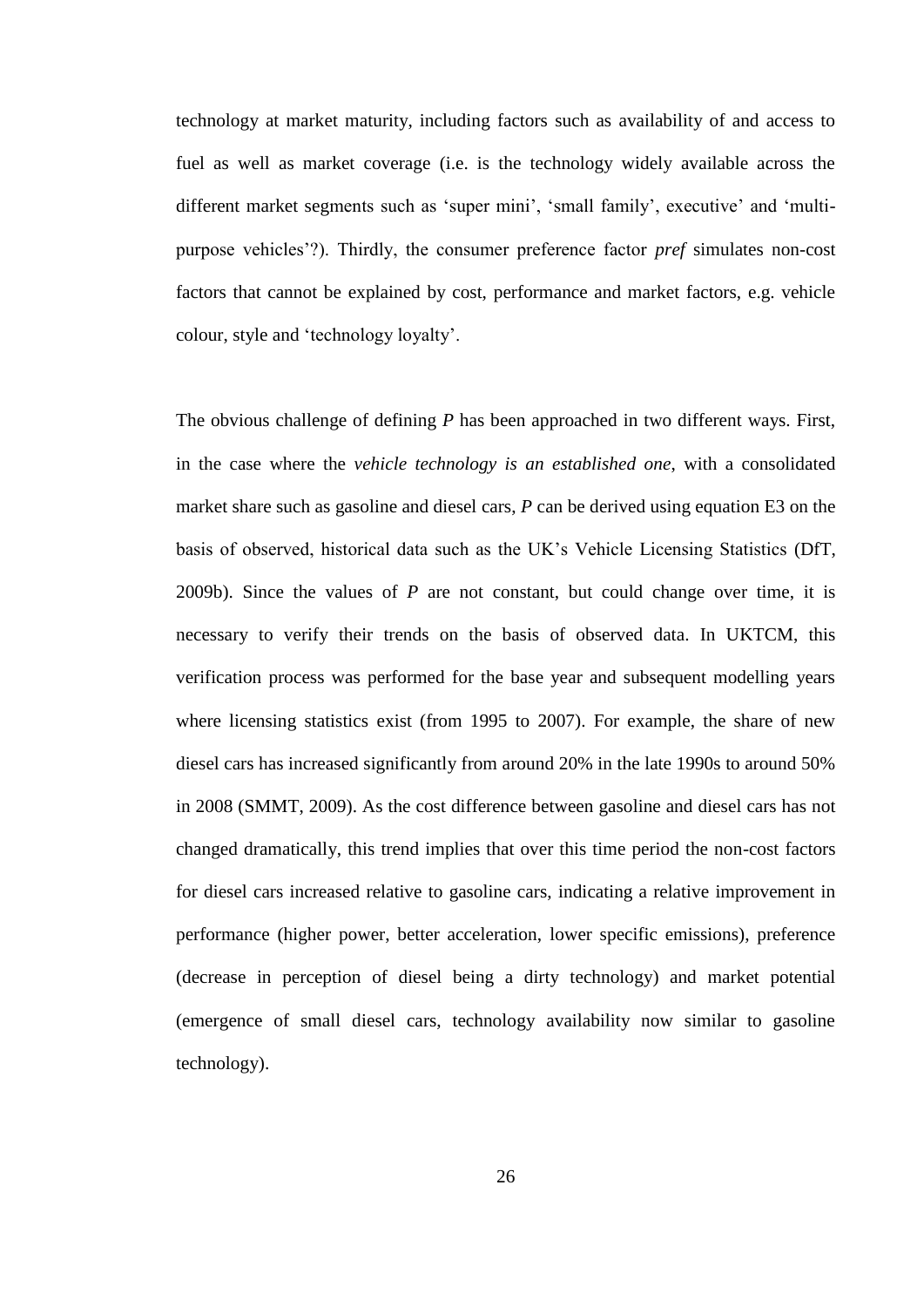Secondly, for *new and alternative vehicle technologies*, neither cost nor preference and performance data are well established or can be observed directly. In addition, both cost and non-cost factors may change more radically in future years than for their conventional counterparts. Costs may decrease as production achieves economies of scale, technological developments cut intrinsic costs and vehicle life increases. Similarly, vehicle performance may increase as technological developments improve utility and public perceptions change. Perceptions will be influenced by information such as marketing and technology demonstration, and also by the number of vehicles already in use. Market potentials may increase by the market providing larger ranges of models across the vehicle classes (e.g. hybrid electric cars may in future be available more widely across the market segments). Thus for each new and alternative vehicle technology the change in *P* over time is modelled as an S-curve using a logistic function (Note: this is distinct from the S-curve of market penetration, i.e. vehicle numbers.). We assume that the new technology improves from a market entry year *Tentry* to a product maturity year  $T_{\text{matrix}}$ , reaching a maximum level *P* at maturity (Figure 3).  $T_{\text{entry}}$  is defined as the entry year for the first commercially available vehicles (albeit these may also be regarded as commercial prototypes, likely to be used primarily in demonstration projects). *T<sub>maturity</sub>* is the year when the vehicle technology performance and consumer preference are expected to level off (or at least become parallel with the trend line for conventional technologies).<sup>4</sup> *P* is estimated based on the expected *relative* market share of the new vehicle technology (in terms of new vehicle sales) in year  $T_2$ , compared to

 $\overline{a}$ 

 $4$  Note  $T_{\text{maturity}}$  is not the date when market penetration (share of new vehicle sales) levels off for the new technology. Growth in new vehicle sales may lag behind the rise in *P*, as the number of sales will also be critically dependent on differences in technology costs and taxes.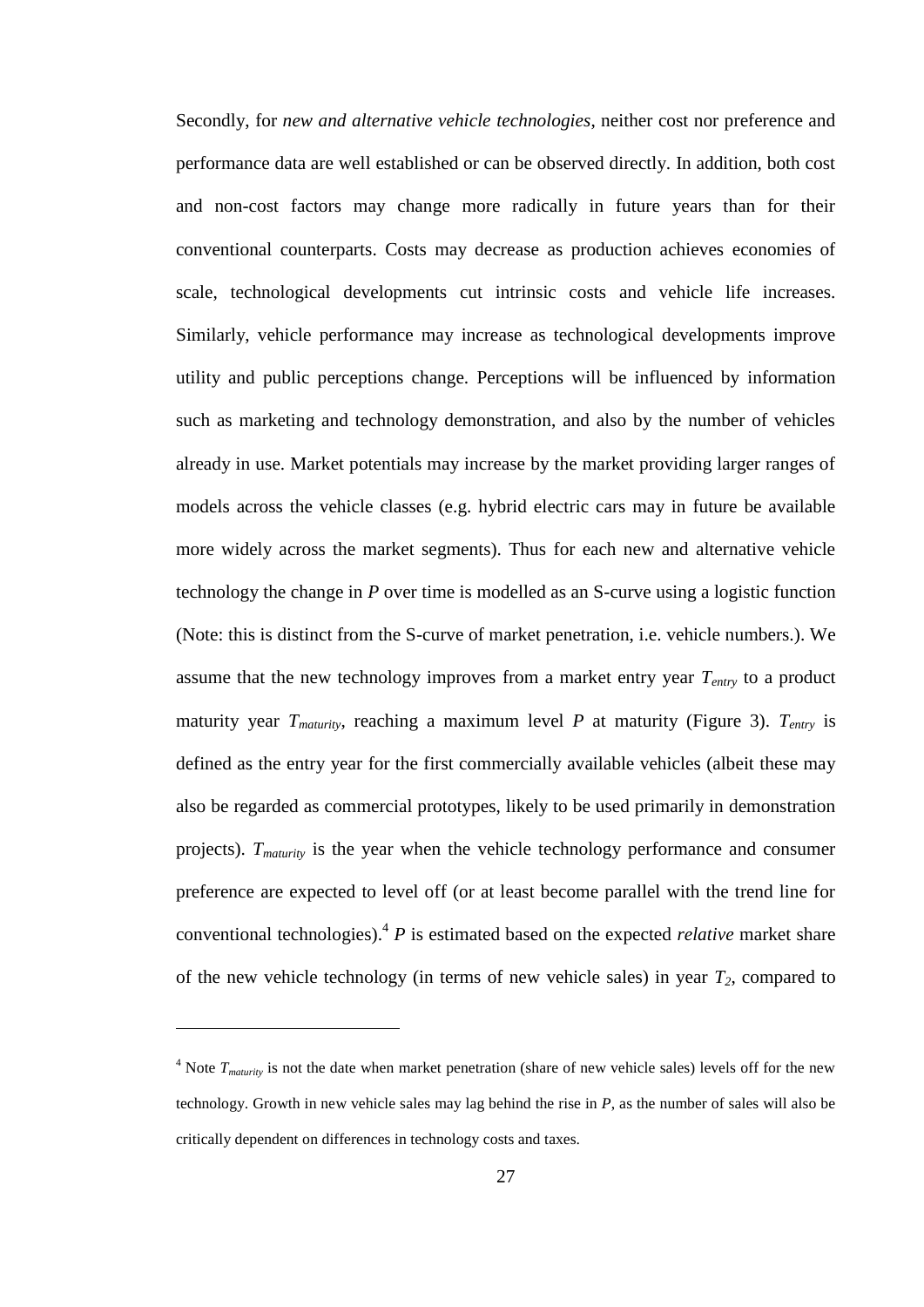some specified conventional comparator or reference technology, that might be anticipated *if the annualised costs of the conventional and new technologies were the same*. For instance, a medium gasoline car is the reference technology against which all new and alternative medium sized cars are compared with in terms of their expected performance, preference and market availability. If an alternative technology has the same performance and preference but is expected to lack the refuelling infrastructure even at market maturity then P is lower according to the relative shares in refuelling infrastructure coverage across the nation. Figure 3 illustrates this by showing four hypothetical curves comparing an existing reference technology to three new vehicle technologies with three different entry years, maturity years and levels of preference and performance.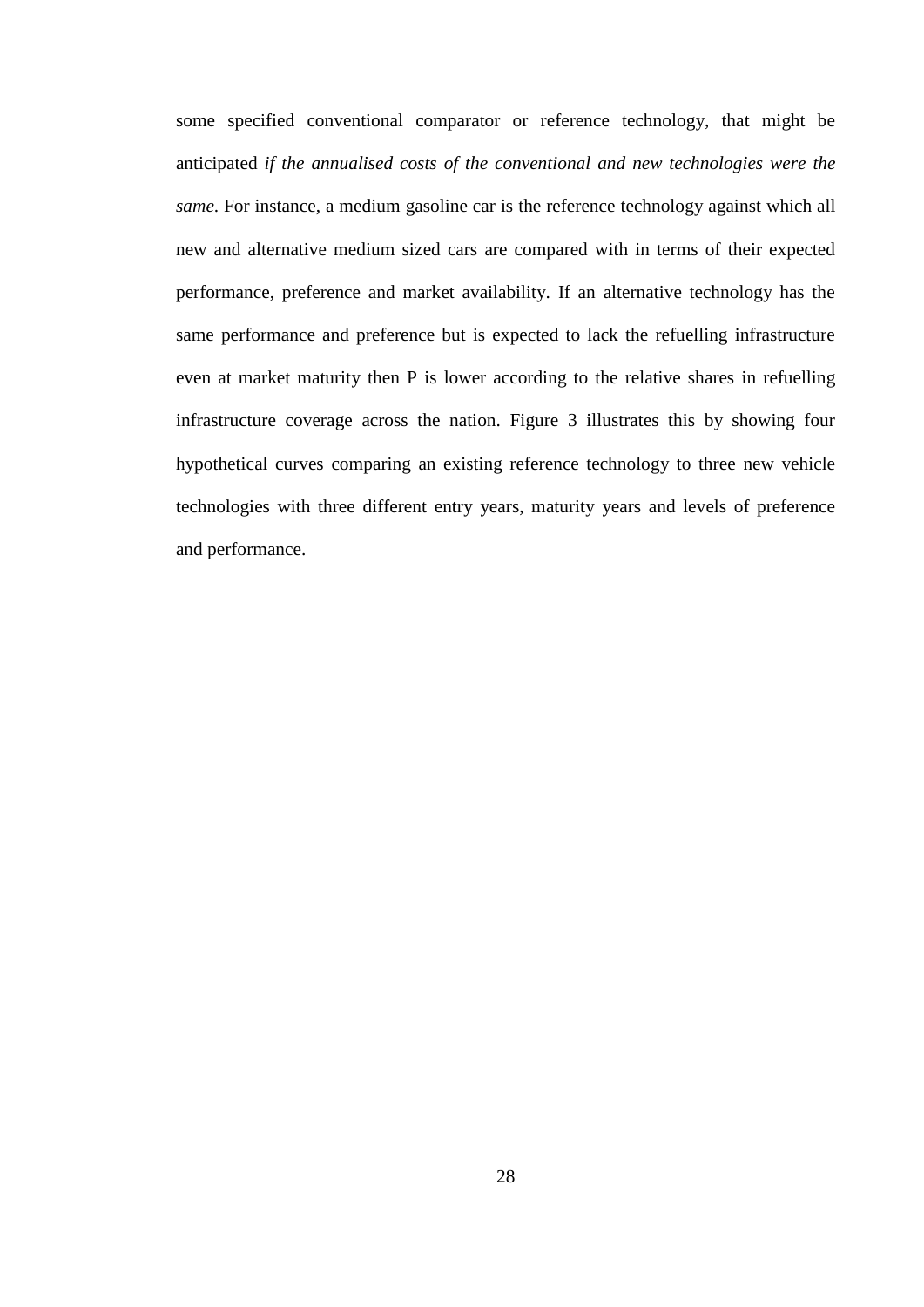Figure 3: Comparison of four hypothetical preference and performance parameter curves



Notes: P = preference and performance at market maturity;  $T_{\text{entry}}$  = expected entry year for the first commercially available vehicles;  $T_{\text{matrix}}$  = expected maturity year i.e. year when the preference for and performance of the new vehicle technology are expected to level off (or at least become parallel with the trend line for existing technologies).  $T_{\text{entry}}1$  is 2005 hence not shown in this Figure.

Vehicle technology 1 represents a rather slowly progressing conventional technology where market entry happened in the past and maturity is expected in 2015, e.g. a gasoline hybrid electric medium-sized car. Vehicle technologies 2 and 3 represent future technologies (with market entries of 2013 and 2019), with comparatively faster rates and at maturity higher expected performance and preference than technology 1. Technology 3 takes only 6 years to mature and even outstrips the reference technology.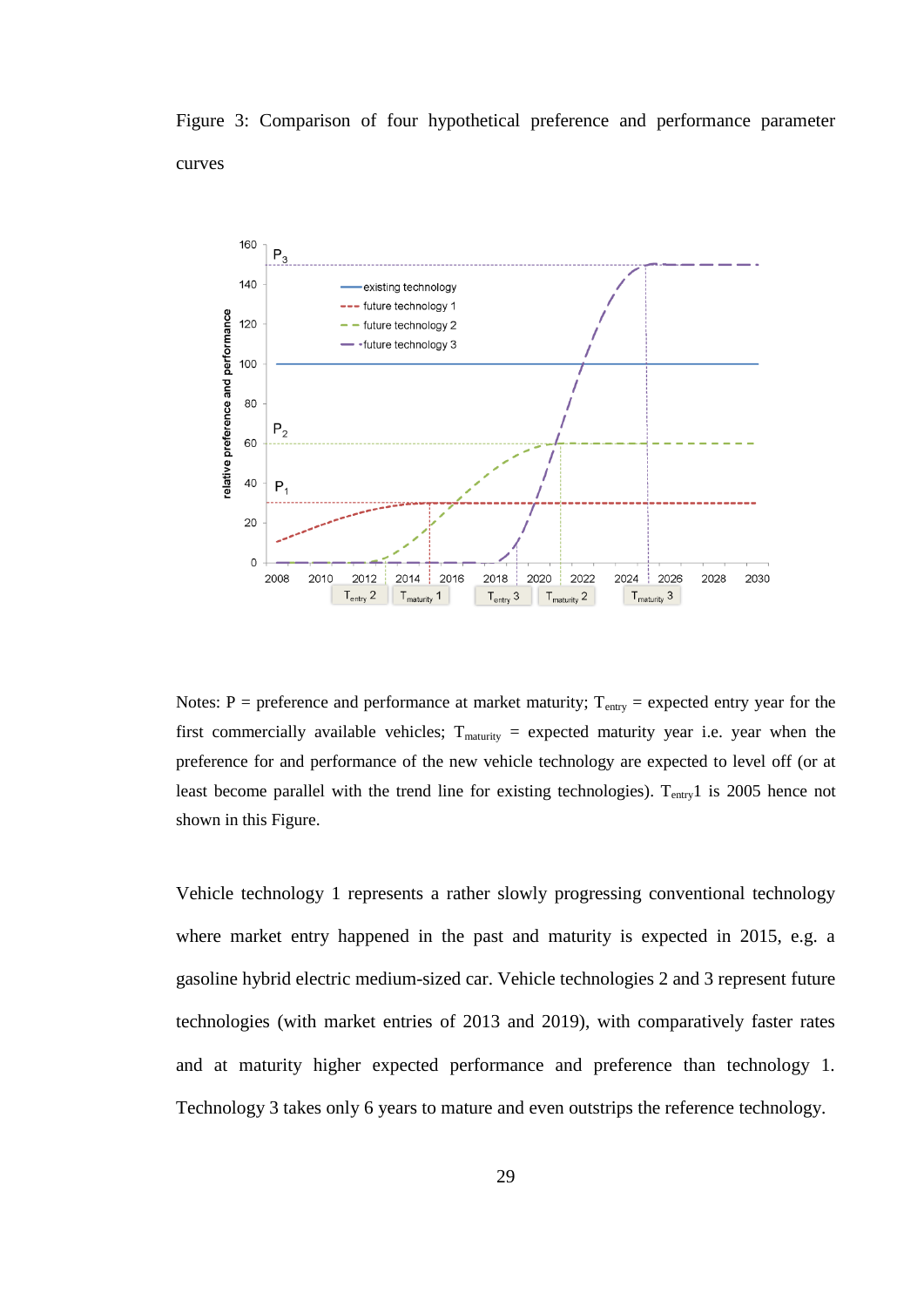Clearly the specification of future vehicle costs and *P* parameter curves are crucial to the medium to long term outcomes of the vehicle technology choice module. While default values for cost and non-cost parameters have been developed based on best available knowledge in the literature and in consultation with policy and industry experts, UKTCM users can modify them according to their market expectations or for simple 'what-if' analysis.

While the above methods apply to all vehicle categories, the car technology choice submodule adds two further twists. New cars are modelled by size (defined by three engine size categories) and ownership (private and fleet/company). Over the last 10 years, the UK new car size split has been nearly constant, with small cars taking up around 25% of the market, medium 60% and large 15%. Small and medium car shares have fallen slightly over the past 10 years, while large cars have been on the increase. Vehicle size split is a scenario input variable so can be changed for future years for sensitivity analysis or exploration of scenario variants.

Car purchasing decisions can be quite different for the three main market segments of private, fleet and business car buyers. New fleet and business cars made up more than 50% of all new cars sold in 2007 and 2008 (DfT, 2009b; SMMT, 2009). The high share of fleet and business cars is largely a UK phenomenon. The UKTCM simulates this feature of the UK market by putting more emphasis on up-front costs in the private car model (high discount rate, or hurdle rate, of 30%) while the fleet buyer sees the commercial rate of 10%. The distinction makes it possible to simulate policies affecting different market segments (e.g. company car tax, scrappage rebate for private buyers).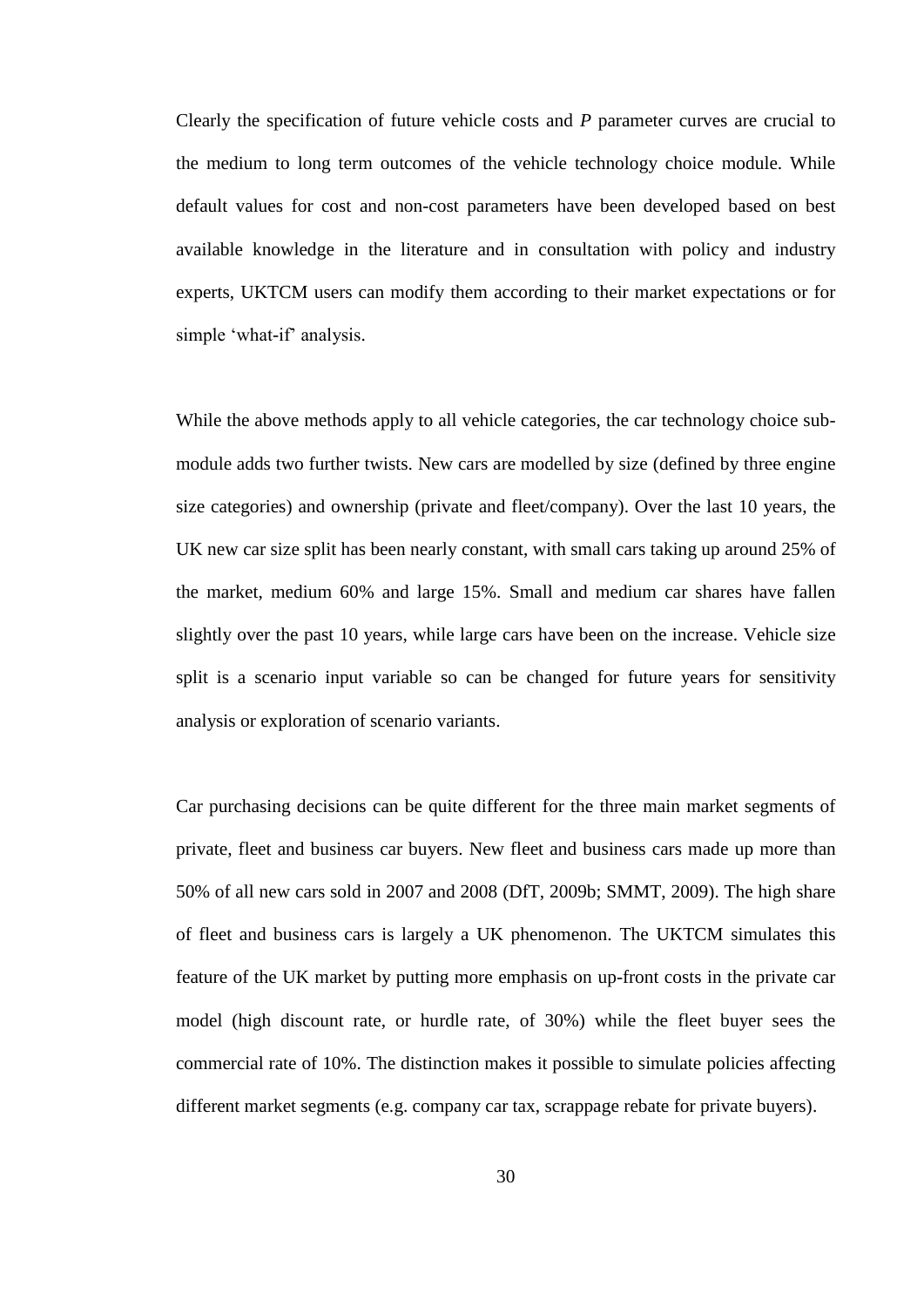#### **3.4 Direct energy and emissions model (DEEM)**

#### *Approach*

The VSM provides vehicle-kilometres and average trip lengths, disaggregated by passenger/freight, vehicle type, vehicle size, fuel type, propulsion technology (including engine and drivetrain technology, e.g. hybridisation) and 'route segment types' (such as urban, rural and motorway for road, urban/light and high speed for rail, and take-off and cruise for air). From this, the DEEM calculates fuel and energy consumption (in volume and energy units) as well as greenhouse gas pollutant emissions arising from the operation of vehicles by using the established emissions factor method. By modelling 'bottom-up' down to the level of vehicle technology and route segment type, the DEEM is able to model the combined effects of different fleet compositions, different sets of emission factors, traffic characteristics, cold starts, fuel quality and driver behaviour. This is a complex process and, given the focus of the paper, the detail has been omitted here but included in the UKTCM Reference Guide (Brand, 2010a).

### *Model specification, data sources and calibration*

For road transport, speed distributions for each vehicle type (car, motorcycle, van, HGV) and route segment type (urban, rural, motorway) are used to calculate the energy consumption and emissions, based on average speed-emissions curves developed in previous research and emissions inventories such as COPERT (EEA, 1998, 2000), MEET (Hickman et al., 1999), HBEFA (INFRAS, 2004) and NAEI (NETCEN, 2003). These datasets provide a base set of emissions factors (mostly for conventional vehicle technologies), which is mapped onto UKTCM vehicle technologies and then scaled for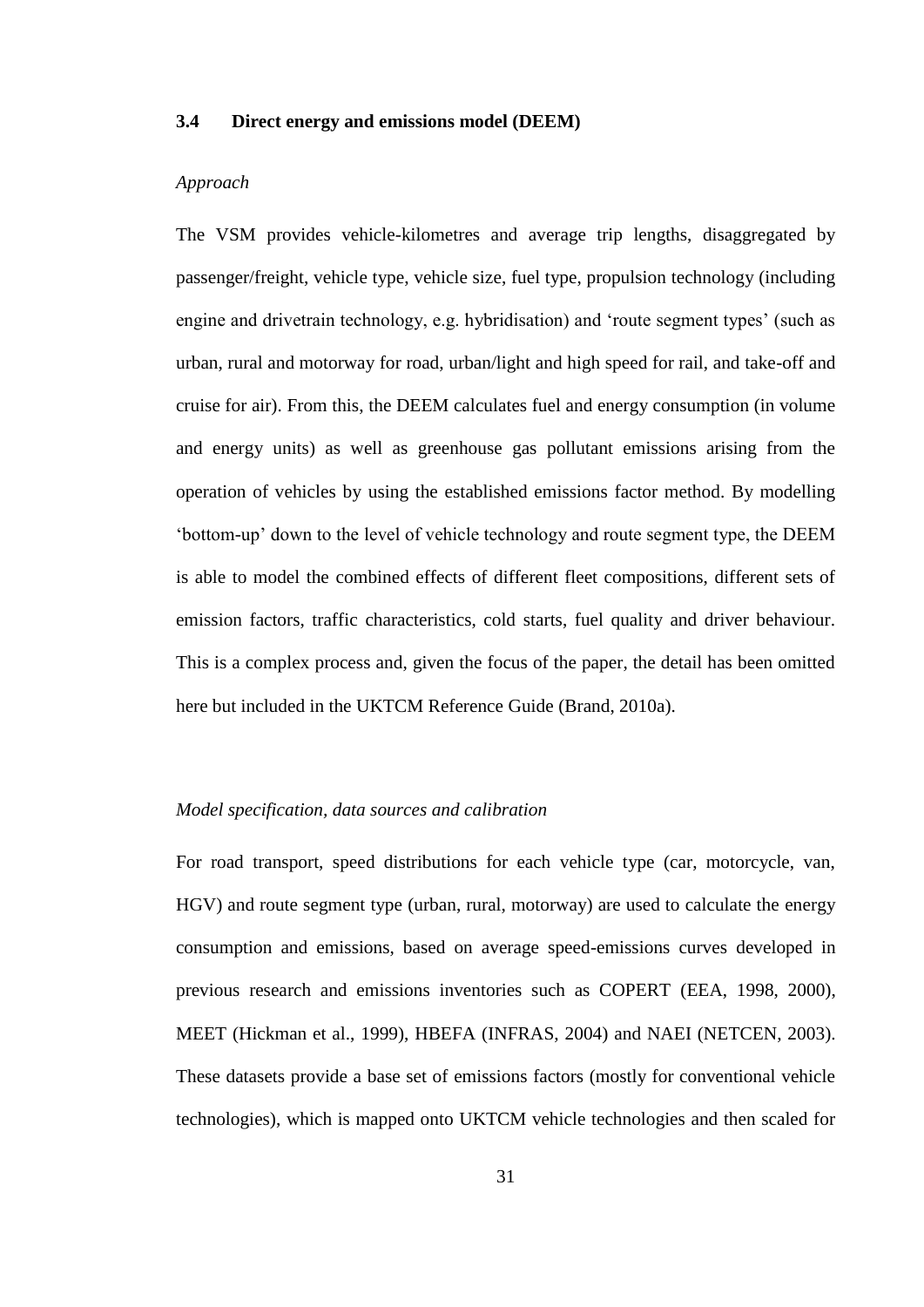future technologies – thus providing the default set of emissions factors for UKTCM. The user can change both mapping and scaling to simulate effects of policy such as fuel efficiency standards. Emissions factors for road vehicles at normal operating temperatures (often called 'hot') are a polynomial function of average speed, with up to ten coefficients for each pollutant. The UKTCM base emissions factors are based on HBEFA (INFRAS, 2004) coefficients, which were originally calibrated in extensive vehicle emissions testing. The road transport module also takes account of cold start effects. The default speed distributions are based on observed data for Great Britain (DfT, 2008c: Tables 7.10 and 7.11). To take account of effects such as congestion and speed limits the user can alter the speed distributions.

For all other modes, average emissions factors are used to calculate energy use and emissions. For air, emissions factors are split into the different flight stages 'landing/take-off' (LTO) and 'cruise'. The share of the LTO phase compared to the total flight distance is estimated based on the international CORINAIR/SNAP classification (code 08 05), where the flight distance up to an altitude of 1000 metres – about 30 km – is allocated to airport traffic.

Apart from direct energy use, the emissions types included in the DEEM are the direct greenhouse gases (GHG) carbon dioxide  $(CO<sub>2</sub>)$  and methane (CH4) as well as the indirect GHG carbon monoxide (CO), sulphur dioxide  $(SO_2)$ , nitrogen oxides  $(NO_X)$ , non-methane volatile organic compounds (NMVOC) and particulates (PM).<sup>5</sup>

 $\overline{a}$ 

<sup>&</sup>lt;sup>5</sup> Nitrous oxide (N<sub>2</sub>O), the other direct GHG, is accounted for in the LCEIM.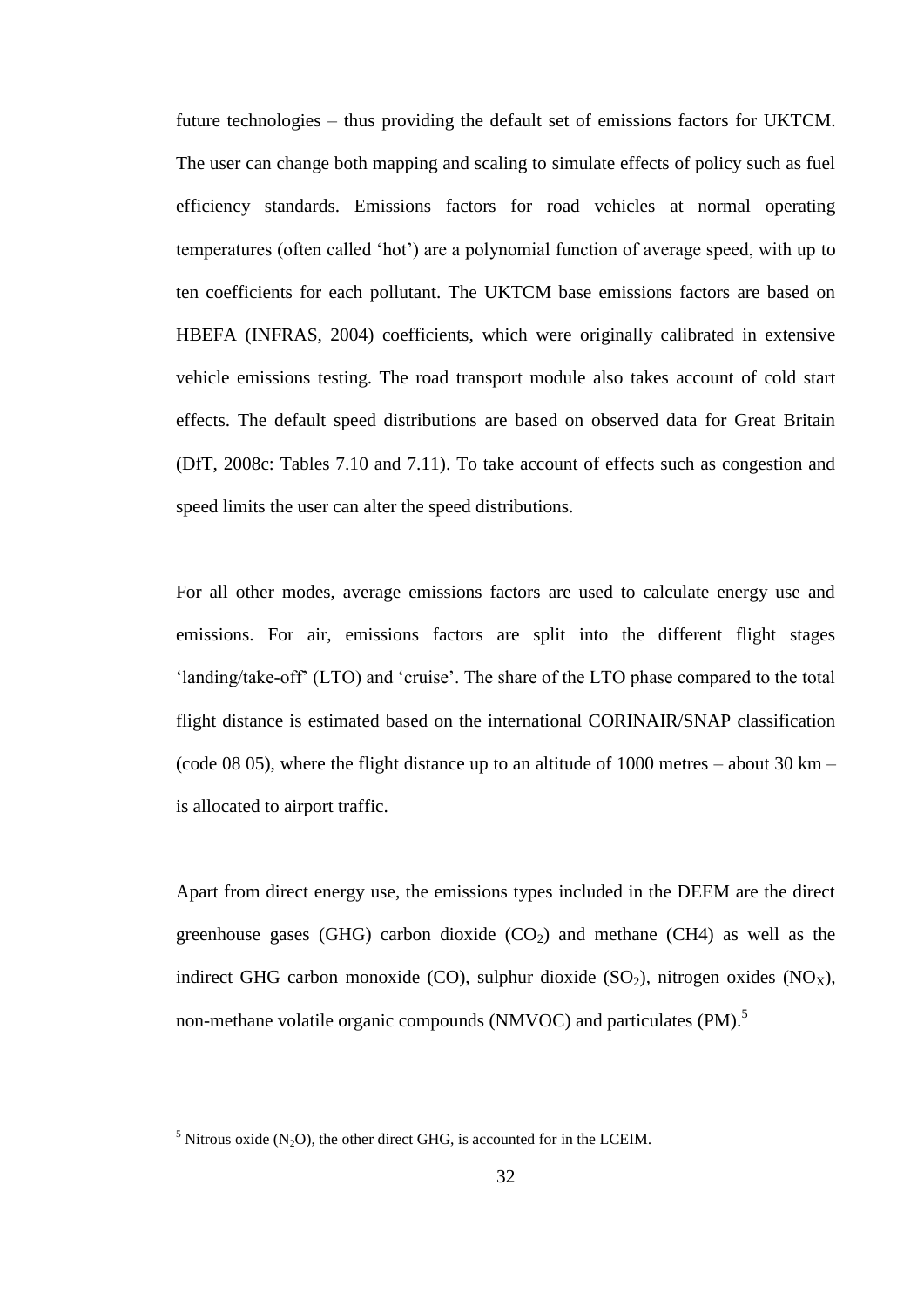As the methodologies used in the DEEM differ slightly from those used to derive national statistics, the DEEM needed to be calibrated in terms of energy use and emissions. The model was therefore calibrated to national statistics (DfT, 2008c) for each year between 1995 and 2007 by applying scaling factors to DEEM energy use and emissions factors.

#### **3.5 Life cycle and environmental impacts model (LCEIM)**

### *Approach*

Based on a typical environmental life cycle assessment framework (ICO, 2006), the LCEIM comprises a life cycle inventory model and the environmental impacts assessment model. The life cycle inventory model calculates energy use and emissions (including primary energy and land use) for the manufacture, maintenance and disposal of vehicles; the construction, maintenance, and disposal of infrastructure; and the supply of energy (fuels). The environmental impacts assessment model then provides an assessment of the damage caused by calculating impact indicators (e.g. global warming potential) and external costs.

The life cycle inventory model uses the 'hybrid approach' of process-chain analysis and input-output analysis developed by Marheineke et al. (1998). Process chain analysis is used for the main supply paths, and aggregated values for complete process chains are used within the model. For additional upstream processes, considered to be second or third-order effects, input-output analysis is used. This hybrid approach is seen as appropriate as much of the evidence in the literature suggests that, in most cases, over the lifetime of a vehicle, vehicle operation produces the vast majority of energy use and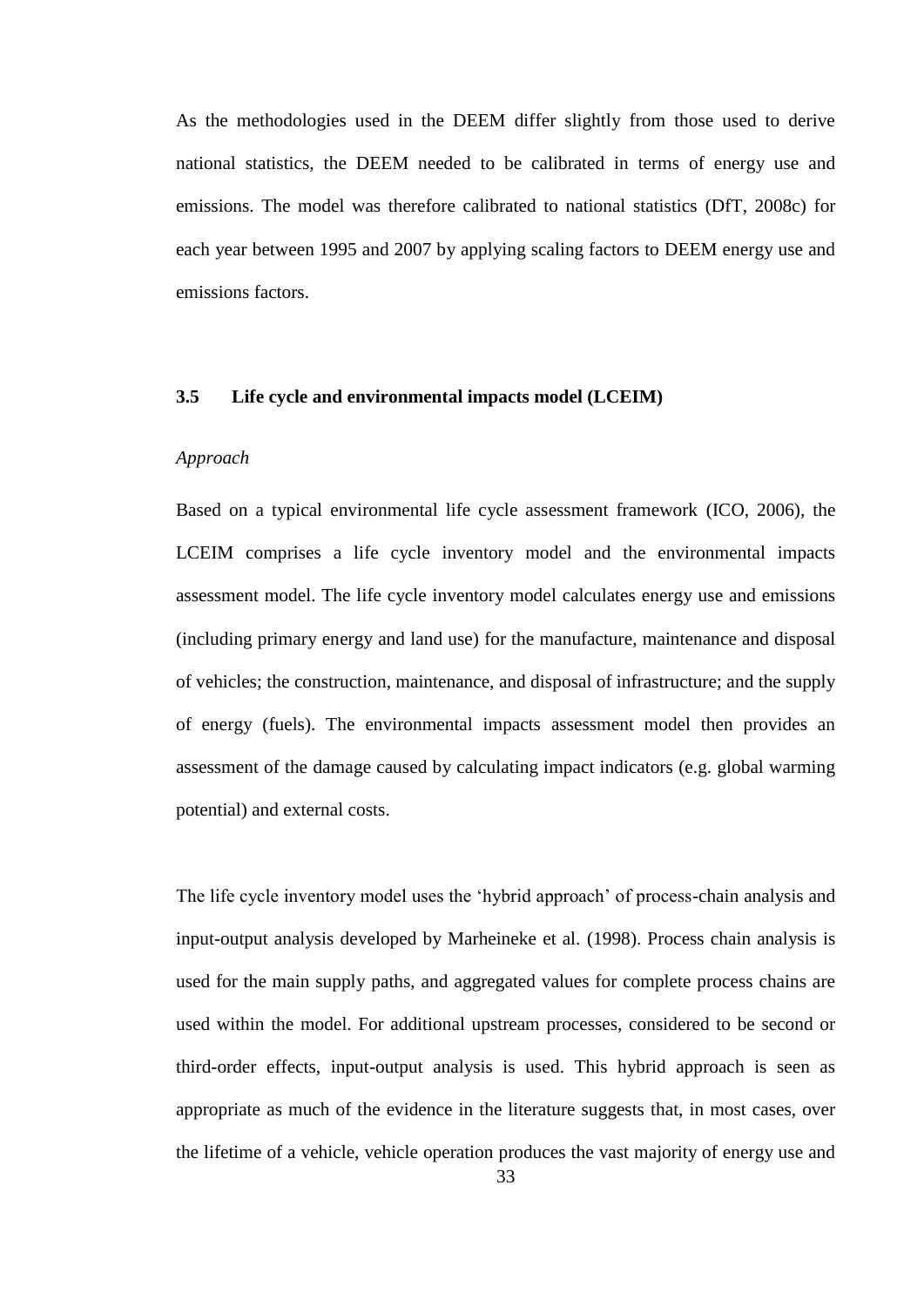GHG emissions (Lane, 2006; MacLean and Lave, 2003). While the fuel supply and vehicle manufacture stages account for about 20% of total lifetime GHG emissions – being roughly equal in magnitude – vehicle maintenance and disposal account for a much smaller share (ibid.).

The environmental impacts assessment model converts direct (from the DEEM) and indirect (from the life cycle inventory model) emissions into impacts, which include a number of common impact indicators and external costs. Impact indicators are a means to describe environmental damage and to compare different pollutants with respect to a certain impact using different weighting factors. For example, the  $GWP<sub>100</sub>$  (100-year Global Warming Potential) describes the warming impact of emissions over the next 100 years, and the POCP (Photochemical Ozone Creation Potential) refers to the formation of photochemical oxidants. The methodology for determining external costs is based on an evaluation of marginal effects. To estimate marginal effects an *Impact Pathway Approach* has been used, building on previous research on the European *ExternE* project (Bickel et al., 2003; EC, 2005).

The LCEIM allows the user to simulate the effects on energy use and emissions of e.g. adding new infrastructure (e.g. high speed rail), changes in the electricity generation mix and an alternative set of impact potentials (IPCC, 2007, is current default).

### *Model specification and data sources*

The calculation of indirect emissions from the manufacture, maintenance and disposal of vehicles follows two main steps. First, each vehicle type (e.g. medium sized internal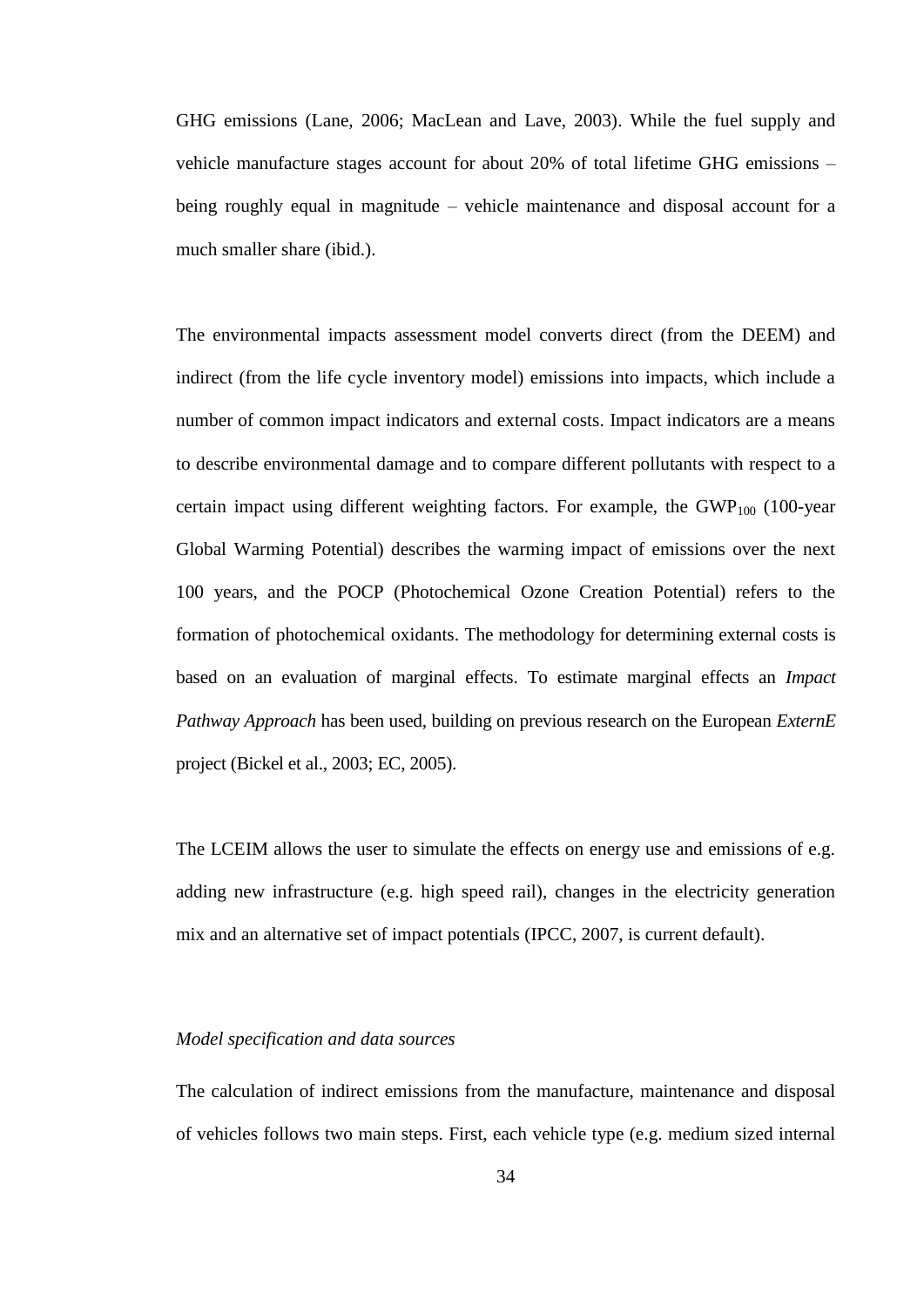combustion car) is broken down into its components in terms of mass of materials needed to manufacture the vehicle and for vehicle maintenance (e.g. tyres, lubricants etc.). Some 15 materials are modelled for each vehicle, including alkyd resin varnish, aluminium, glass, polypropylene, rubber and three types of steel. Based on this materials breakdown, the emissions, primary energy use and land use changes embedded in each kg of material are derived, for up to 25 emissions categories including embedded  $CO_2$ , nitrous oxide (N<sub>2</sub>O, a direct GHG), 'land use conversion from undeveloped to cultivated' (in metre square/kilogram of material) and 'crude oil' (in kilogram of oil/kilogram of material). <sup>6</sup> Secondly, the energy use and emissions for the *processes* involved in manufacturing, maintenance and disposal are derived by multiplying energy requirements for each process category with process emissions factors.

The calculation of indirect emissions for the construction, maintenance and disposal of *additional infrastructure* follows the same methodology as for life cycle assessment of vehicles.<sup>7</sup> The underlying data are based on a number of life cycle studies, where available based on UK context, including more generic inventories on fuels and

 $\overline{a}$ 

 $6$  For example, the embedded  $CO_2$  emissions factors for unalloyed, low-alloy and high-alloy steel are 1.61, 1.97 and 5.28 kg of  $CO<sub>2</sub>$  per kg of material respectively. For aluminium this is even higher at 9.97 kg of  $CO<sub>2</sub>$  per kg of material.

<sup>&</sup>lt;sup>7</sup> Emissions arising from maintenance of existing (road) infrastructure is not covered at present. Detailed infrastructure modelling would require an infrastructure-demand model to consider the effects of infrastructure changes on congestion or the effects of relatively higher road freight traffic on infrastructure maintenance. However, this is outside the scope of UKTCM as appropriate data and an infrastructure-demand model were not available.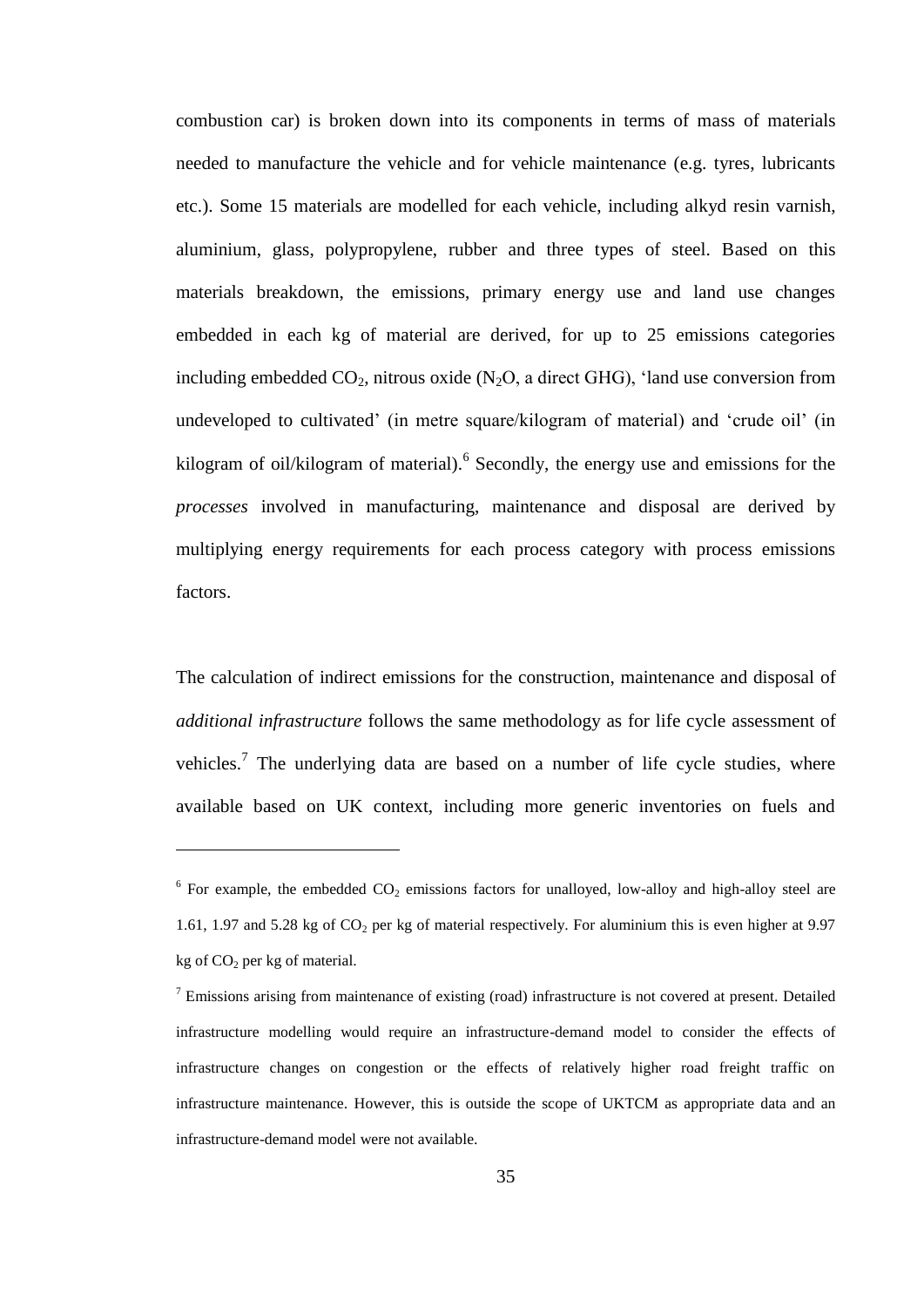powertrains (Brinkman et al., 2005; DTI, 2000; Joint Research Centre, 2006) and vehicle manufacturing and disposal (Lane, 2006; Schäfer et al., 2006; Zamel and Li, 2006) as well as more specific ones on vehicle materials (International Iron and Steel Institute, 2002), infrastructure materials (e.g. cement, Nemuth and Kreißig, 2007) and process emissions (e.g. freight transport, Höpfner et al., 2007). The allocation of emissions from additional infrastructure is done by vehicle-km, which presents a simplification as, for example, heavy trucks (doing fewer miles than cars overall) are responsible for a larger share of the damage. Double counting within the hybrid life cycle inventory was avoided as much as possible following Strømman et al. (2009).

Emissions from energy supply are calculated by converting energy and fuel use provided by the DEEM into emissions using well-to-tank emissions factors. Note in the case of biofuels, the DEEM calculates direct (or tank-to-wheel) emissions, while the LCEIM calculates well-to-tank emissions, which in the case of GHG may be *negative* (when growing the crops takes up more GHG from the atmosphere than fuel harvesting, production and distribution emits back into it). For electricity as a fuel, the LCEIM uses upstream emissions factors by generation fuel, taking into account the national electricity generation mix, transmission and distribution losses (around 10%) and imports from other countries (mainly France). In 2007, on an electricity supplied basis, 40% was generated by gas-fired power stations, 35% from coal, 16% from nuclear, 6% from renewables and 2% from imports (DECC, 2009). This results in a  $CO<sub>2</sub>$  content of electricity of 541  $gCO<sub>2</sub>/kWh$  end-use (including transmissions and distribution losses). The UKTCM incorporates default projections of the generation mix based on central Government projections to 2025 (DECC, 2008) and constant extrapolation to 2050. These can be changed by the user for scenario analysis.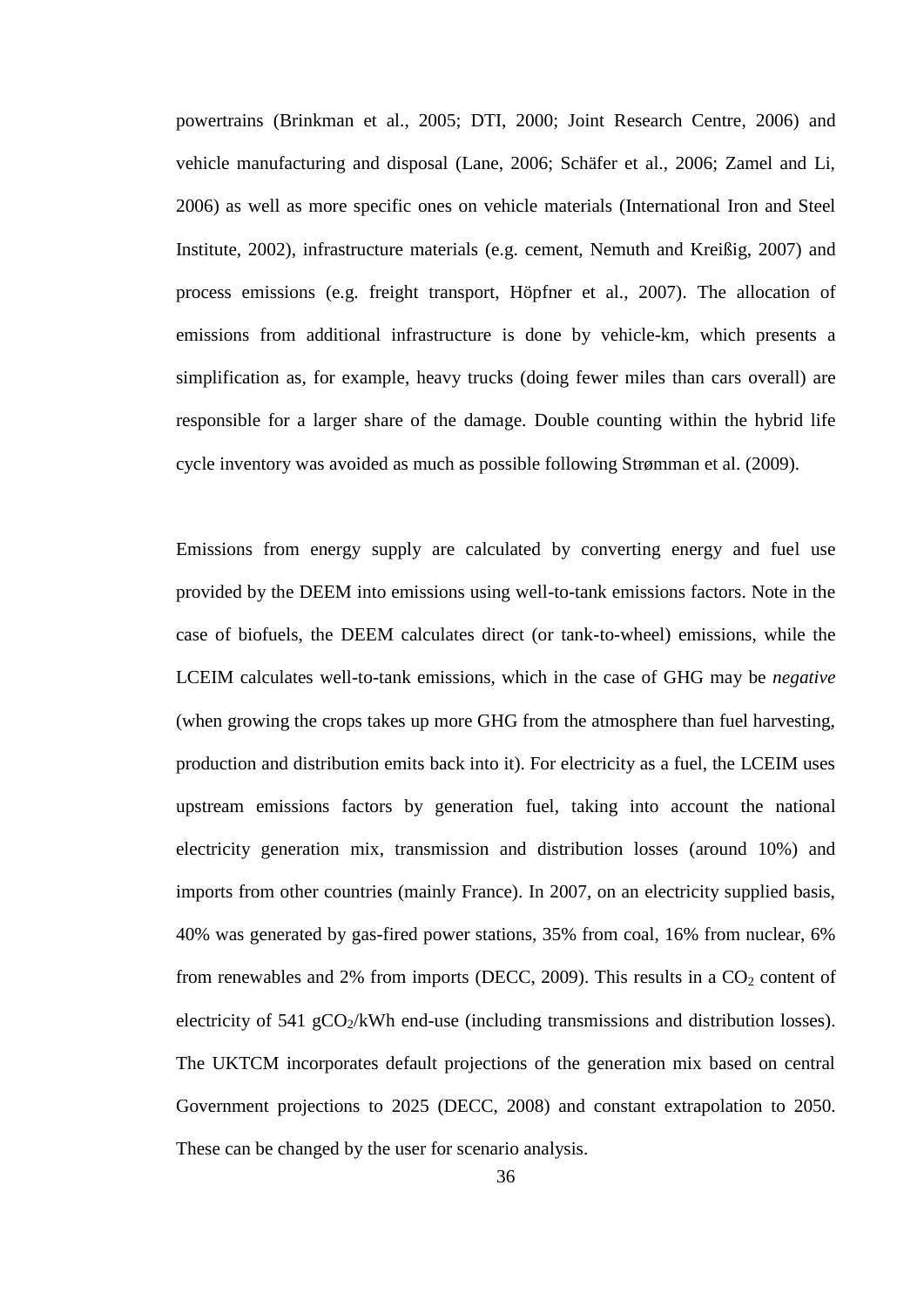Given the uncertainty inherent in life cycle assessment, the differences in methods, assumptions and data used in these studies, default data were chosen for the LCEIM that represent 'best estimates', which can be changed by the user.

As for impact indicators, the LCEIM applies a simplified impact pathway approach using a *building block methodology*. This uses aggregated parameterised values for different processes and technologies that are based on (a) atmospheric transport and chemical transformation modelling; (b) calculation of concentrations/depositions, and (c) application of dose-response relationships. The building blocks provide a transformation between input parameters (such as emissions) and external costs. They also allow a transition from marginal to absolute effects. Different methodologies are applied for the direct emissions from vehicles and for indirect emissions from up- and downstream processes.

The following two sections bring the model alive by presenting the results policy scenario analysis involving a reference scenario and four alternative policy scenarios for comparison.

## **4 A REFENCE SCENARIO FOR COMPARISON**

## **4.1 Approach**

To assess the likely effects of changes in policy and strategy against some reference situation, a 'reference scenario' for the outlook period up to 2050 is required. This reference scenario should not be confused with a 'business-as-usual' forecast. It can be defined by the user in many ways, for example based on government projections or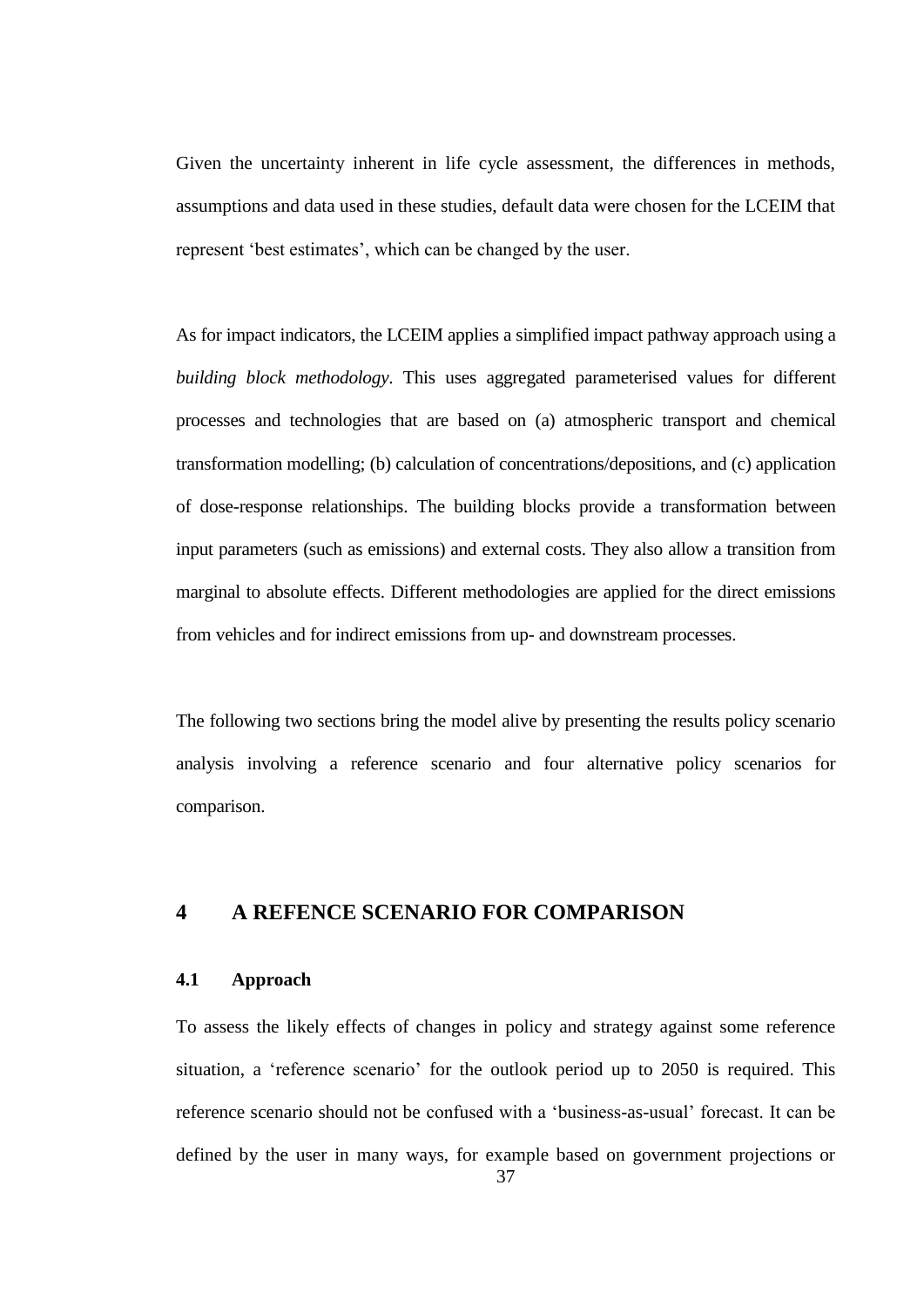alternative images of the future. The reference scenario developed for this research is broadly a projection of transport activity, energy use and emissions as if there were no policy action (unless policies already exist or are 'firm and funded', in which case their impact is reflected in the reference scenario). For cars, the reference scenario assumes there is no further policy, that is, no policy following on from the EU Voluntary Agreements (VA), which end in 2008-09. A mandatory successor to the VA has been proposed but details of the scheme are still being worked out. For vans and HGVs it is assumed that these modes continue to be outside of the EU framework for targets on new vehicle emissions. Based on the UK's Renewable Transport Fuels Obligation (RTFO), the reference scenario includes biofuels use for road transport increasing to about 4% by energy (5% by volume) by 2013, remaining fixed at that level for future years. 8

### **4.2 Key data sources and assumptions**

 $\overline{a}$ 

The reference scenario was built around current demographic, economic and demand projections. Economic growth up to 2011 is based on UK government figures and near term forecasts (HM Treasury, 2008), including the 2008/09 recession. From 2012 GDP growth is assumed to average  $2.0\%$  up to  $2050 - in$  line with the historic 50-year

<sup>&</sup>lt;sup>8</sup> The EU also proposed, in January 2008, a mandatory target for biofuels for Member States of 10% by energy in 2020. In July 2008, the Gallagher Review of the Indirect Effects of Biofuels RFA, 2008. The Gallagher Review of the indirect effects of biofuels production. Renewable Fuels Agency (RFA), St Leonards-on-Sea. collated the latest evidence on biofuels sustainability and greenhouse gas impacts. As a result of the Gallagher Review, the UK and EU targets are both open to change. It was therefore decided to use the Gallagher recommendations, rather than previous policy commitments in the reference projection.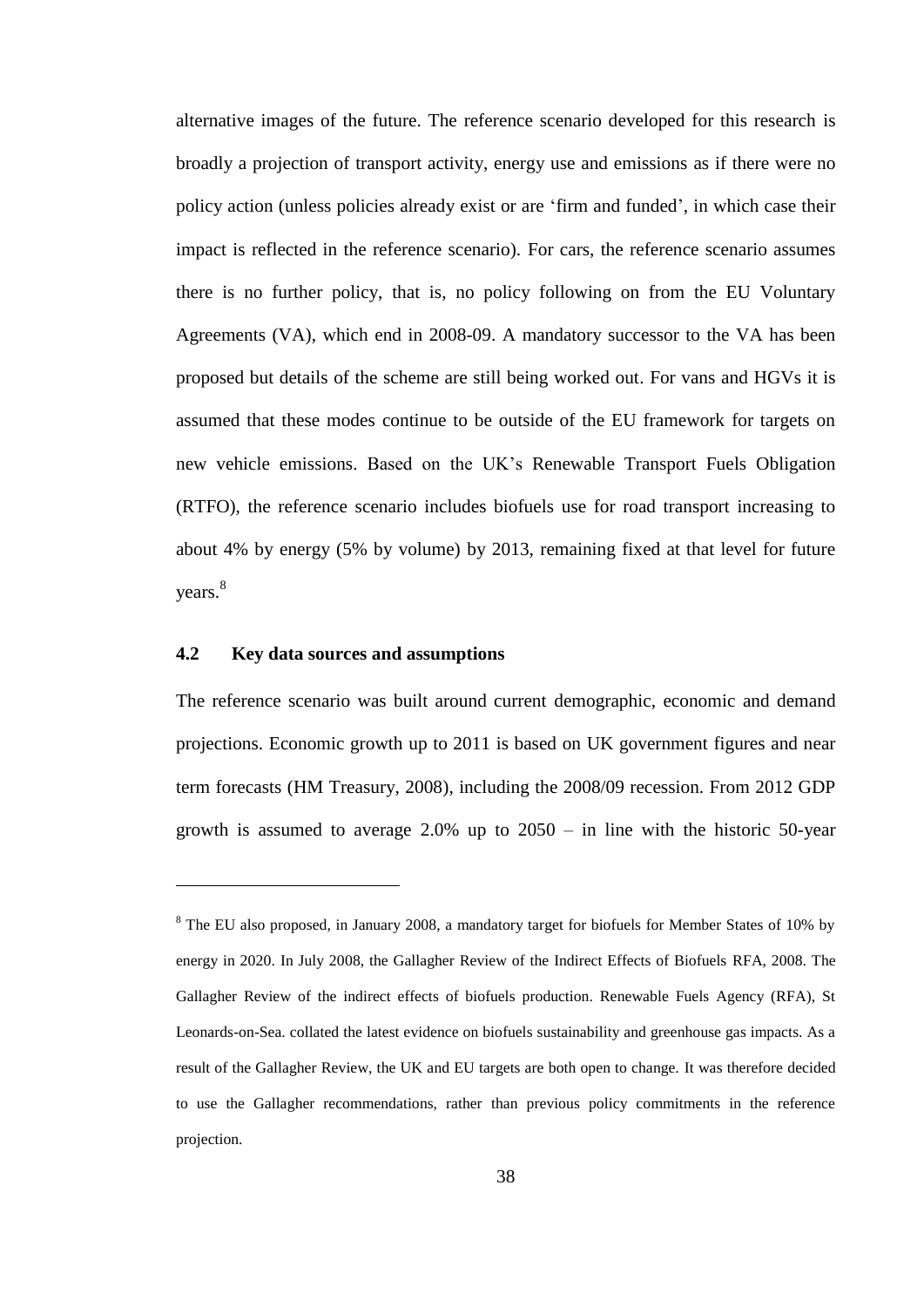average for the UK. Population projections are based on national population trends and forecasts (ONS, 2008). Energy resource (oil, gas, biomass, etc.) price projections are based on 'central' government forecasts<sup>9</sup> (DECC, 2008), with the central forecast projecting the real term oil price to average 65 US\$(2007) per barrel in 2010, then rising slightly to 70 US\$(2007) per barrel by 2020 and increasing further to 75 US\$(2007) per barrel in 2030. Our reference scenario then extrapolates to 2050 where crude oil is forecast to cost 85 US\$(2007) per barrel. While household disposable income is assumed to grow in line with economic growth, the urban/non-urban split of household location is kept constant at 2008 levels. Average vehicle load factors are assumed to remain constant at 2008 levels. Vehicle and fuel taxes as well as maintenance and insurance costs of all vehicle types are assumed to remain constant at current levels. While pre-tax vehicle purchase costs were kept constant over time for established technologies, they gradually decrease for unconventional and future technologies, thus *exogenously* simulating improvements in production costs. For future vehicle technologies, the preference and performance parameters were developed in consultation with policy makers and industry experts, as mentioned earlier. For example, the ratio of the preference and performance parameters for the average medium sized gasoline plug-in hybrid electric (PHEV) car and its reference technology, the medium sized gasoline car, is gradually increasing from 0.3% for the 2009-14 vintage to a maximum of 10% for the 2030 vintage and any further vintages. The main reasons for the relatively low values and gradual rate increase assumed in the reference

 $\overline{a}$ 

<sup>&</sup>lt;sup>9</sup> The published official forecast by DECC serves as a reference against which alternative futures should be compared with, in particular in the light of accelerating depletion of oil resources. Alternative scenarios could be run based simply on different resource price projections.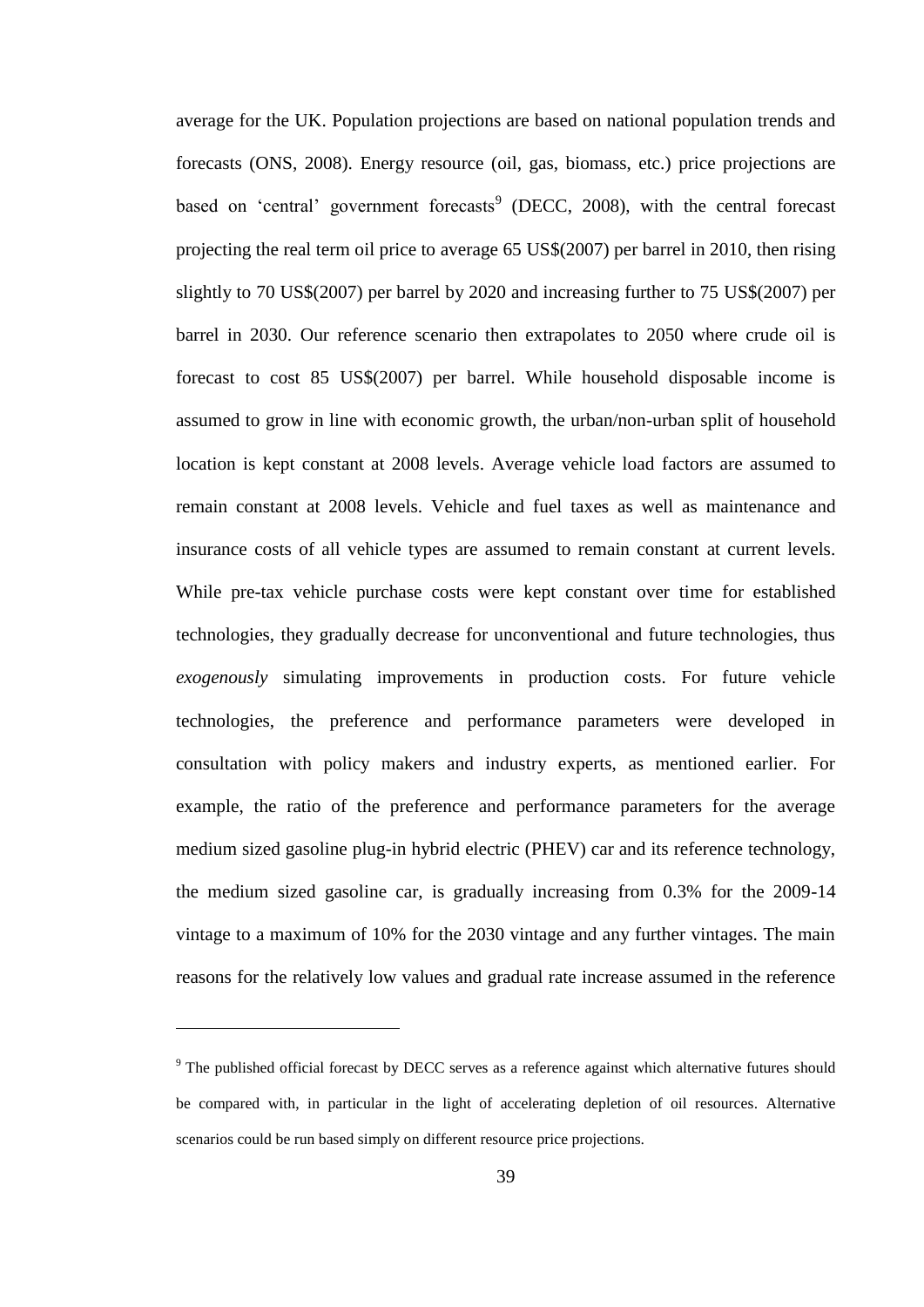scenario are (a) limited deployment of the charging infrastructure (e.g. only in future 'low carbon cities'), (b) relatively limited market availability of PHEV cars and (c) consumer preference for 'conventional' over 'new/unknown' technology. The 10% figure for market presence is in the same ballpark as what some car manufacturers want us to believe. Nissan's chief executive, Carlos Ghosn, was quoted by the BBC as predicting: *"The electric car will account for 10% of the global market in 10 years."* (BBC News, 2010) – a somewhat optimistic view. The reference case thus assumes a slower rate of improvement for the preference factor, lagging behind by a decade or so. Similarly, road vehicles running on high blend biofuels (e.g. E85) have a relatively low preference factors (about 2% of the reference technology) due to the limited development of refuelling stations assumed in the reference case.

Operating the UKTCM in simulation mode, transport demand projections were *exogenously* aligned to government projections. For road and rail, this was based on the 'central' forecast of the National Transport Model (DfT, 2008b) to 2025 and extrapolated to 2050. The 'business-as-usual' projections in Kollamthodi et al. (2008) were used for shipping, and air transport projections were based on the most recent capacity constrained 's12s2' demand forecast in DfT (2009a). These projections imply gradually lower growth rates for most vehicle types. For instance, the car passenger-km growth rate between 2010 and 2020 is 0.78% p.a. (i.e. lower than the 0.97% p.a. between 2000 and 2005), decreasing to around 0.4% p.a. for the 2040-2050 period. Air travel (domestic and international) is expected to grow by 3.1% p.a. for the 2010-2020 period, gradually decreasing to 0.7% p.a. for the 2040-2050 period. Therefore, the reference case implies that air travel is set to decouple from GDP and income and (more or less) saturate by the middle of this century.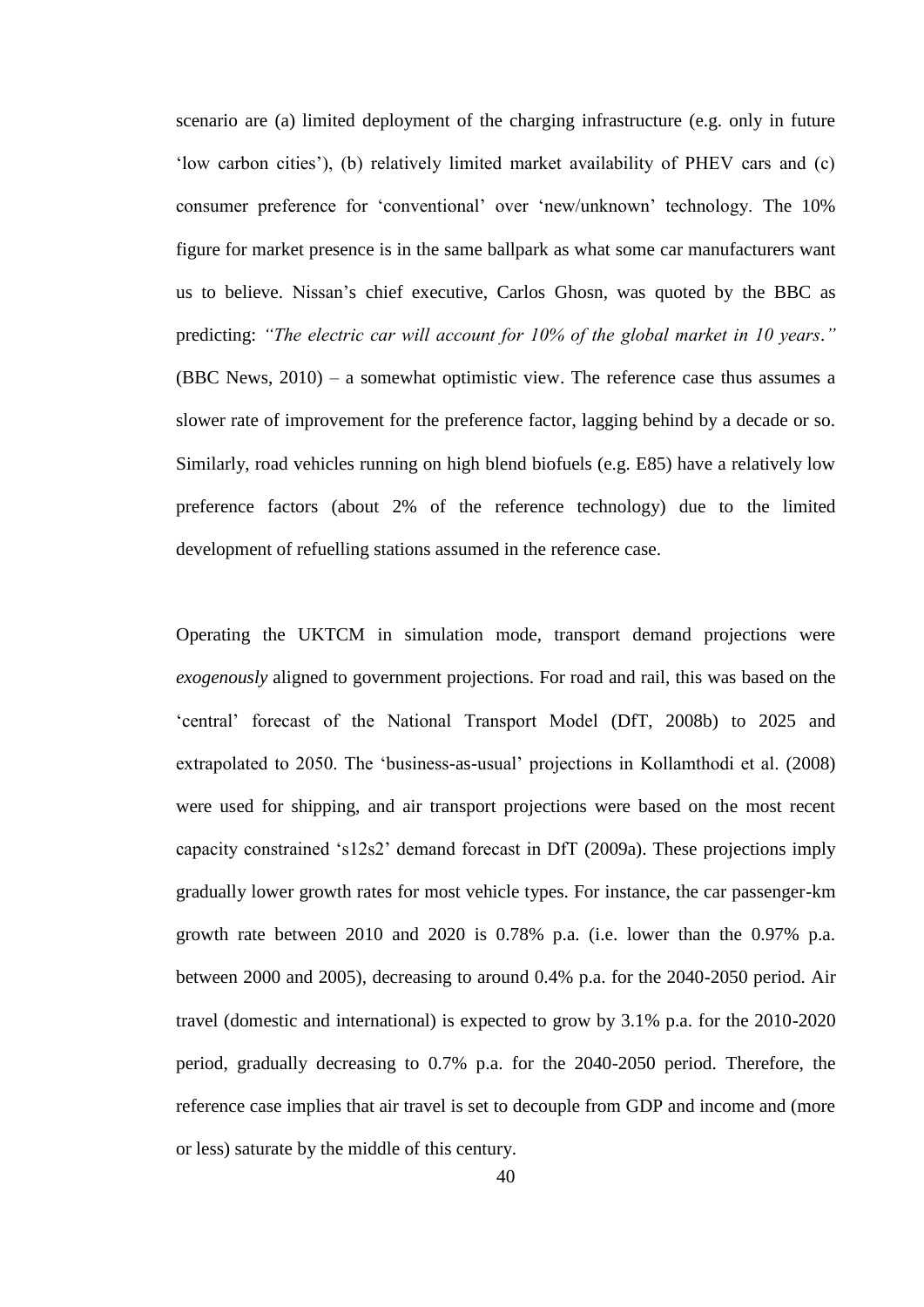The reference scenario assumes gradual improvements in specific fuel consumption (in unit of fuel per km travelled) and tailpipe  $CO<sub>2</sub>$  emissions for all vehicle types including cars, vans, trucks, shipping vessels and aircraft. The rates of improvement vary by vehicle type, size and propulsion technology and are based on technological innovation alone, not on policy or regulatory push (e.g. voluntary/mandatory agreement on new car CO<sup>2</sup> emissions). For example, the fuel consumption improvement rates for *new* conventional, hybrid and plug-in hybrid cars are assumed to be around 0.5% p.a. – a lower rate than the average rate of 1.3% p.a. observed for new cars between 2000 and 2007 (SMMT, 2008). The assumed specific fuel consumption figures for 2010 and rates of improvements up to 2050 are shown for cars in Table 4.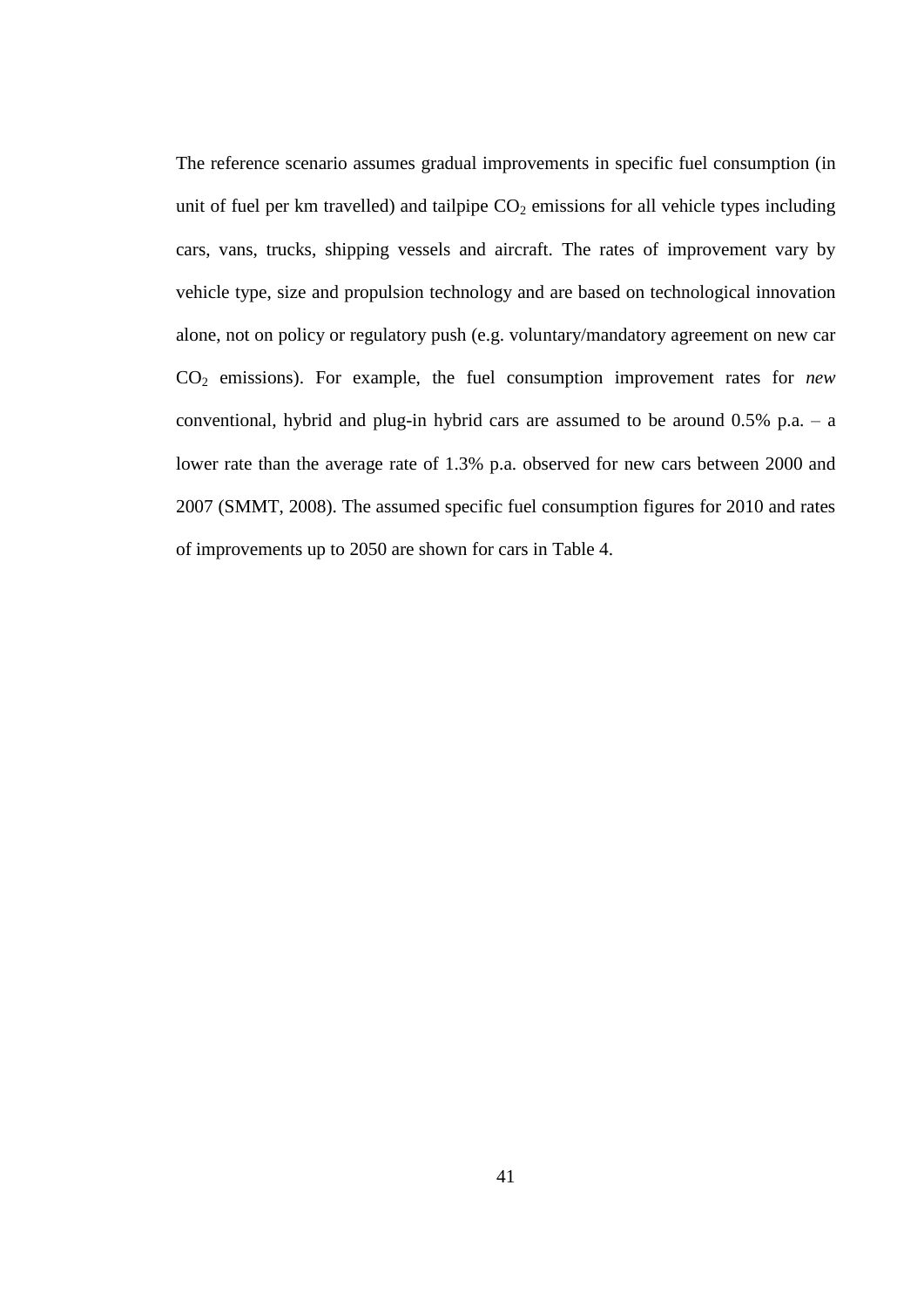|          |                              | $SFC^{(a)}$     | Average rates of change $(\%$ p.a.) |               |               |  |
|----------|------------------------------|-----------------|-------------------------------------|---------------|---------------|--|
| Car size | Fuel / engine                | 2010            | $2010 - 2020$                       | $2020 - 2030$ | $2030 - 2050$ |  |
|          | technology                   | <b>baseline</b> |                                     |               |               |  |
| Small    | Gasoline ICV                 | 7.3             | $-0.5%$                             | $-0.5%$       | $-0.5%$       |  |
|          | <b>Gasoline PHEV</b>         | 5.1             | $-0.5%$                             | $-0.5%$       | $-0.5%$       |  |
|          | Diesel ICV                   | 4.9             | $-0.5%$                             | $-0.5%$       | $-0.5%$       |  |
|          | <b>Battery EV</b>            | $16.5^{(1)}$    | $-0.8%$                             | $-0.8%$       | $-0.5%$       |  |
|          | H <sub>2</sub> FC            | $12.3^{(2)}$    |                                     | $-2.1%$       | $-1.1%$       |  |
| Medium   | Gasoline ICV                 | 8.3             | $-0.5%$                             | $-0.5%$       | $-0.5%$       |  |
|          | Gasoline HEV                 | 5.0             | $-0.5%$                             | $-0.5%$       | $-0.5%$       |  |
|          | Gasoline PHEV <sup>(3)</sup> | 5.8(15)         | $-0.5%$                             | $-0.5%$       | $-0.5%$       |  |
|          | Diesel ICV                   | 5.4             | $-0.5%$                             | $-0.5%$       | $-0.5%$       |  |
|          | Diesel HEV                   | 3.3             | $-0.5%$                             | $-0.5%$       | $-0.5%$       |  |
|          | <b>B100 ICV</b>              | 4.3             | $-1.4%$                             | $-0.7%$       | $-0.5%$       |  |
|          | E85 ICV                      | 8.7             | $-0.5%$                             | $-0.5%$       | $-0.5%$       |  |
|          | <b>LPG ICV</b>               | 12.7            | $-0.5%$                             | $-0.6%$       | $-0.6%$       |  |
|          | $H_2$ FC                     | $20.5^{(2)}$    |                                     | $-1.4%$       | $-0.7%$       |  |
| Large    | Gasoline ICV                 | 10.3            | $-0.5%$                             | $-0.5%$       | $-0.5%$       |  |
|          | Gasoline HEV                 | 6.2             | $-0.5%$                             | $-0.5%$       | $-0.5%$       |  |
|          | Gasoline PHEV <sup>(3)</sup> | 7.2(23)         | $-0.5%$                             | $-0.5%$       | $-0.5%$       |  |
|          | Diesel ICV                   | 7.0             | $-0.5%$                             | $-0.5%$       | $-0.5%$       |  |
|          | Diesel HEV                   | 4.2             | $-0.5%$                             | $-0.5%$       | $-0.5%$       |  |
|          | <b>B100 ICV</b>              | 6.8             | $-1.4%$                             | $-0.7%$       | $-0.5%$       |  |
|          | E85 ICV                      | 10.7            | $-0.5%$                             | $-0.5%$       | $-0.5%$       |  |
|          | <b>LPG ICV</b>               | 13.8            | $-0.5%$                             | $-0.6%$       | $-0.6%$       |  |
|          | $H_2$ ICV                    | 43.8            | $-1.0%$                             | $-1.2%$       | $-0.6%$       |  |
|          | $H_2$ FC                     | $20.5^{(2)}$    | $\overline{\phantom{a}}$            | $-1.4%$       | $-0.7%$       |  |

Table 4: Summary list of specific fuel consumption figures and rates of improvements for cars for the reference scenario

Notes:  $^{(a)}$  SFC = specific fuel consumption as an average over urban, rural and motorway driving cycles and including cold starts, expressed in litres per 100km for all fuels except electricity, where SFC is expressed in kWh per 100km.  $^{(1)}$  SFC is in kWh/km.  $^{(2)}$  FC figure is for 2020.  $^{(3)}$ For PHEV, the first SFC figure is for the liquid energy carrier, expressed in l/100km and representing the weighted average of rural and motorway driving cycles; the second SFC figure in brackets is for electric operation, expressed in kWh/100km and representing urban driving cycle.

## **4.3 Reference scenario results**

The demand for domestic passenger transport (in passenger-km) is projected to increase by 10% by 2020 and 21% by 2050 from 2007 levels (Table 5). Travel by car continues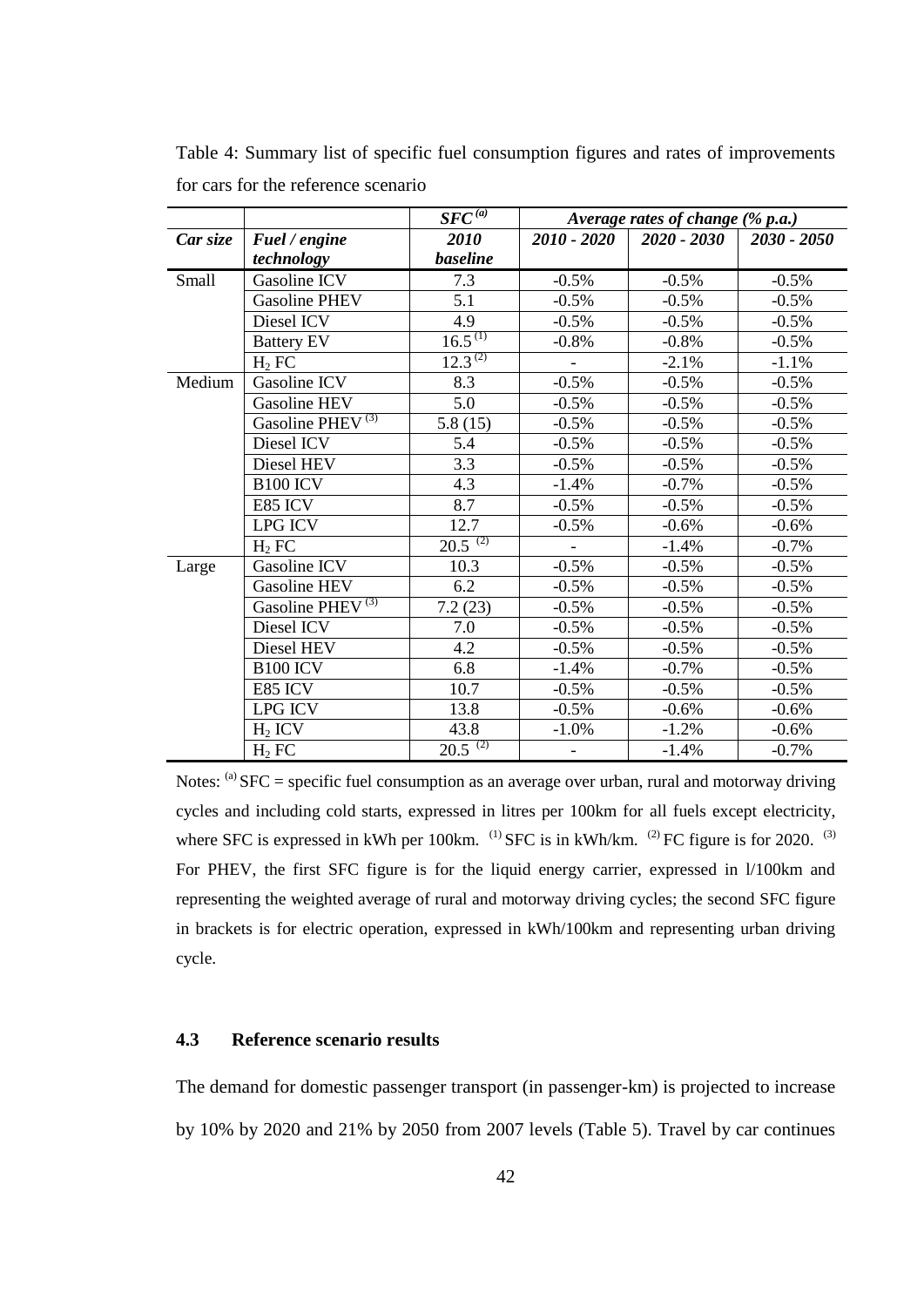to dominate passenger transport, with shares of 80% in 2020 and 77% in 2050. Rail and bus see their shares increase slightly to 11% and 8% in 2050 respectively. While domestic air travel accounts for only around 2% of total domestic passenger transport, international passenger air travel adds to this considerably (up to 70% by 2050) and from a 2007 baseline increases by 39% and 115% by 2020 and 2050 respectively. Domestic freight transport (in tonne-km) is set to increase by 19% by 2020 and 73% by 2050. Domestic freight transport continues to be dominated by road freight (62% in 2020, 58% in 2050), yet rail freight is expected to increase its share from 10% in 2007 to 16% in 2050.

As there are no major changes assumed in passenger and freight load factors over time, these trends are mirrored in traffic projections (vehicle-km). For road traffic, the highest rate of increase is expected for light goods vehicles (LGV, or vans), nearly tripling from 66.4 billion vehicle-km in 2007 to 185.3 billion vehicle-km in 2050. Over the same period car traffic increases by only 30%, heavy goods vehicles (HGV) traffic by 22% and rail traffic doubles. Gasoline and diesel continue to be the main fuels used for road transport, mainly because the price of fuels does not increase significantly and alternative fuels (and vehicles) are neither widely available nor preferred by consumers.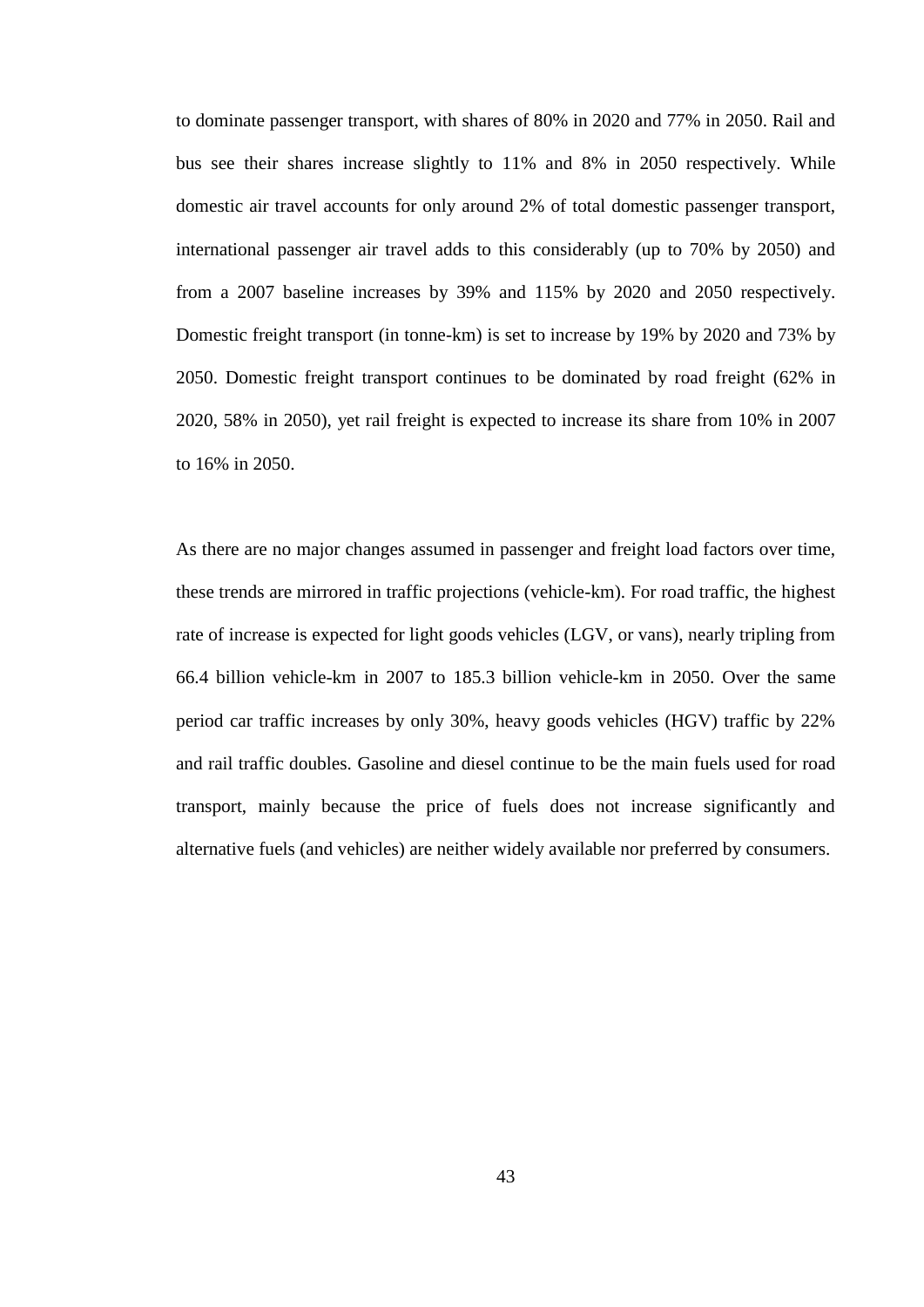|                                           |                  |                                 |                  |                  | average annual growth |         |         |         |
|-------------------------------------------|------------------|---------------------------------|------------------|------------------|-----------------------|---------|---------|---------|
|                                           |                  | projected figures for key dates |                  |                  | rates $(\%)$          |         |         |         |
|                                           |                  |                                 |                  |                  |                       | 2010-   | 2020-   | 2030-   |
| <b>Traffic (billion vkm)</b>              | 2007             | 2015                            | 2020             | 2030             | 2050                  | 2020    | 2030    | 2050    |
| Motorcycle                                | 6.3              | 7.0                             | 7.4              | 7.6              | 7.0                   | 1.6%    | 0.2%    | $-0.4%$ |
| Car                                       | 399.9            | 420.1                           | 437.0            | 466.5            | 520.2                 | 0.9%    | 0.7%    | 0.5%    |
| Bus and coach                             | 5.9              | 6.2                             | 6.3              | 6.5              | 6.9                   | 0.6%    | 0.3%    | 0.3%    |
| LGV                                       | 66.4             | 82.3                            | 94.8             | 122.2            | 185.3                 | 3.0%    | 2.6%    | 2.1%    |
| <b>HGV</b>                                | 29.1             | 30.2                            | 31.4             | 33.4             | 35.6                  | 0.9%    | 0.6%    | 0.3%    |
| Urban rail (LRT, metro)                   | 0.1              | 0.1                             | 0.1              | 0.1              | 0.2                   | 1.9%    | 1.6%    | 1.4%    |
| Regional and Intercity                    | 0.6              | 0.6                             | 0.7              | 0.8              | 1.1                   | 2.1%    | 1.8%    | 1.5%    |
| <b>High Speed</b>                         | 0.0              | 0.0                             | 0.0              | 0.0              | 0.0                   | 1.9%    | 1.6%    | 1.4%    |
| Navigation, domestic                      | 0.0              | 0.0                             | 0.0              | 0.0              | 0.0                   | 1.6%    | 1.4%    | 1.1%    |
| Aircraft, domestic                        | 0.2              | 0.2                             | 0.3              | 0.3              | 0.4                   | 3.1%    | 2.1%    | 1.1%    |
| Aircraft, international                   | 2.1              | 2.6                             | 3.0              | 3.7              | 4.7                   | 3.0%    | 2.2%    | 1.2%    |
| <b>New cars (thousand vehicles)</b>       |                  |                                 |                  |                  |                       |         |         |         |
| Gasoline ICV                              | 1157             | 1407                            | 1399             | 1306             | 1581                  | 0.6%    | $-0.7%$ | 1.0%    |
| Diesel ICV                                | 937              | 1099                            | 1128             | 1010             | 1101                  | 1.0%    | $-1.1%$ | 0.4%    |
| Gasoline & diesel HEV                     | 7                | 31                              | 71               | 237              | 343                   | 21%     | 13%     | 1.9%    |
| Gasoline & diesel PHEV                    | $\boldsymbol{0}$ | $\overline{2}$                  | 11               | 237              | 335                   | 55%     | 36%     | 1.7%    |
| <b>Battery EV</b>                         | $\overline{4}$   | 21                              | 71               | 86               | 80                    | 25%     | 2.0%    | $-0.4%$ |
| LPG & CNG                                 | $\mathbf{1}$     | $\mathbf{1}$                    | $\mathbf{1}$     | $\overline{2}$   | 3                     | 0.4%    | 4.6%    | 2.9%    |
| Biodiesel & -ethanol                      | $\mathbf 1$      | 68                              | 65               | 205              | 193                   | 24%     | 12%     | $-0.3%$ |
| Fuel cell H <sub>2</sub>                  | $\boldsymbol{0}$ | $\boldsymbol{0}$                | $\boldsymbol{0}$ | $\boldsymbol{0}$ | 1                     | 43%     | 10%     | 7.1%    |
| Total new cars                            | 2107             | 2630                            | 2746             | 3083             | 3636                  | 1.5%    | 1.2%    | 0.8%    |
| Direct $CO2$ (at source) (million tonnes) |                  |                                 |                  |                  |                       |         |         |         |
| Motorcycle                                | 0.6              | 0.6                             | 0.6              | 0.6              | 0.5                   | $-0.5%$ | 0.1%    | $-0.4%$ |
| Car                                       | 76.9             | 74.0                            | 73.1             | 70.2             | 67.2                  | $-0.2%$ | $-0.4%$ | $-0.2%$ |
| Bus and coach                             | 3.2              | 3.1                             | 3.0              | 2.7              | 2.2                   | $-0.2%$ | $-1.0%$ | $-1.0%$ |
| LGV                                       | 14.5             | 17.0                            | 18.9             | 22.2             | 30.0                  | 2.3%    | 1.6%    | 1.5%    |
| <b>HGV</b>                                | 26.3             | 25.8                            | 25.8             | 25.6             | 25.2                  | 0.1%    | $-0.1%$ | $-0.1%$ |
| Rail, diesel only                         | 2.2              | 2.2                             | 2.2              | 2.3              | 3.0                   | 0.4%    | 0.3%    | 1.3%    |
| Navigation, domestic                      | 2.4              | 2.6                             | 2.8              | 3.0              | 3.7                   | 1.1%    | 1.0%    | 1.1%    |
| Aircraft, domestic                        | 2.2              | 2.4                             | 2.6              | 2.9              | 3.1                   | 1.8%    | 1.1%    | 0.3%    |
| Aircraft, international                   | 35.5             | 39.8                            | 42.6             | 47.4             | 50.4                  | 1.8%    | 1.1%    | 0.3%    |
| Total domestic                            | 128.4            | 127.7                           | 129.0            | 129.5            | 134.9                 | 0.2%    | $0.0\%$ | $0.2\%$ |
| Lifecycle $CO2$ (million tonnes)          |                  |                                 |                  |                  |                       |         |         |         |
| Motorcycle                                | 0.7              | 0.7                             | 0.7              | 0.7              | 0.6                   | $-0.4%$ | 0.1%    | $-0.4%$ |
| Car                                       | 107.6            | 107.0                           | 106.7            | 106.2            | 106.4                 | 0.0%    | 0.0%    | 0.0%    |
| Bus and coach                             | 4.1              | 3.9                             | 3.8              | 3.6              | 3.3                   | $-0.2%$ | $-0.5%$ | $-0.5%$ |
| LGV                                       | 21.0             | 24.7                            | 27.4             | 32.5             | 44.7                  | 2.6%    | 1.7%    | 1.6%    |
| <b>HGV</b>                                | 33.9             | 33.1                            | 33.1             | 32.5             | 32.1                  | 0.2%    | $-0.2%$ | $-0.1%$ |
| Rail, diesel only                         | 5.2              | 5.4                             | 5.5              | 5.8              | 7.4                   | 0.9%    | 0.5%    | 1.2%    |
| Navigation, domestic                      | 2.6              | 2.8                             | 3.0              | 3.2              | 4.0                   | 1.2%    | 0.8%    | 1.0%    |
| Aircraft, domestic                        | 2.6              | 3.0                             | 3.2              | 3.5              | 3.8                   | 1.8%    | 1.1%    | 0.4%    |
| Aircraft, international                   | 43.6             | 48.9                            | 52.4             | 58.6             | 62.8                  | 1.8%    | 1.1%    | 0.3%    |
| Total domestic                            | 177.7            | 180.6                           | 183.4            | 188.1            | 202.2                 | 0.5%    | 0.3%    | $0.4\%$ |

Table 5: Selection of the main output indicators projected for the reference scenario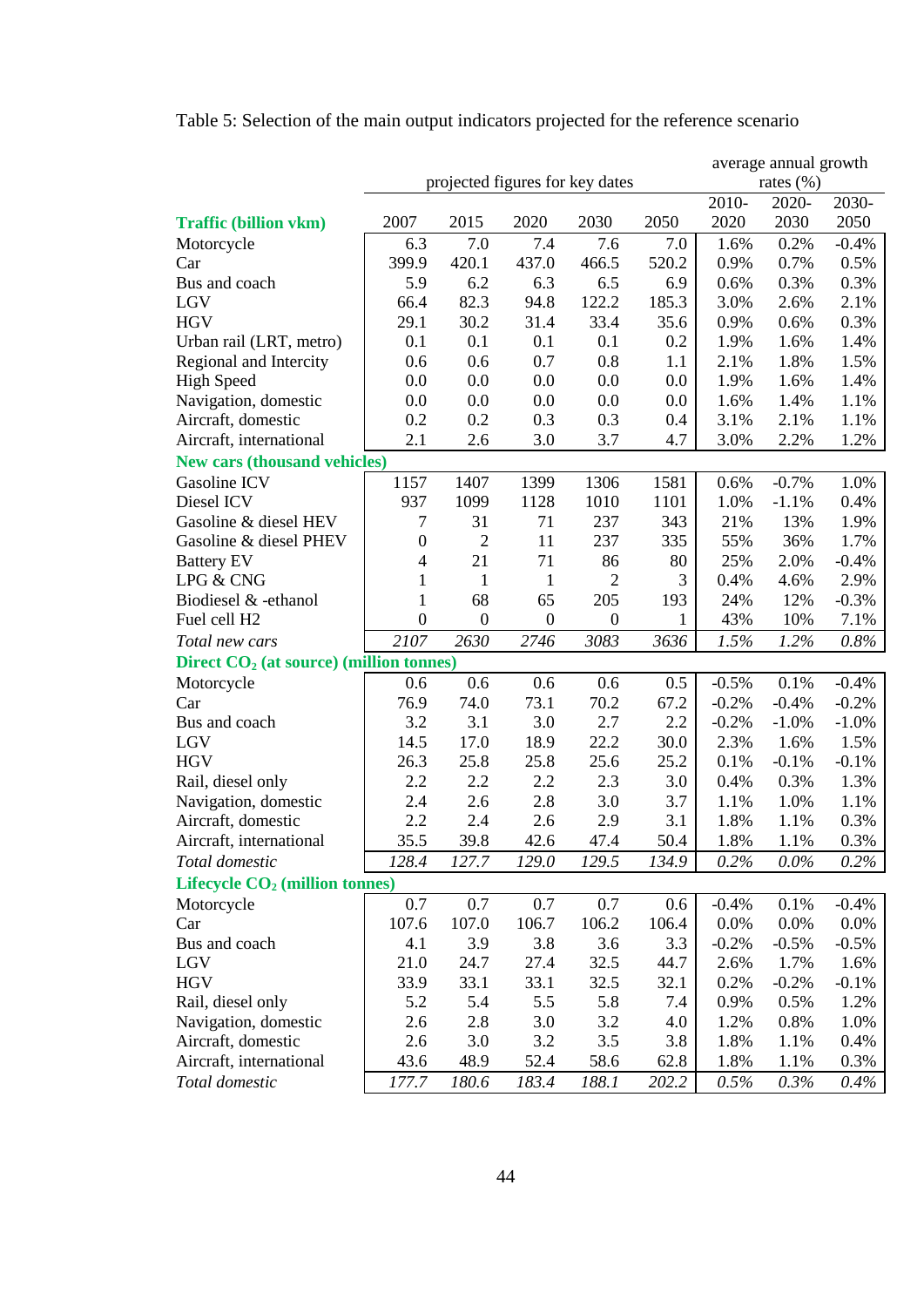The historic and projected domestic traffic by primary fuel and hybridisation is shown for cars in Figure 4, suggesting that pure biodiesel ICV and BEV cars will gradually increase market shares but be limited to a few percent of total traffic while first HEV then PHEV cars will take a larger share of the market from about 2020 onwards. Although not shown in the Figure, rail sees a moderate shift towards electrified rail, with a 64% share of total traffic by 2050.

Figure 4: Historic and projected domestic car traffic by primary fuel and hybridisation, reference scenario



Notes: E85 = blend of 15% petrol and 85% bioethanol; HEV = hybrid electric vehicle; PHEV = plug-in hybrid electric vehicle;  $\text{ICV} = \text{internal combustion engine vehicle}$ ;  $\text{FCV} = \text{fuel cell}$ vehicle;  $LPG =$  liquefied petroleum gas;  $CNG =$  compressed natural gas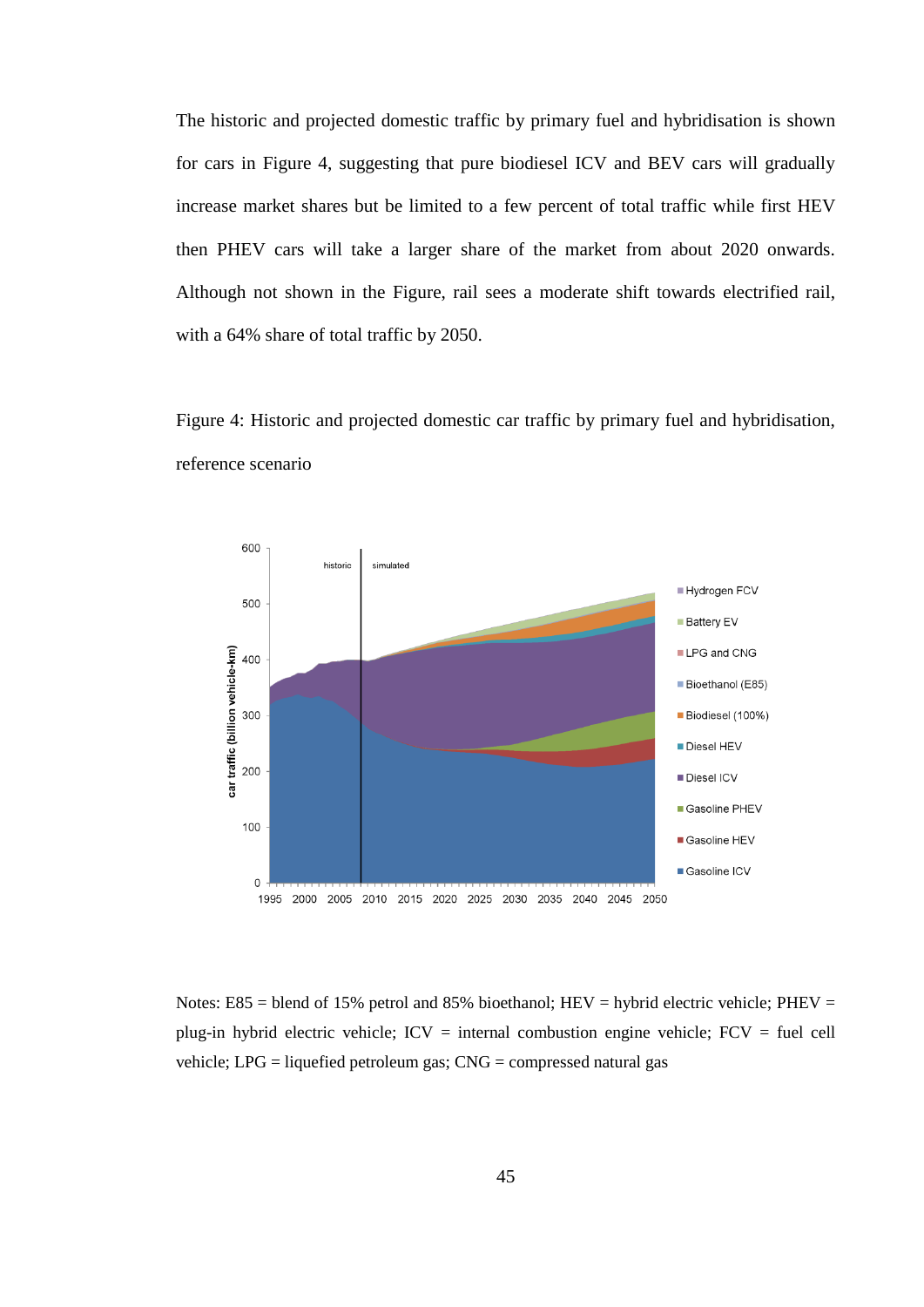Car ownership increases as a result of population growth, increased household disposable incomes, lower average new car purchase prices in real terms and comparatively lower availability of public transport in rural areas. Assuming that car scrappage rates do not change over the outlook period, this results in the demand for new cars rising from about 2.1 million in 2007 to over 3.6 million in 2050. Only 3% of new cars are expected to be electric (either BEV or PHEV) in 2020, rising to about 12% by 2030 and then levelling out. This is a direct result of the price differentials for each technology and the limitations imposed on the preference and performance factor for BEV and PHEV explained earlier.

Direct  $CO<sub>2</sub>$  emissions from domestic transport increase slightly by about 5% between 2007 and 2050, while indirect (i.e. upstream and downstream)  $CO<sub>2</sub>$  emissions rise by 37% over the same period. This can be explained by a moderate shift towards electric road and rail transport. On the back of rising traffic, direct  $CO<sub>2</sub>$  emissions from cars actually fall by 5% by 2020 and 13% by 2050, mainly due to fuel economy improvements and the increased uptake of electric (BEV and PHEV) cars that produce no emissions at source. Electric vehicles obviously produce emissions upstream from electricity generation. Add this to the upstream and downstream emissions from the increase in car numbers and scrapped vehicles over time, indirect  $CO<sub>2</sub>$  emissions from cars increase by 8.5 million tonnes (28%) between 2007 and 2050. As a result, lifecycle (direct plus indirect) emissions of  $CO<sub>2</sub>$  from *domestic* traffic increase by 14% between 2007 and 2050 while emissions from cars stay about the same (Figure 5). Although not shown in the Figure, lifecycle CO<sub>2</sub> emissions from *international* air travel increase by 20% between 2007 and 2020 and 44% by 2040 when they reach a plateau. This is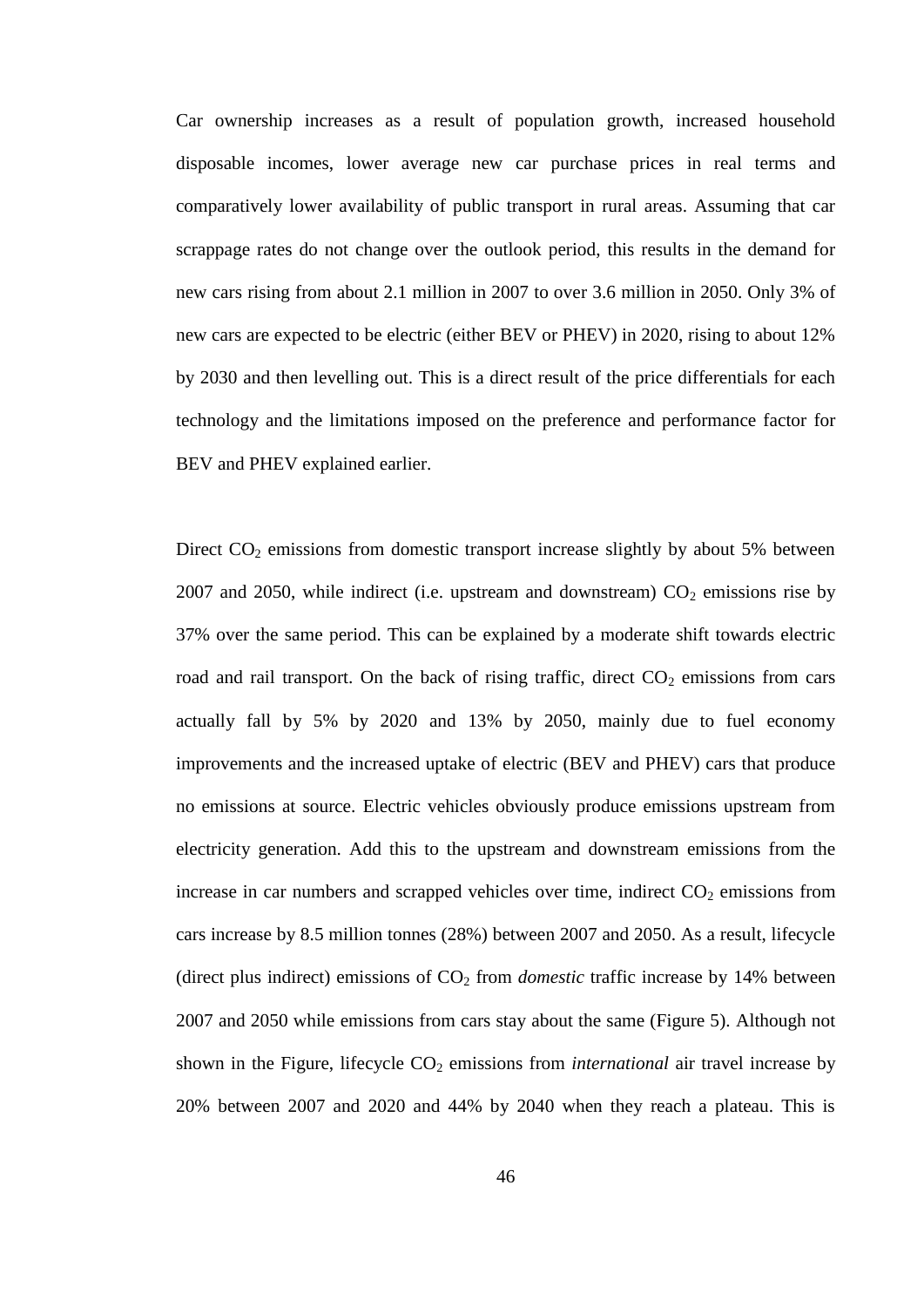mainly due to the combined effects of improved fuel economy of future aircraft and lower aviation growth rates by the middle of this century.

Figure 5: Historic and projected lifecycle  $CO<sub>2</sub>$  emissions from domestic transport by vehicle type, reference scenario (index 100 = year 2007)



As for the non- $CO_2$  GHG, the picture is mixed. While CH<sub>4</sub>, CO, NO<sub>X</sub> and NMVOC emissions decrease significantly by 2030 and then stay roughly constant, emissions of  $N_2O$  increase due to the increased use of biofuels. The lifecycle  $GWP_{100}$  increases by 2% and 14% between 2007 and 2020 and 2050 respectively. As this is similar to the  $CO<sub>2</sub>$  emissions projections the different impacts of non- $CO<sub>2</sub>$  emissions seem to cancel each other out.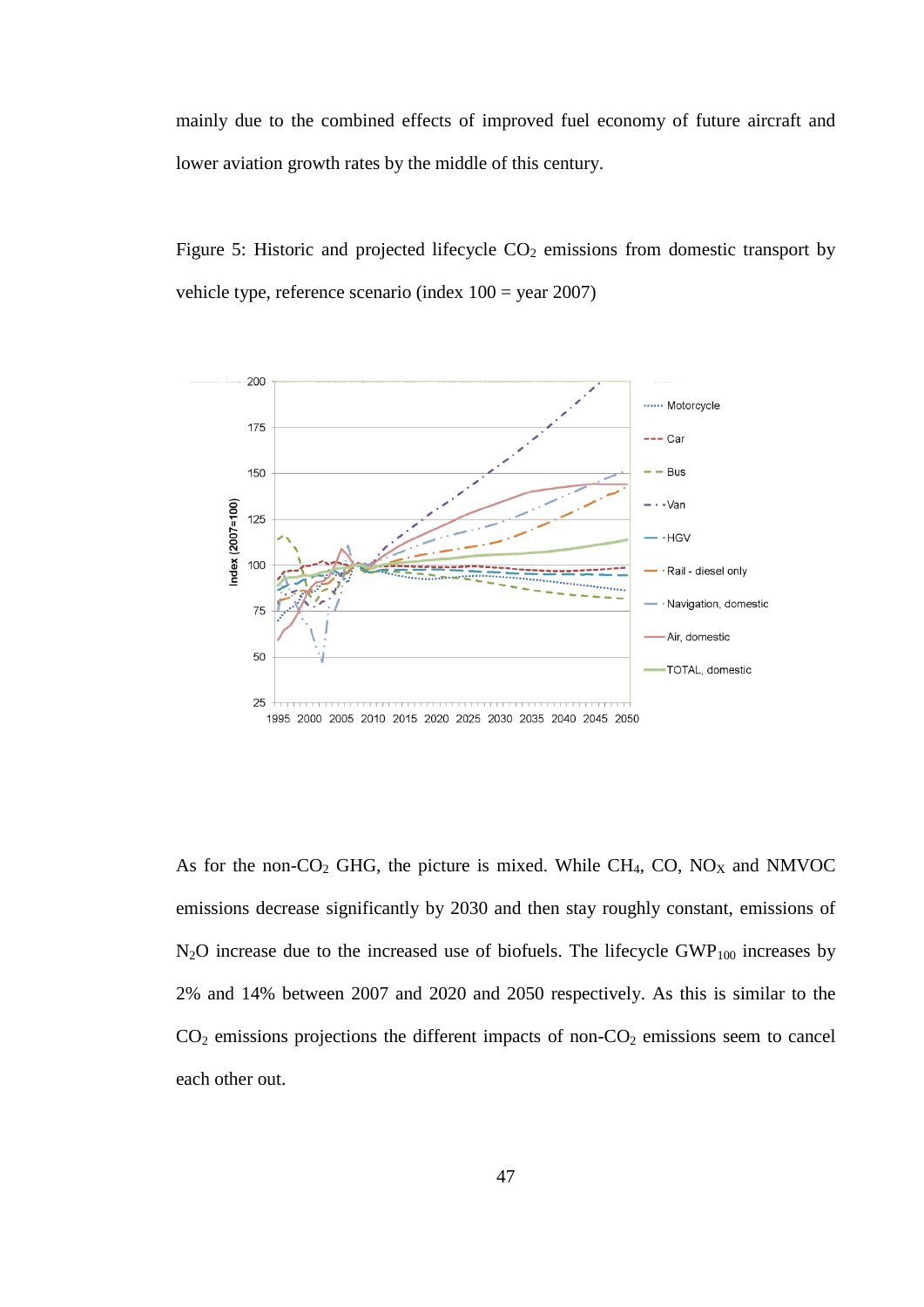## **5 ALTERNATIVE SCENARIOS**

To illustrate the variety of policy scenario analyses that can be handled by UKTCM the results of four alternative 'what if' type scenarios are presented here. The illustrative scenarios are (a) a private vehicle fuel duty policy with emphasis on 'early action' (FD1), (b) effective speed limit enforcement on motorways and dual carriageways (SPE1), (c) a technology promotion and incentivisation programme that affects consumer preferences, market availability and costs of EV and PHEV cars (EV1), and (d) an integrated policy package (PP1) comprising the three single policy scenarios.

# **5.1 Policy description and assumptions**

 $\overline{a}$ 

In fuel duty scenario FD1 "early action" is followed by "gradual but little action": road fuel duties on petro-fuels (petrol, diesel, compressed natural gas, liquefied petroleum gas) and bio-fuels (100% bio-diesel, 85% bio-ethanol) *for cars and motorcycles<sup>10</sup>* double between 2010 and 2020, with further but less steep increases of 1 pence/litre per year from 2021 onwards. Further taking into account resource cost increases due to forecast crude oil price rises, average petrol and diesel *prices* are set to double between 2010 and 2050. In scenario SPE1 it is assumed that by 2014 the current 70 mph (113 kph) speed limit is effectively enforced for all road vehicles on both motorways and dual carriageways. This is modelled by gradually changing the speed profile for road vehicles. It effectively reduces average speed for cars and motorcycles on motorways

 $10$  In this scenario the fuel duties for buses, vans, HGV and all other surface passenger transport modes remain untouched. Similarly, the policy of no fuel duty or value added tax on aviation fuel remains unchanged.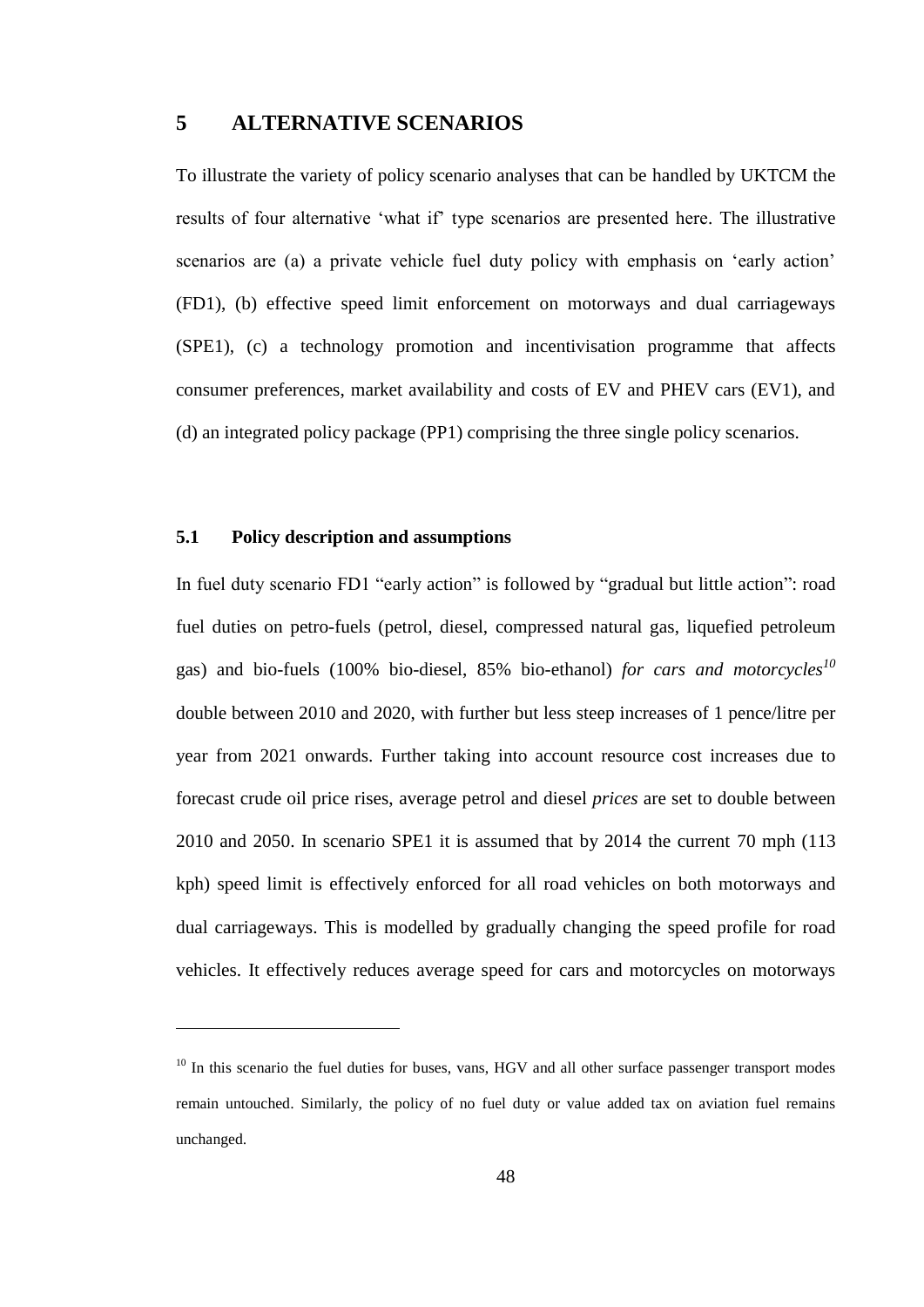from 69 mph (111 kph) to 57 mph (91 kph). Average speeds for vans, HGV and coaches effectively decrease from 56 mph (90 kph) to 54 mph (87 kph). No demand effects are assumed in SPE1. In scenario EV1, electric vehicles (first HEV, then BEV and PHEV) are becoming more widely available, gradually increase their performance relative to ICV vehicles and, crucially, will be *equally preferred* by consumers when compared to their ICV counterparts.<sup>11</sup> The necessary recharging stations will be built in urban areas together with smart metering and home charging. This systemic change is assumed to happen gradually over the next 10-20 years. The integrated package PP1 comprises the three options above, essentially simulating a road transport policy scenario with early action on petro- and bio-fuel duty and effective speed limit enforcement supplemented by partial electrification of road transport in medium to long term.

## **5.2 Main results**

 $\overline{a}$ 

The fuel duty scenario (FD1) results in a 7% higher cost of motoring by car in 2020 than in the reference case (REF), and 8% higher in 2050. As a result, passenger car demand is 3% lower in 2020 and 4% lower in 2050 than the baseline projection. There is some (<1%) modal shift to bus, rail and short haul air, and overall domestic demand

 $11$  This is modelled by using an alternative set of preference and performance parameter (P) curves for cars, vans, HGV and buses on the principle that by a certain maturity year EVs (BEV, HEV, PHEV) are on equal terms with their reference technologies (petrol or diesel ICV) in terms of consumer preference, performance (max. speed, acceleration, range) and market potential/choice (equal presence on the market, not just a few exceptions as in 2009). It is further assumed that there is no change in the default forecast for the electricity generation mix.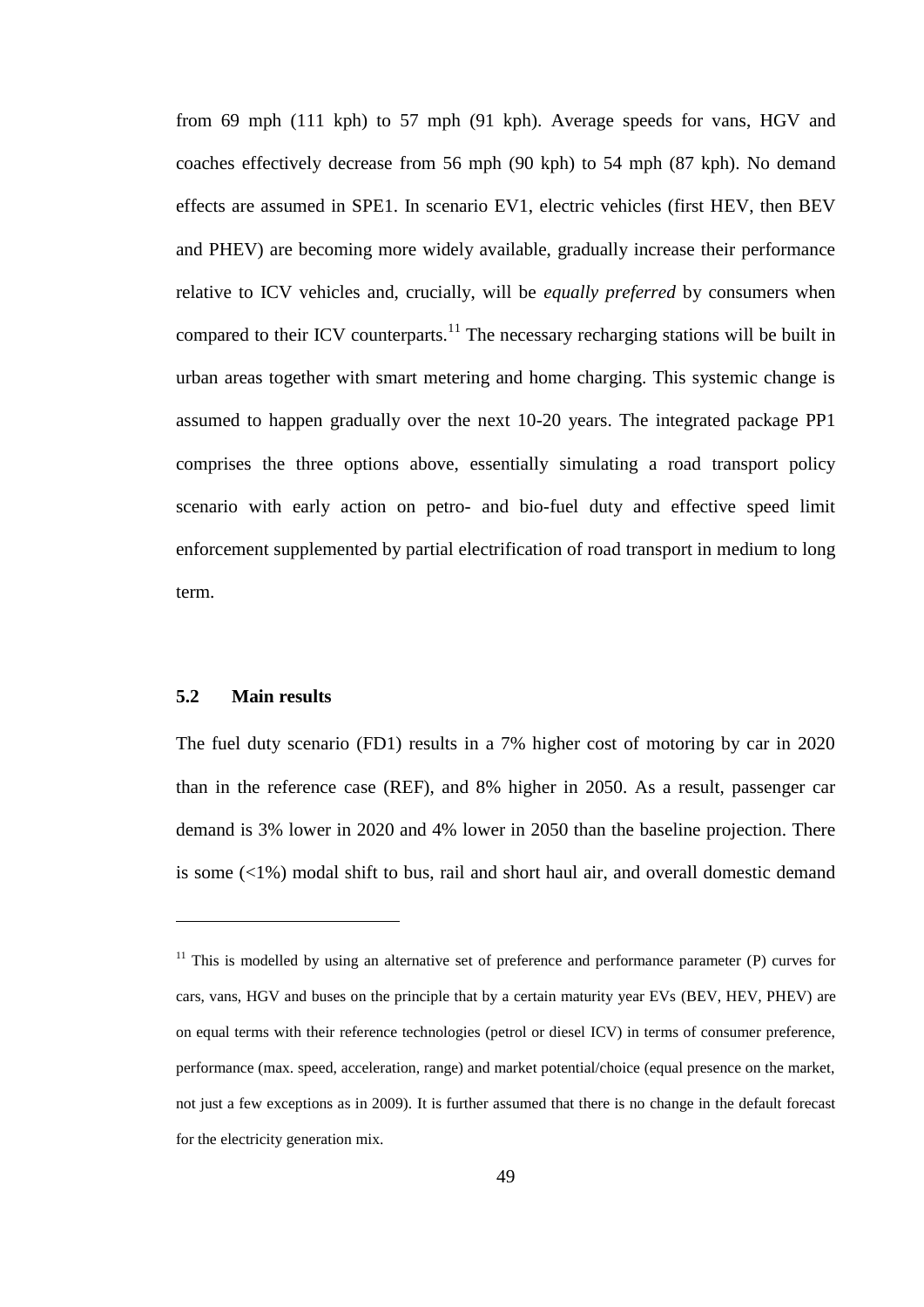for passenger travel decreases by 2% and 3% in 2020 and 2050 respectively. Although the total number of cars is only marginally lower in 2020 and 2050 than baseline, the car fleet sees a moderate shift from gasoline ICV technology to diesel/biodiesel ICV and electric cars (mainly BEV). By 2020, diesel will overtake gasoline as the main choice of fuel for new cars, and 11% of *new* cars will feature an electric drivetrain (BEV, HEV, PHEV), increasing to 31% by 2050. The combined effects of demand reduction, modal shift and moderate technology change results in 5% (2020) and 15% (2050) lower direct  $CO<sub>2</sub>$  emissions from car travel in the FD1 scenario than in the REF case. Total lifecycle emissions of  $CO<sub>2</sub>$  equivalent  $(CO<sub>2</sub><sup>eq</sup>$ , based on 100-year global warming potential) are also lower by 4% (2020) and 10% (2050) when compared to baseline levels. Cumulatively, the fuel duty policy (FD1) saves around 20 million tonnes (Mt) of  $CO_2^{\text{eq}}$  between 2010 and 2020, and 279 Mt between 2010 and 2050 when compared to baseline (Figure 6). While the demand for petro-fuels *decreases* slightly (from 52 billion litres in 2007 to 47 billion litres in 2050), the demand for electricity for transport *quadruples* between 2007 and 2050 (30% higher than in the REF case) – mainly as a result of the uptake of plug-in (BEV, PHEV) cars. The energy system-wide modelling of the aforementioned Energy2050 study (Anable et al., forthcoming; UK Energy Research Centre, 2009) suggests that *overall* the projected generation capacity and the electricity grid could cope with this increased demand *if* the vehicles were mainly charged overnight. The devil, however, may lie in the detail. It is still unclear whether the UK's low voltage grid could cope at peak times, e.g. early evening when ovens, kettles, water/space heating and EV charging may prove too much, thus requiring investment in the grid on a large scale. One option to manage demand and deal with the different tax regimes is to have dual smart meters (one for transport, one for household electricity) and clear pricing signals that make it cheaper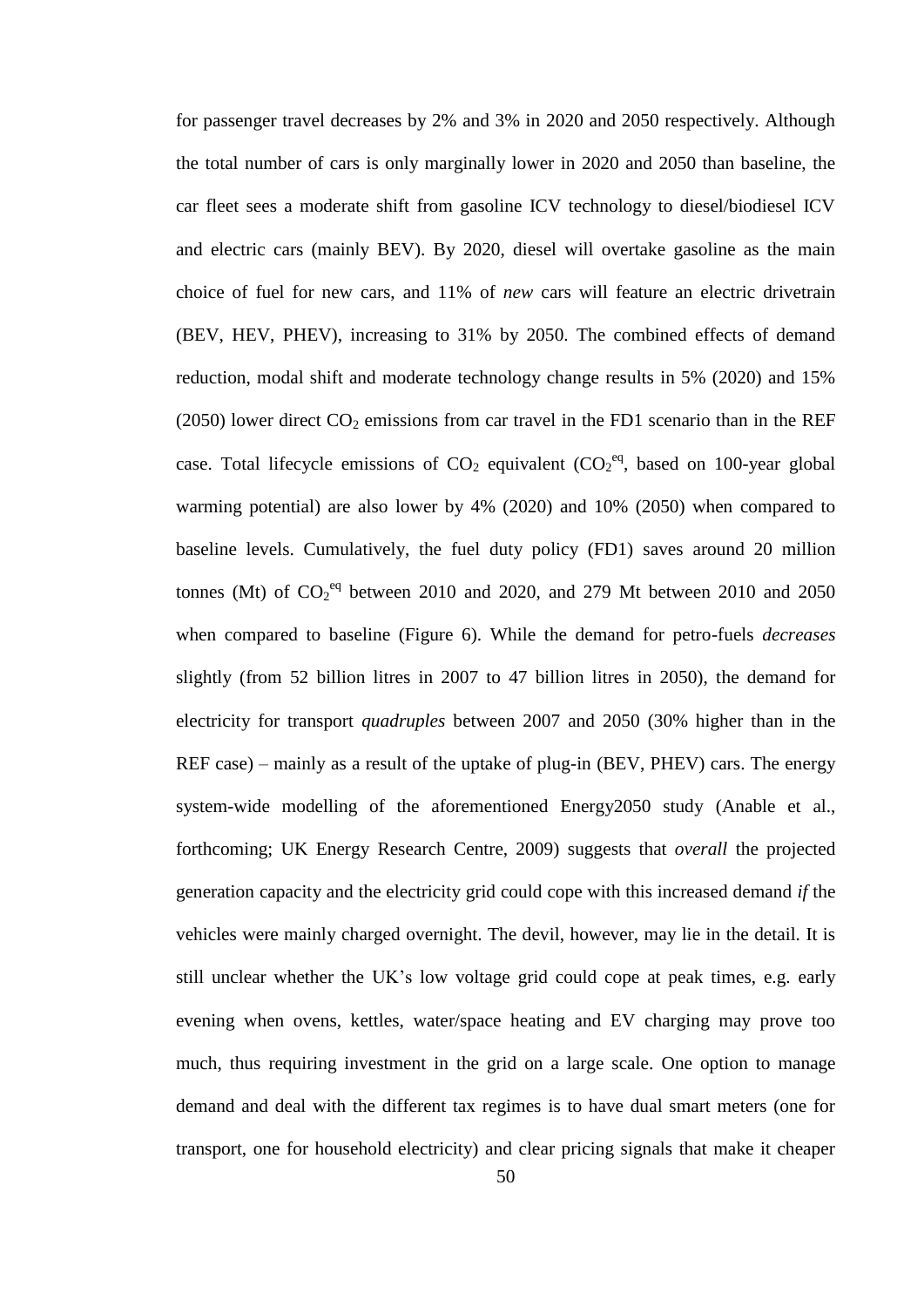(more expensive) to charge at off-peak (peak) times. Potentially most attractive for government are the 55% (2020) and 64% (2050) higher revenues from road fuel taxation.

Figure 6: Scenario comparison of cumulative savings of  $CO_2^{\text{eq}}$  emissions when compared to the reference case (REF)



In the speed enforcement scenario (SPE1), the lower average speeds on motorways result in 2.3% (2020) and 2.4% lower direct  $CO_2$  emissions from all car travel (not just motorways) than in the reference case (REF). Emissions from motorcycle, van and HGV travel are also reduced, but less so. This results in a 1.5% reduction in UK domestic  $CO<sub>2</sub>$  emissions when compared to baseline levels from 2015 onwards.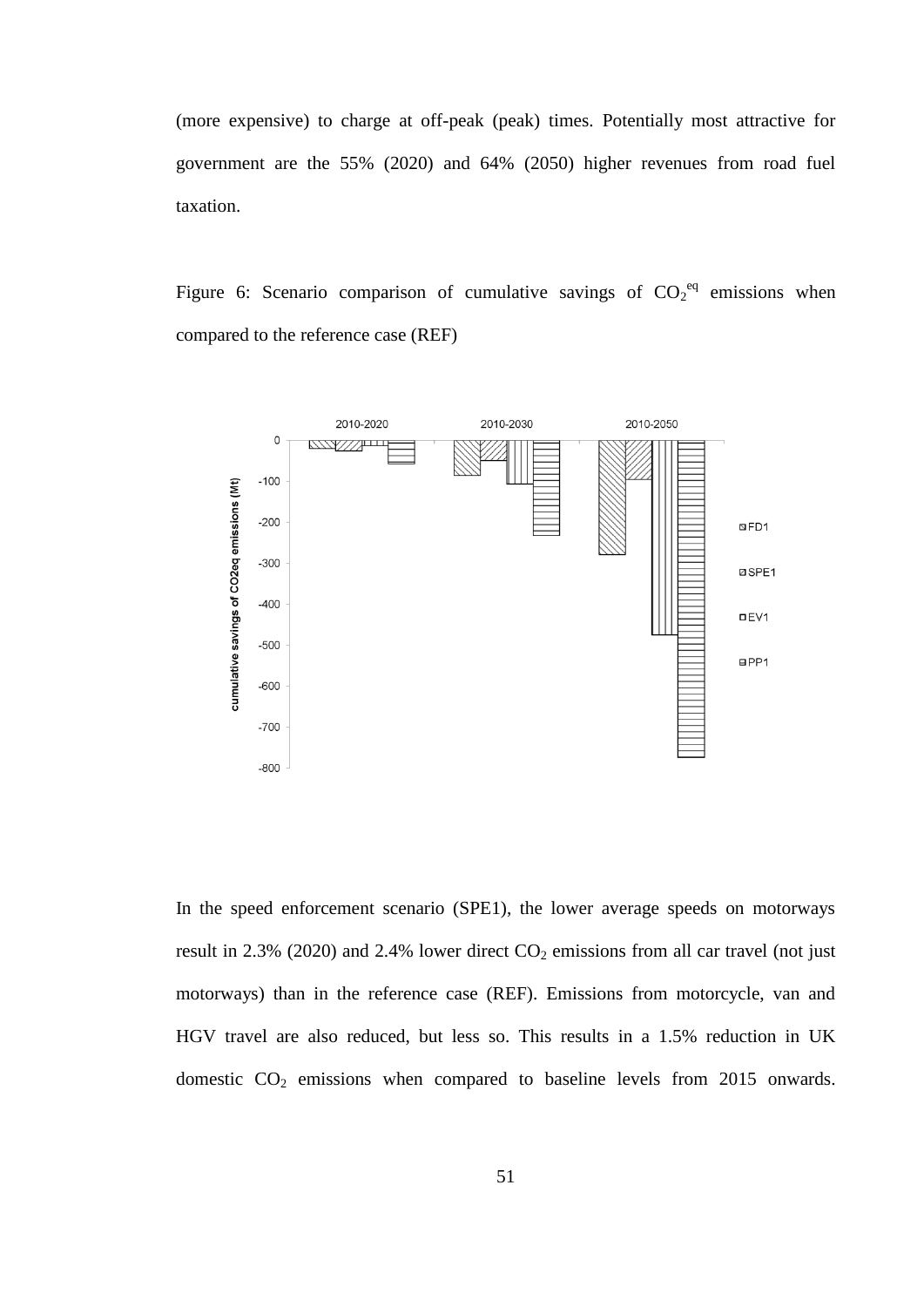Cumulatively, the speed enforcement policy (SPE1) saves around 20 Mt of  $CO_2^{\text{eq}}$ between 2010 and 2020, and 96 Mt between 2010 and 2050.

The EV1 scenario emerges as a good low carbon option for the medium to long term. While in the REF case only 3% of new cars will be plugged (BEV, PHEV) by 2020, rising to 11% by 2030 and then levelling off, the EV1 scenario projects a higher rate of take up from about 2018, with 30% and 51% of new cars being electric by 2030 and 2050 respectively. Interestingly, the demand for road traffic increases when compared to baseline – a result of the lower overall cost of 'electric' motoring (NB: no duty on electricity for transport use was assumed). Nevertheless, from 2020 onwards direct  $CO<sub>2</sub>$ emissions follow a considerably lower trajectory than in the REF case, while indirect emissions (mainly from electricity generation, but also vehicle production) are higher. By 2030, lifecycle  $CO<sub>2</sub>$  emissions from domestic transport are 7% lower in the EV1 scenario than in the REF case, and 10% lower by 2050 (Figure 7). While the demand for electricity for domestic transport is projected to be 2.5 times higher in the long term than in the REF case (reaching 35 TWh by 2050), the demand for petro- and bio-fuels is naturally lower, thus providing the taxman £5.4 billion p.a. (21%) less revenue from fuel duty by 2050. Cumulatively, the EV1 scenario saves 107 Mt of  $CO_2^{\text{eq}}$  between 2010 and 2030, and 474 Mt between 2010 and 2050.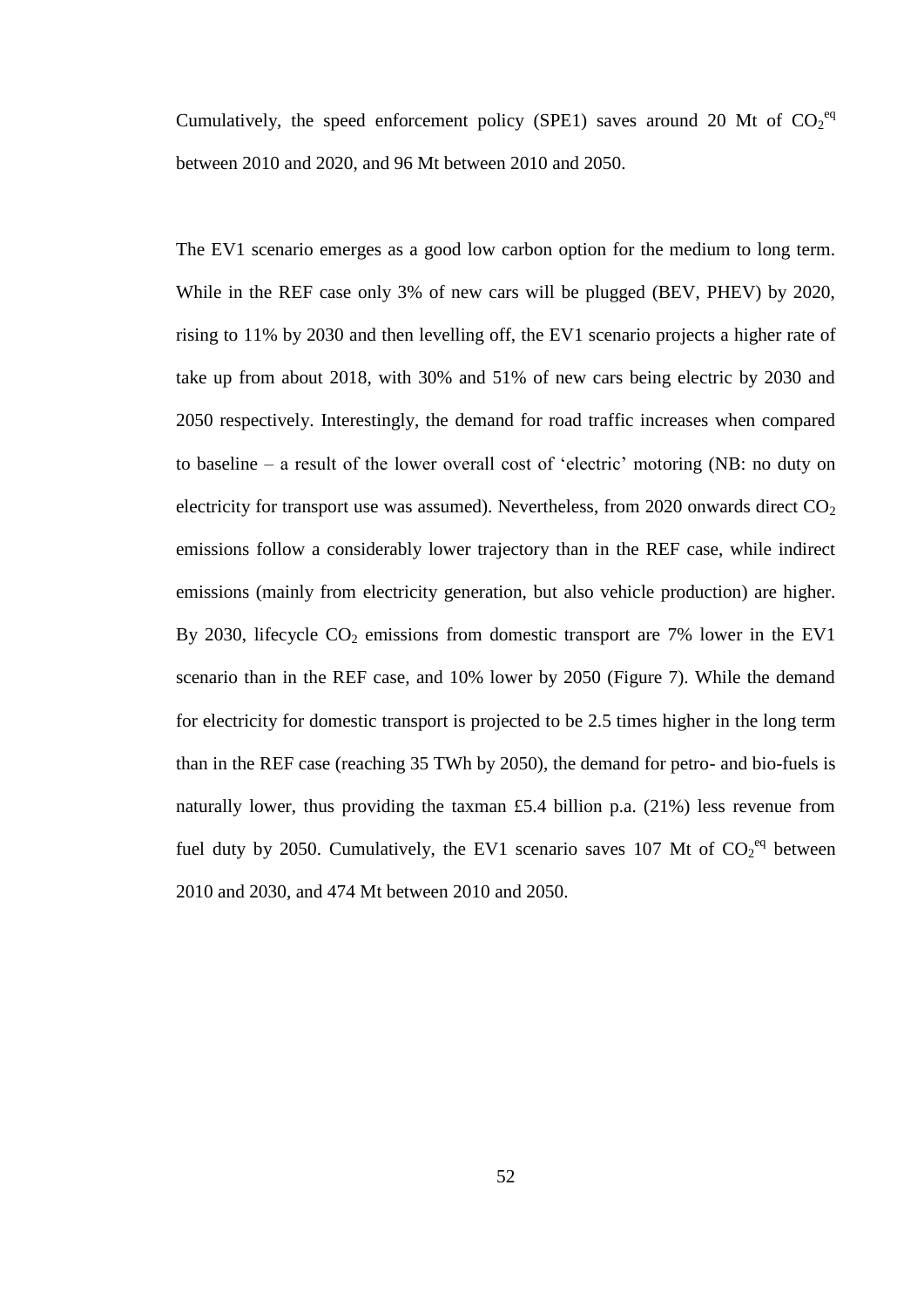Figure 7: Scenario comparison of total lifecycle  $CO<sub>2</sub>$  emissions from domestic transport by vehicle type for 2007, 2020 and 2050



In the integrated scenario (PP1), the combined effects of fuel duty increases, speed limit enforcement and partial electrification of road transport result in marginally lower demand for passenger transport (-2% in 2020, -1% in 2050) than in the REF case. Private vehicle traffic is reduced accordingly (-1.5% in 2050 compared to baseline), but not as much as in the fuel duty scenario (FD1). The shift from gasoline and diesel/biodiesel ICV technology to HEV and plug-in electric cars is more pronounced than in any of the single policy scenarios. By 2050, only 17% of new cars in PP1 will be gasoline or diesel/biodiesel ICV, 30% will be gasoline or diesel HEV, 39% PHEV and 14% BEV. Direct  $CO_2$  emissions from domestic transport fall below 100 Mt by about 2030 (23% less than in 2007) but see an increase again after 2040 due to increased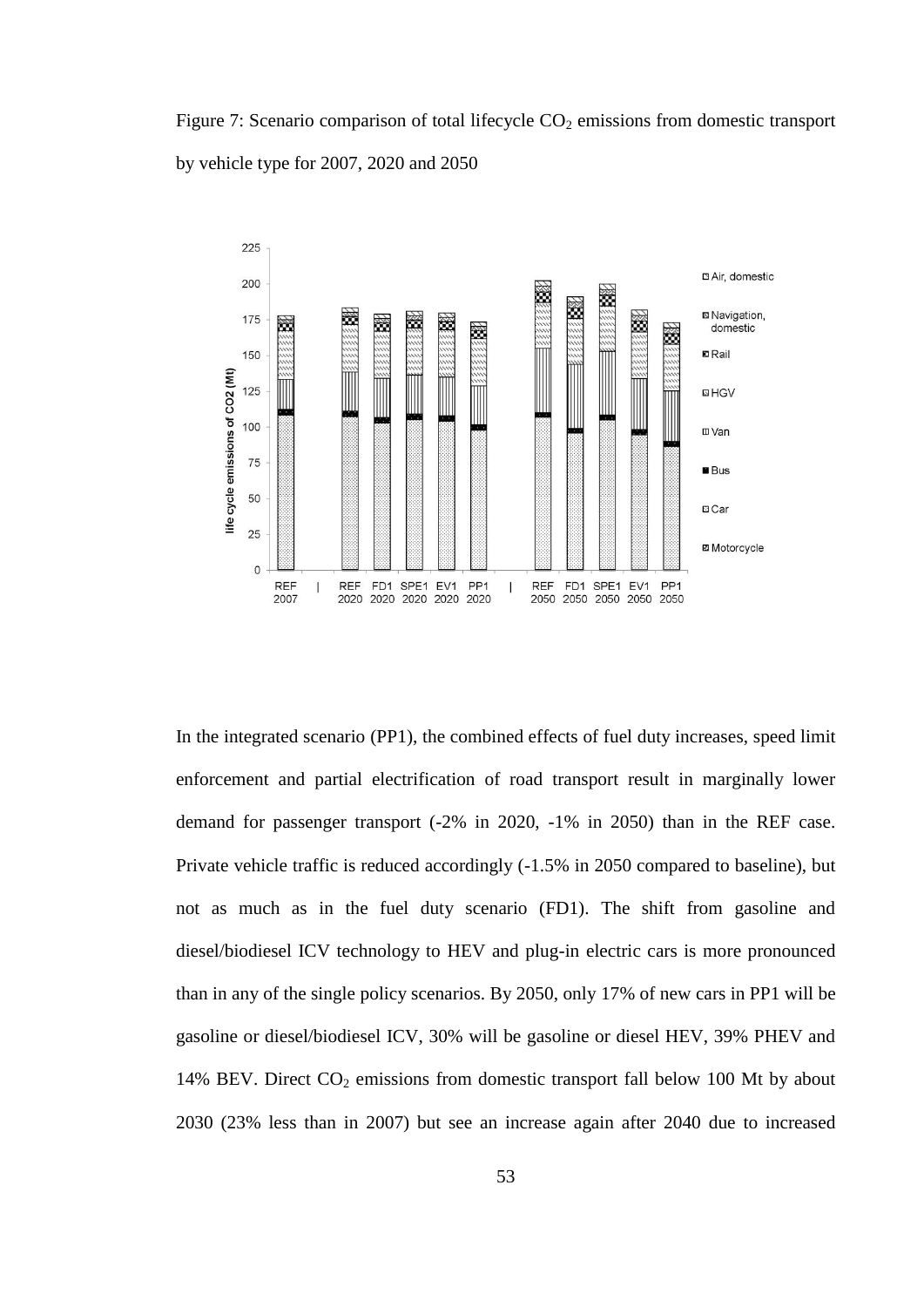demand. Still, this is 8% (2020) and 27% (2050) less than in the reference case. Similarly, in PP1 total lifecycle  $CO_2$  and  $CO_2^{\text{eq}}$  from domestic transport decrease in the medium term followed by a gradual *increase* to roughly where we are now in the long term (Figure 7) – yet this is 5% (2020) and 14% (2050) less than baseline (REF) levels. Cumulatively, the PP1 policy package saves around 57 Mt of  $CO_2^{\text{eq}}$  between 2010 and 2020, and 773 Mt between 2010 and 2050 (Figure 6). As a result of the fuel switching, the demand for petro-fuels decreases significantly (from 52 billion litres in 2007 to 38 billion litres in 2050), but revenues from road fuel taxation are still 24% *higher* than in the REF case due to the doubling of petro-fuel duty. In contrast the demand for electricity for domestic transport increases *tenfold* between 2007 (about 4 TWh) and 2050 (about 39 TWh), which has potentially major implications for electricity load management and recharging regimes.

## **6 CONCLUSIONS**

This paper starts with the premise that there is a lack of integrated scenario modelling capability for research and practice that is appropriate for modelling the wide range of policies needed to decarbonise the transport system. It then aims to fill that gap by presenting a newly developed strategic transport-energy-environment model, the UKTCM, which is complementary to more sophisticated forecasting models (which usually address more specific aspects of the transport-energy-environment system but not the whole system). As a simulation model it is primarily aimed at 'what-if' type policy analyses and low carbon strategy development for the medium to long term. Although it comprises elements of forecasting at the aggregate levels, the model is not suited to endogenously model, say, the finer details of 'smarter choices' policies.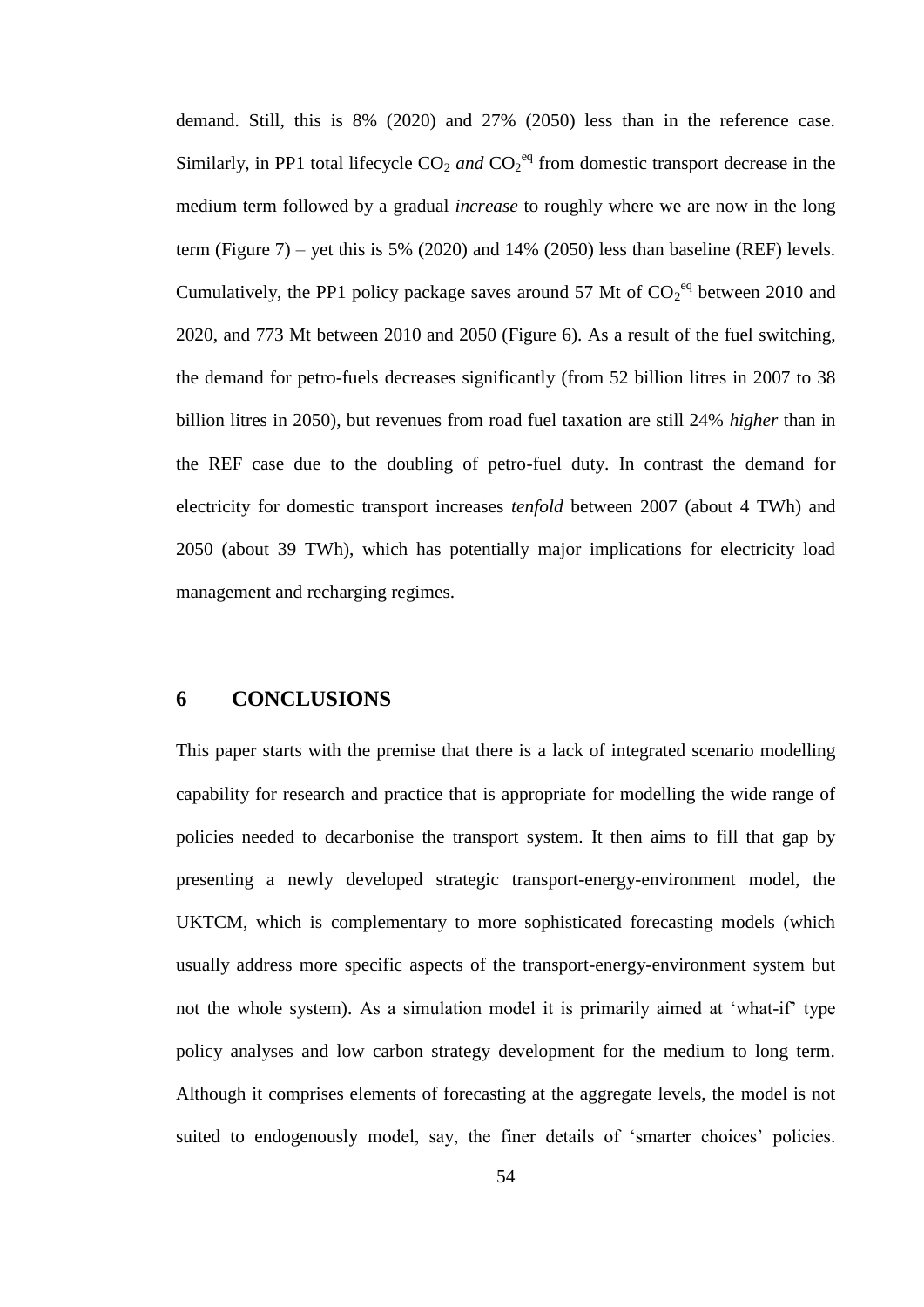However, the scenario modelling framework is suited for developing structured 'storylines' and breaking down current travel choices into their constituent journey purposes, lengths and modes as scenario inputs. Arguably the forecasting of the long term future beyond say 2020 based on historic values, habits and norms is not an appropriate approach – hence the more flexible scenario approach adopted here.

By its nature as a simulation tool, UKTCM does not include the general equilibrium modelling and interaction with economy-wide variables (such as the feedback from transport fuel prices into effects on GDP and household income). There is partial equilibrium, however, in that average transport costs for each mode feedback to the demand model. The model is a sectoral model looking primarily at the energy and environmental impacts of the movement of people and freight. Although it includes effects such as emissions from electricity generation as well as embedded energy use and emissions from vehicle production, it is not an energy systems model. UKTCM can be, and indeed has been, linked with energy systems models such as MARKAL to provide insights into the linkages with and cross-sectoral trade-offs within the energy system. An example is the recent *Energy2050* work of the UK Energy Research Centre (Anable et al., forthcoming; UK Energy Research Centre, 2009) where UKTCM played a key role in developing the 'Lifestyle' scenarios.

One of the central challenges for policy makers is to prioritise limited resources in order to target the most effective policy interventions. As demonstrated above, the UKTCM is unique in its ability to model a number of discrete policies as well as integrated policy packages over different time horizons. For instance, it was shown that in terms of prioritizing policy interventions, speed enforcement emerged as the 'winner' over the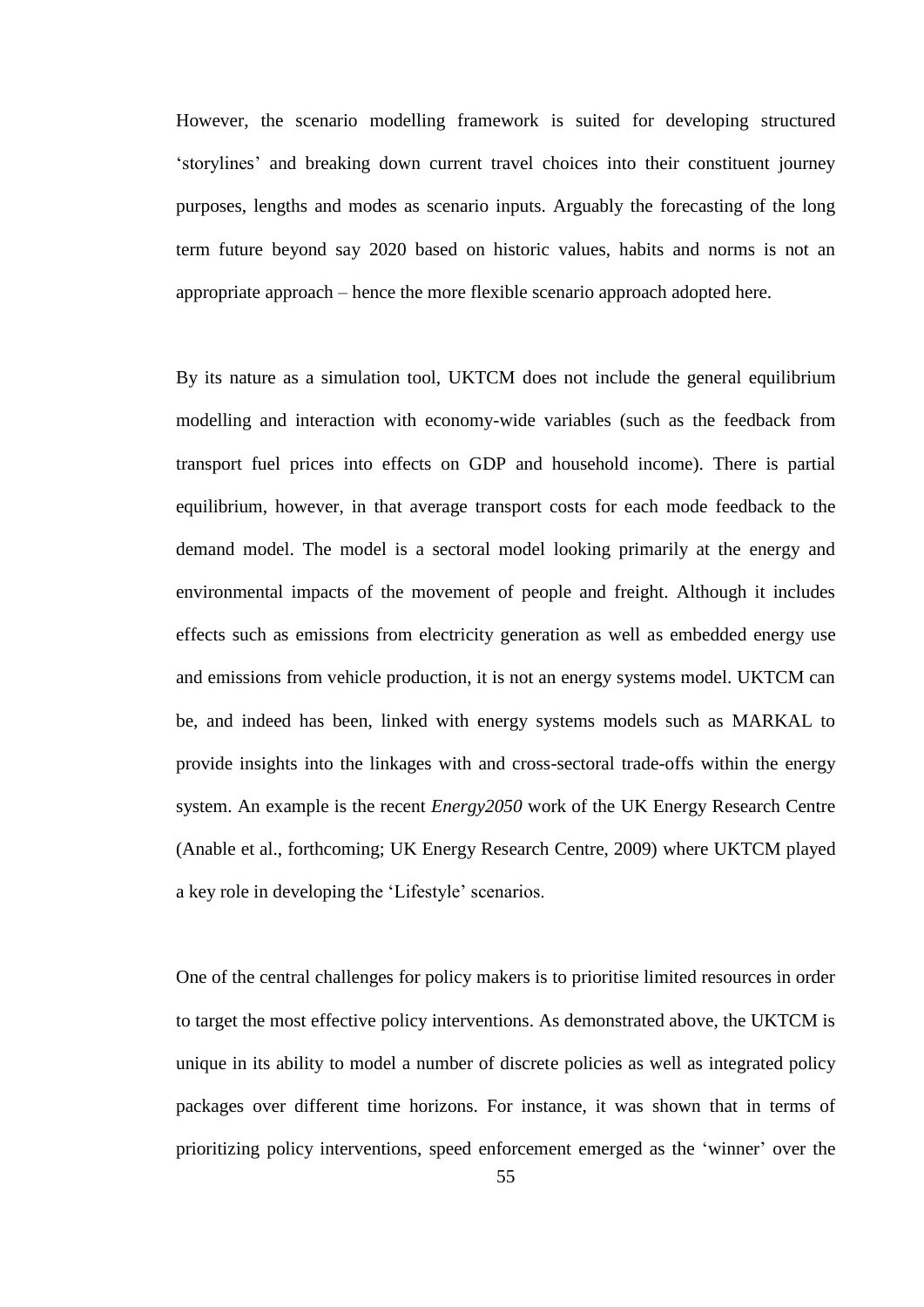short-term (2010-2020), with fuel duty and electric vehicles pulling ahead over the medium-term (2010-2030). However, over the long-term (2010-2050), electric vehicles appear to be the most effective single strategy for reducing emissions. Nevertheless, what is clear from the analysis is that an integrated policy approach that considers both demand and supply side strategies are far more effective than any single policy intervention and therefore necessary for achieving a stringent 80% carbon emissions reduction target. The UKTCM can therefore inform decision-makers through comparative analysis of single policies or against integrated strategies of energy and transport policy interventions. Importantly, the model can give insight into what priorities should be given to different policy interventions over variable time-scales.

## **7 ACKNOWLEDGMENTS**

This research was funded by the UK Research Councils (Grant No: NERC NE/C513169) as part of the Demand Reduction Theme of the UK Energy Research Centre (UKERC). The authors would like to thank the two anonymous referees for their helpful and constructive comments that have greatly improved the original manuscript.

## **8 REFERENCES**

- Anable, J., Brand, C., Tran, M., Eyre, N., forthcoming. Modelling transport energy demand: a socio-technical approach. Energy Policy.
- BBC News, 2010. Nissan Leaf electric car to be built in Sunderland, last accessed at <http://news.bbc.co.uk/1/hi/business/8573724.stm> on 18/03/10. BBC, London.
- Bickel, P., Schmid, S., Tervonen, J., Hämekoski, K., Otterström, T., Anton, P., Enei, R., Leone, G., van Donselaar, P., Carmigchelt, H., 2003. Environmental Marginal Cost Studies. Deliverable 11 UNITE. European Commission 5 th Framework Transport RTD.
- Brand, C., 2010a. UK Transport Carbon Model: Reference Guide v1.0. UK Energy Research Centre, Energy Demand Theme, Oxford.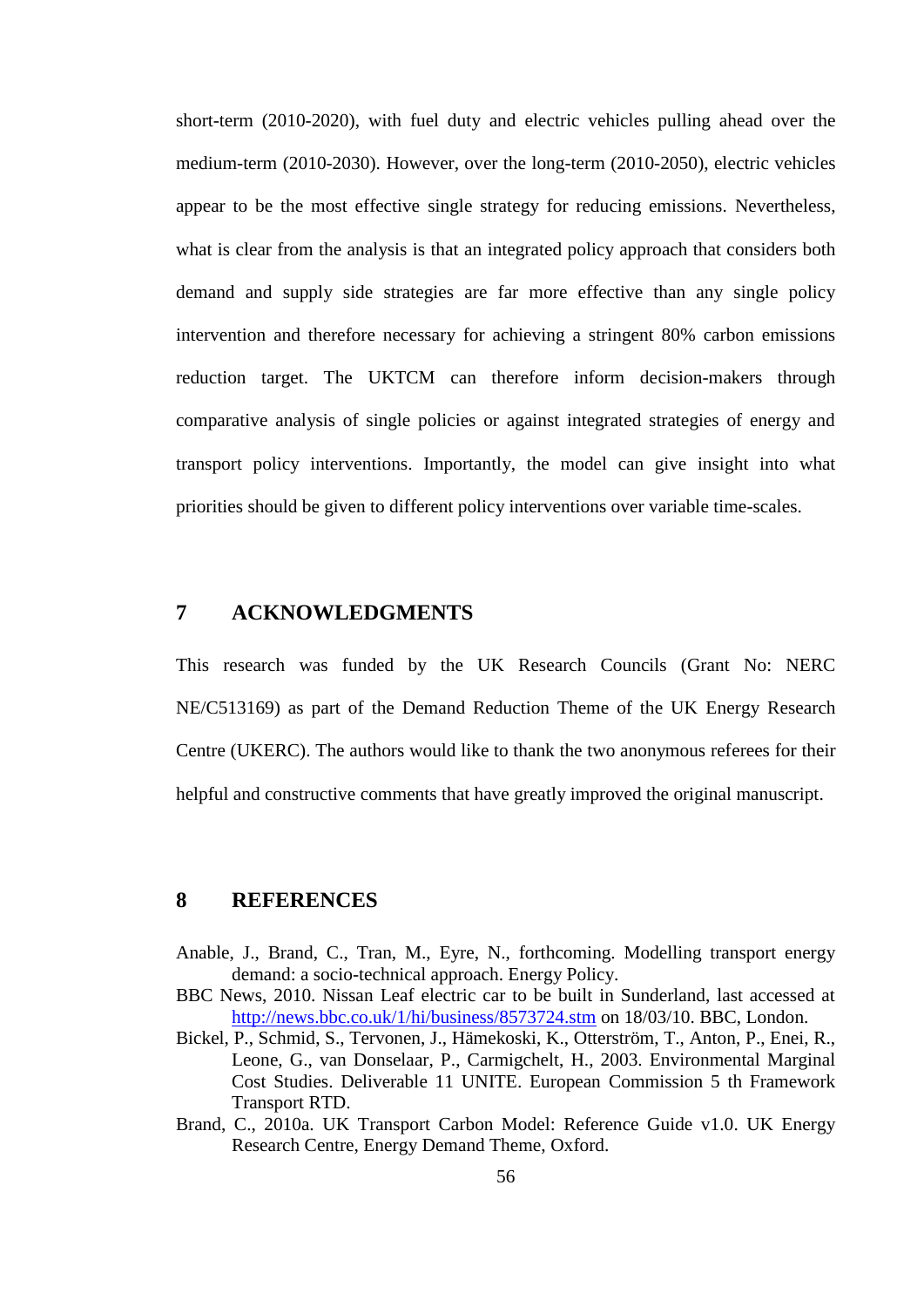- Brand, C., 2010b. UK Transport Carbon Model: User Guide v1.0. UK Energy Research Centre, Energy Demand Theme, Oxford.
- Brinkman, N., Wang, M., Weber, T., Darlington, T., 2005. Well-to-Wheels Analysis of Advanced Fuel/Vehicle Systems - A North American Study of Energy Use, Greenhouse Gas Emissions, and Criteria Pollutant Emissions. Argonne National Laboratory, Transportation Technology R&D Center, Argonne (IL).
- Burgess, A., Becker, J.F.F., Snelder, M., Bröcker, J., Schneekloth, N., Szimba, E., Kraft, M., Krail, M., Nielsen, O., Hansen, C., Martino A., Fiorello, D., Christidis, P., Chen, M., Vilcan, A., Tardieu, P., 2005. Report on Policy Requirements and Selected Relevant Models/Methods, TRANS-TOOLS Deliverable 1, Funded by 6th Framework RTD Programme. TNO Inro, Delft, The Netherlands.
- CCC, 2009. Meeting carbon budgets the need for a step change. Progress report to Parliament. Committee on Climate Change (CCC), London.
- CfIT, 2007. Transport and Climate Change. Commission for Integrated Transport, London.
- Clements, K.W., 2008. Price elasticities of demand are minus one-half. Economics Letters 99, 490-493.
- De Ceuster, G.E., Van Herbruggen, B., Logghe, S., Proost, S., 2004. The TREMOVE 2.0 Model Description. Transport & Mobility Leuven and K.U. Leuven for the European Commission, DG ENV, Directorate C, Leuven and Brussels.
- de Jong, G., Gunn, H., Ben-Akiva, M., 2004. A meta-model for passenger and freight transport in Europe. Transport Policy 11, 329-344.
- DECC, 2008. Updated Energy and Carbon Emissions Projections: November 2008, last accessed at <http://www.berr.gov.uk/files/file48514.pdf> on 18/09/2009. Department of Energy and Climate Change, London.
- DECC, 2009. Digest of United Kingdom Energy Statistics (DUKES) 2009 edition. Department of Energy and Climate Change (DECC), The Stationary Office, London.
- DETR, 1997. National Road Traffic Forecasts (Great Britain) 1997. Department of the Environment, Transport and the Regions, The Stationary Office, London.
- DfT, 2005. National Transport Model Working Paper 2, last accessed at <http://www.dft.gov.uk/pgr/economics/ntm/pdfnatransmodwp2.pdf> on 05/11/09. Department for Transport (DfT), London.
- DfT, 2008a. Carbon Pathway Analysis, Full Report. Department for Transport (DfT), The Stationary Office, Office, T.S., London.
- DfT, 2008b. Road Transport Forecasts 2008. Department for Transport (DfT), The Stationary Office, London.
- DfT, 2008c. Transport Statistics Great Britain: 2008 edition. Department for Transport (DfT), The Stationary Office, London.
- DfT, 2009a. UK Air Passenger Demand and CO2 Forecasts. Department for Transport (DfT), London.
- DfT, 2009b. Vehicle Licensing Statistics: 2008. Department for Transport (DfT), The Stationary Office, London.
- DTI, 2000. The Report of the Alternative Fuels Group of the Cleaner Vehicle Task Force. Department of Trade and Industry (DTI), The Stationary Office, London.
- EC, 2005. ExternE: Externalities of Energy, Methodology 2005 Update. European Commission, Directorate-General for Research, Sustainable Energy Systems, Brussels.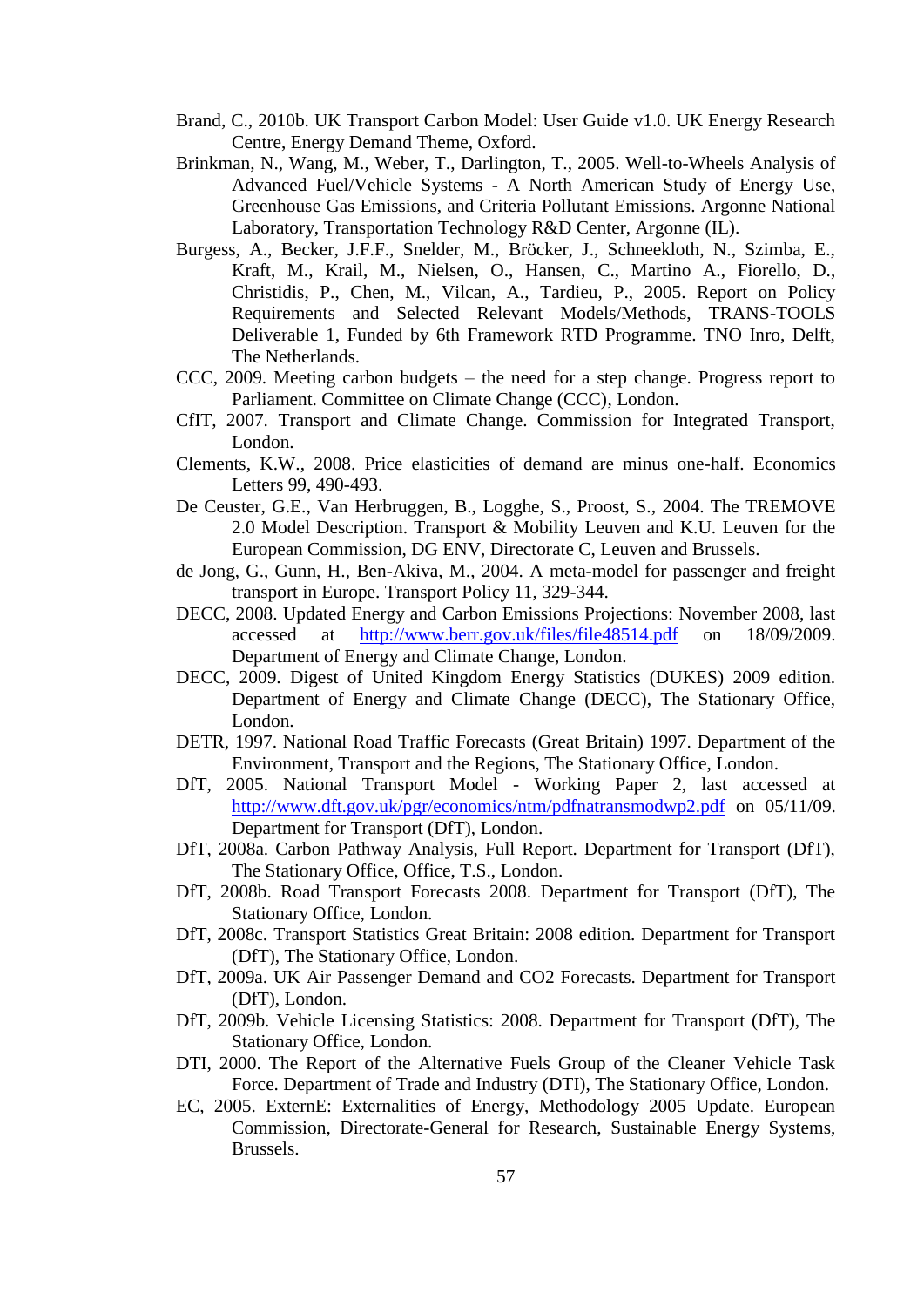- EEA, 1998. COPERT II: Computer Programme to calculate Emissions from Road Transport, Users Manual. European Topic Centre on Air and Climate Change, European Environment Agency (EEA), Copenhagen.
- EEA, 2000. COPERT III: Computer Programme to Calculate Emissions from Road Transport - Methodology and Emission Factors (Version 2.1), Technical report No 49. European Topic Centre on Air and Climate Change, European Environment Agency (EEA), Copenhagen.
- Energy Saving Trust, 2008. DRIVEN: A review of the passenger car market in the UK through history to the present. Energy Saving Trust, London.
- Enkvist, P.-A., Nauclér, T., Rosander, J., 2007. A cost curve for greenhouse gas reduction, The McKinsey Quarterly, No.1. McKinsey & Company, San Francisco, USA.
- Fulton, L., Cazzola, P., Cuenot, F., 2009. IEA Mobility Model (MoMo) and its use in the ETP 2008. Energy Policy 37, 3758-3768.
- Georgakaki, A., Coffey, R.A., Lock, G., Sorenson, S.C., 2005. Transport and Environment Database System (TRENDS): Maritime air pollutant emission modelling. Atmospheric Environment 39, 2357-2365.
- Goodwin, P., Dargay, J., Hanly, M., 2004. Elasticities of Road Traffic and Fuel Consumption with Respect to Price and Income: A Review. Transp. Rev. 24, 275-292.
- Hickman, J., Hassel, D., Joumard, R., Samaras, Z., Sorenson, S., 1999. MEET Methodology for calculating transport emissions and energy consumption, TRL report No. PR/SE/491/98. TRL, Crowthorne.
- Hickman, R., Banister, D., 2007. Looking over the horizon: Transport and reduced CO2 emissions in the UK by 2030. Transport Policy 14, 377-387.
- HM Treasury, 2006. The Stern Review: The Economics of Climate Change. The Stationary Office, London.
- HM Treasury, 2008. Pre-Budget Report 2008: Facing global challenges: supporting people through difficult times, Cm 7484. The Stationery Office, London.
- Höpfner, U., Knörr, W., Ciroth, A., 2007. Datenprojekt Transport, Projektbericht. Netzwerk Lebenszyklusdaten (German Network on Life Cycle Inventory Data), Forschungszentrum Karlsruhe, Karlsruhe.
- ICO, 2006. ISO 14040: Environmental management Life cycle assessment Principles and framework. International Organisation for Standardisation (ISO), Geneva.
- IEA, 2008. Energy Technology Perspectives. International Energy Agency (IEA), Paris, France.
- INFRAS, 2004. Handbook emission factors for road transport (HBEFA), version 2.1. INFRAS, Bern (CH).
- Inman, M., 2008. Carbon is forever, News Feature, Nature Reports Climate Change. Nature, published online: 20 November 2008 | doi:10.1038/climate.2008.122.
- International Iron and Steel Institute, 2002. World Steel Life Cycle Inventory, Methodology Report. International Iron and Steel Institute, Committee on Enironmental Affairs, Brussels.
- IPCC, 2007. Summary for Policymakers, in: Metz, B., Davidson, O.R., Bosch, P.R., Dave, R., Meyer, L.A. (Eds.), Climate Change 2007: Mitigation. Contribution of Working Group III to the Fourth Assessment Report of the Intergovernmental Panel on Climate Change (IPCC). Cambridge University Press, Cambridge.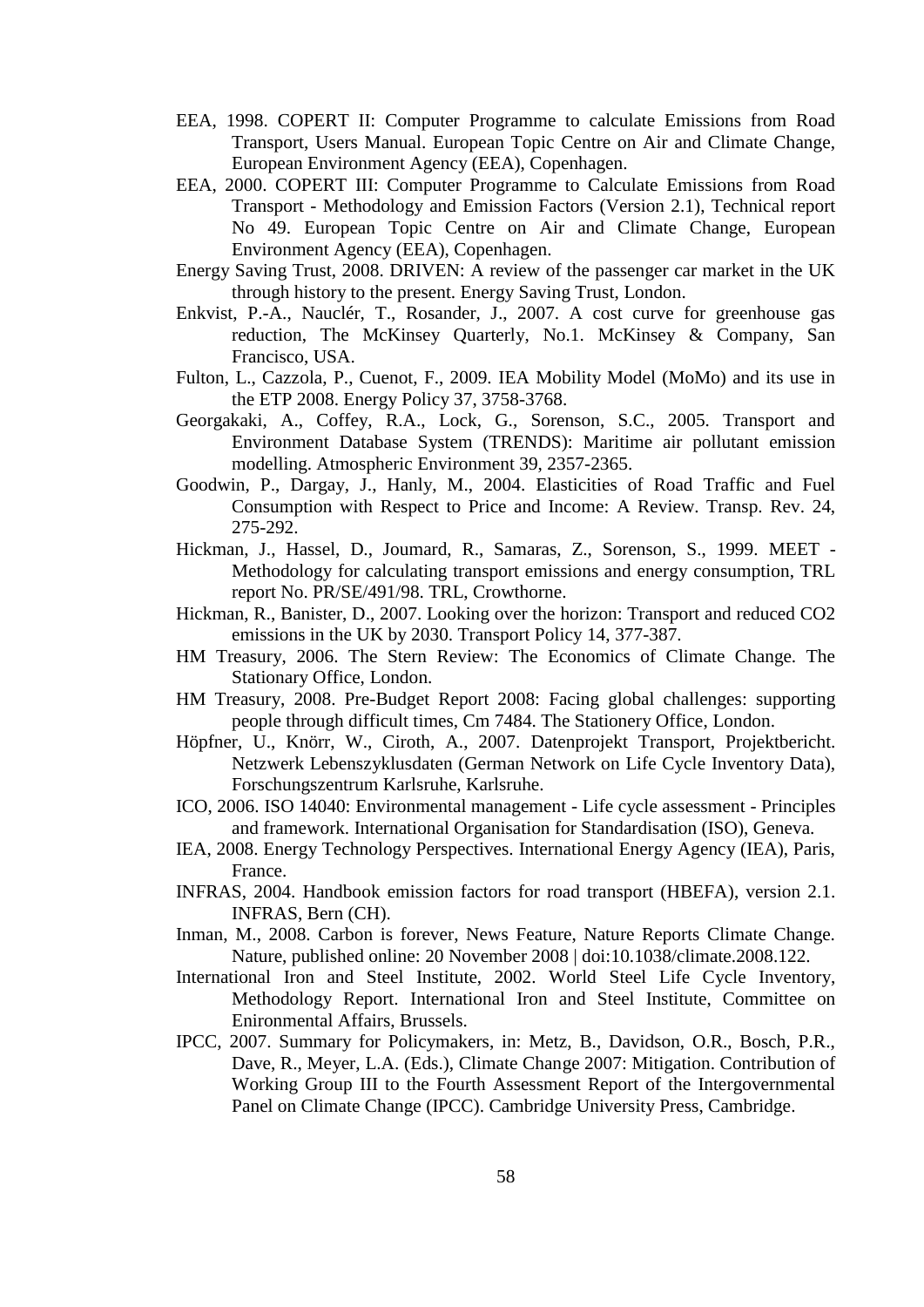- ITS Leeds, 2001. Updating Car Ownership Forecasts, Final Report to the then Department of the Environment, Transport and the Regions. Institute for Transport Studies, Leeds.
- IWW, ME&P, INRETS, CSST, DLR, EPFL, ISIS, ITS, KTI, LT Consultants Ltd., Marcial Echenique y Compaña, NEA, NTUA, TIS, TNO Inro, TRT, UG, UPM, 2000. SCENES European Transport Forecasting Model and Appended Module: Technical Description, Deliverable D4 of the SCENES project funded by the European Commission, DG VII, last accessed on 12/04/2005 at [http://www.iww.uni-karlsruhe.de/SCENES.](http://www.iww.uni-karlsruhe.de/SCENES) European Commission, Brussels.
- Jackson, J., Choudrie, S., Thistlethwaite, G., Passant, N., Murrells, T.P., Watterson, J.D., Mobbs, D.C., Cardenas, L., Thomson, A., Leech, A., 2009. UK Greenhouse Gas Inventory: 1990 to 2007, Annual Report for Submission under the Framework Convention on Climate Change. AEA Technology, Harwell.
- Joint Research Centre, 2006. Well-to-Wheels analysis of future automotive fuels and powertrains in the European context, Well-to-Wheels Report, version 2c, March 2007 (last accessed at <http://ies.jrc.ec.europa.eu/WTW> on 19/03/09). Joint Research Centre of the European Commission (JRC), The oil companies' European association for environment, health and safety in refining and distribution (CONCAWE) and European Council for Automotive Research and Development (EUCAR), Ispra, Italy.
- Kollamthodi, S., Brannigan, C., Harfoot, M., Skinner, I., Whall, C., Lavric, L., Noden, R., Lee, D., Buhaug, Ø., Martinussen, K., Skejic, R., Valberg, I., Brembo, J.C., Eyring, V., Faber, J., 2008. Greenhouse gas emissions from shipping: trends, projections and abatement potential, final report to the Committee on Climate Change. AEA Energy & Environment, Harwell.
- Lane, B., 2006. Life Cycle Assessment of Vehicle Fuels and Technologies, Final Report including Appendices. Ecolane Transport Consultancy, Bristol.
- Loulou, R., Goldstein, G., Noble, K., 2004. Documentation for the MARKAL family of models, [http://www.etsap.org/.](http://www.etsap.org/) Energy Technology Systems Analysis Programme (ETSAP), an Implementing Agreement of the International Energy Agency (IEA), Paris.
- MacLean, H.L., Lave, L.B., 2003. Life Cycle Assessment of Automobile/Fuel Options. Environ. Sci. Technol. 37, 5445–5452.
- Marheineke, T., Friedrich, R., Krewitt, W., 1998. Application of a Hybrid Approach to the Life Cycle Inventory Analysis of a Freight Transport Task, SAE Technical Paper Series 982201. Society of Automotive Engineers (SAE), Warrendale, PA.
- Martino, A., Schade, W., 2000. The ASTRA Platform for the Strategic Assessment of European Transport Policies, Paper presented at the THINK UP Workshop 5, Setting the Policy Context, Vienna.
- Nemuth, S., Kreißig, J., 2007. Datenprojekt Zement im Netzwerk Lebenszyklusdaten, Projektbericht. Forschungszentrum Karlsruhe, Karlsruhe.
- NETCEN, 2003. VEHICLE SPEED EMISSION FACTORS (Version 02/3), [http://www.naei.org.uk/other/vehicle\\_emissions\\_v8.xls,](http://www.naei.org.uk/other/vehicle_emissions_v8.xls) last accessed on 20/10/2005. NETCEN, AEA Technology plc for DEFRA, Harwell.
- ONS, 2008. Population Trends No 132, Summer 2008, Office for National Statistics (ONS). Palgrave Macmillan, Basingstoke.
- RFA, 2008. The Gallagher Review of the indirect effects of biofuels production. Renewable Fuels Agency (RFA), St Leonards-on-Sea.